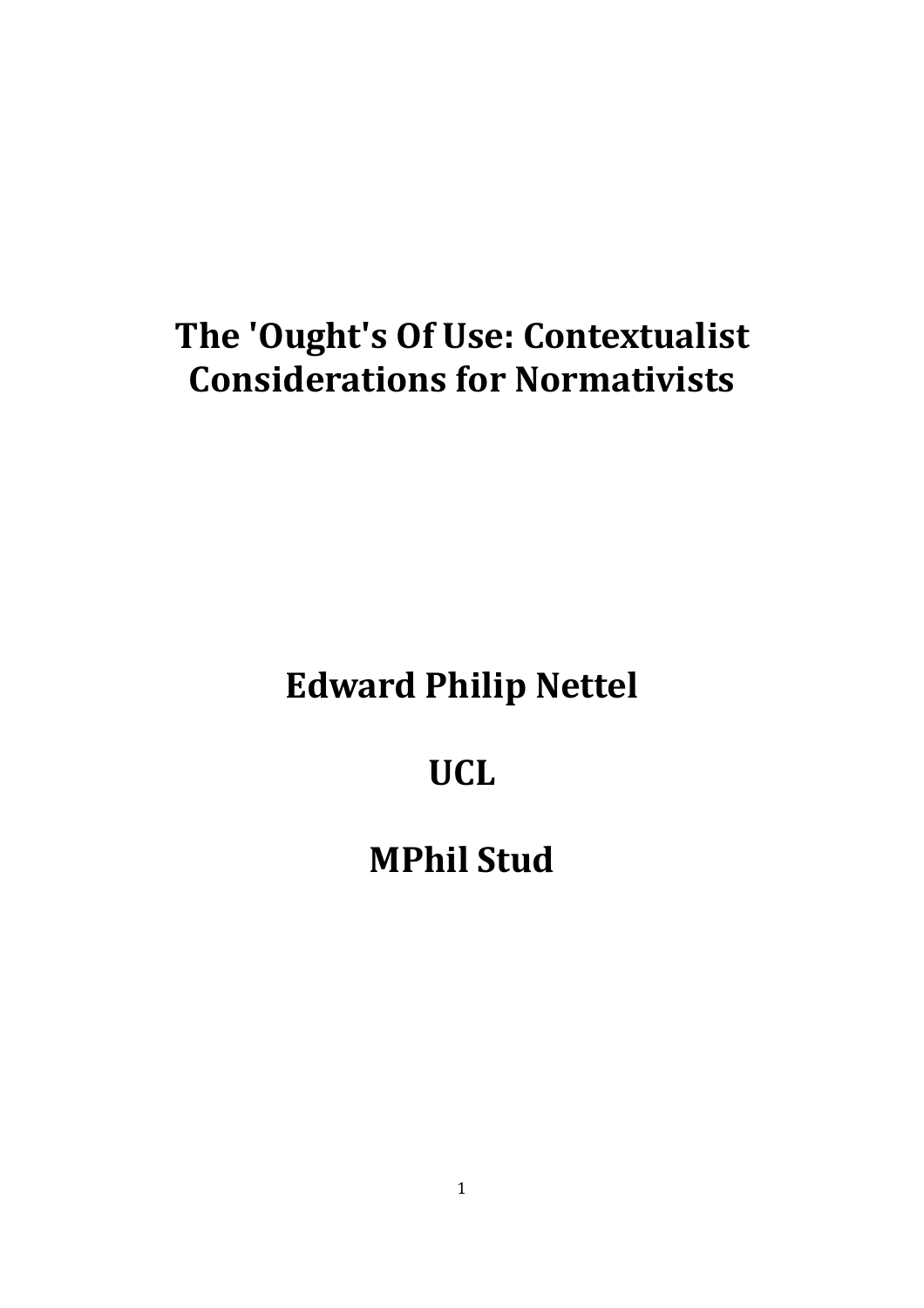I, Edward Philip Nettel, confirm that the work presented in this thesis is my own. Where information has been derived from other sources, I confirm that this has been indicated in the thesis.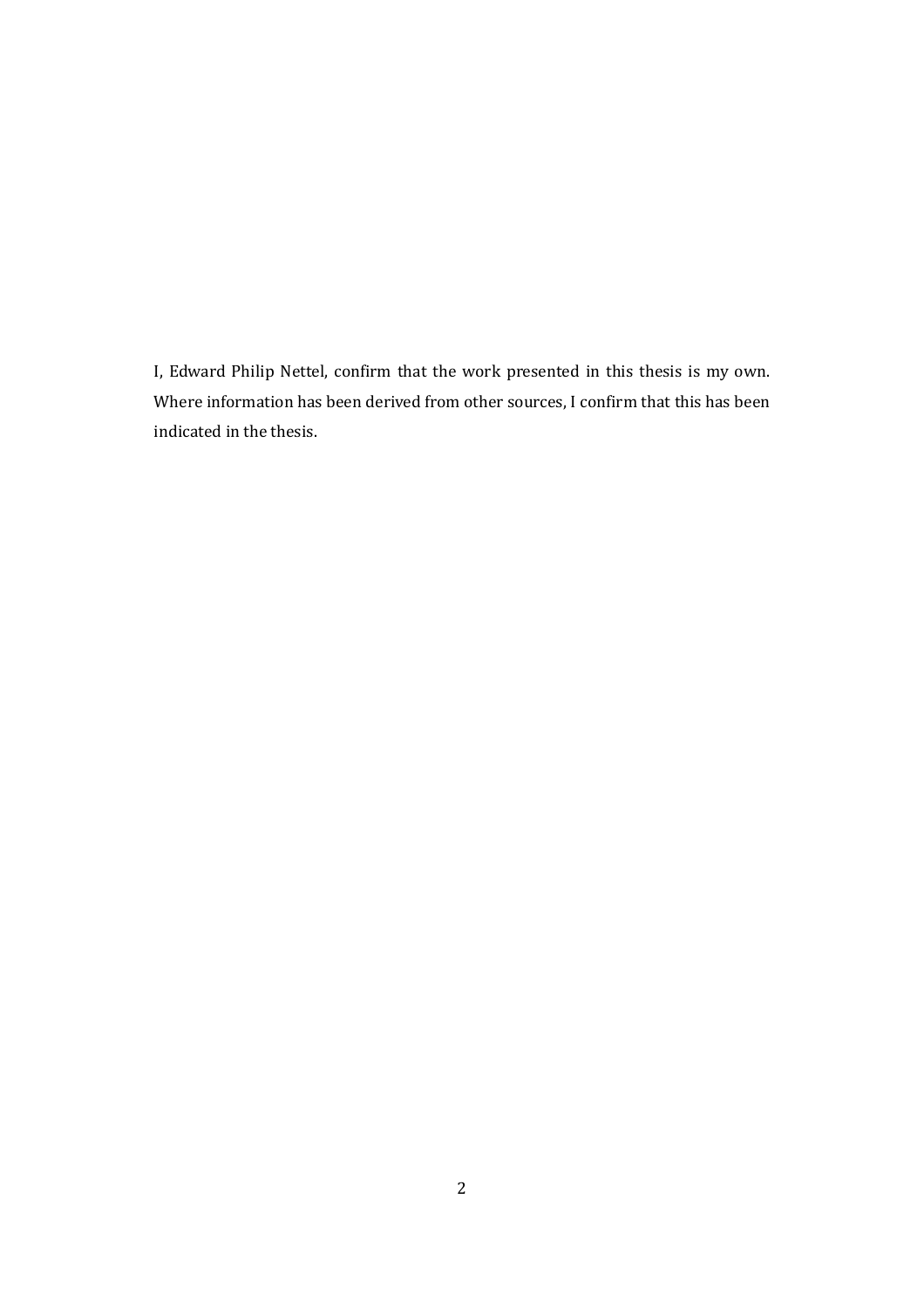#### **Abstract**

The thesis argues that considerations that concern contextualists in the philosophy of language can allow for a conception of language use in which meaning is to be properly regarded as intrinsically normative. I first introduce the idea that meaning is intrinsically normative and set out just what kind of features the posited norms would have to have. I then introduce an initial problem that exploits an incompatibility between the idea that the requirements laid down by the norms of meaning are to be understood in terms of hypothetical imperatives and meaning being intrinsically normative. I then discuss a reason for thinking that semantic correctness is an instrumental value, but contend that this is consistent with meaning being intrinsically normative, and present a framework in which semantic correctness can be so thought of. This framework conceives of language use as a practice. I go on to look to arguments by Daniel Whiting in favour of the Normativity Thesis, but find his presentation unable to answer the incompatibility argument. The reason for that is that Whiting accepts the idea that meaningful expressions must have conditions for correct application. I propose that there is space for a notion of conditions for semantic correctness that should not be understood in terms of correct application. Finally, I discuss some traditional semantic contextualist concerns, and show that interpreting them in a specific way, following, to various degrees of success, insights by P. F. Strawson and J. L. Austin (and, in turn Charles Travis) such a conception of semantic correctness, in contrast to the understanding of it in terms of the correct application of terms, is understood as derivative of the rules governing the practice of language use as understood in Chapter 1. Such an understanding, I argue, is one in which meaning is intrinsically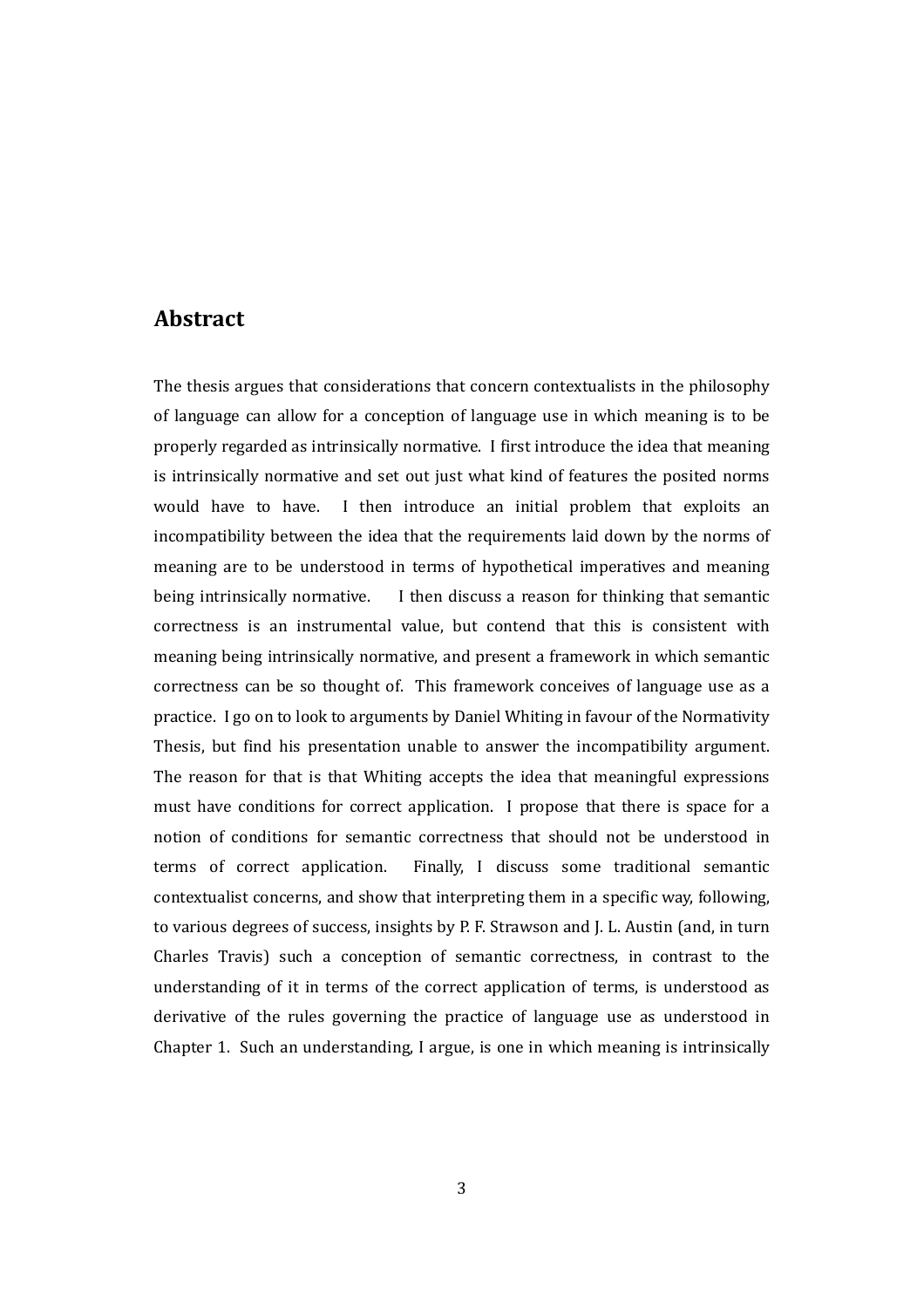normative.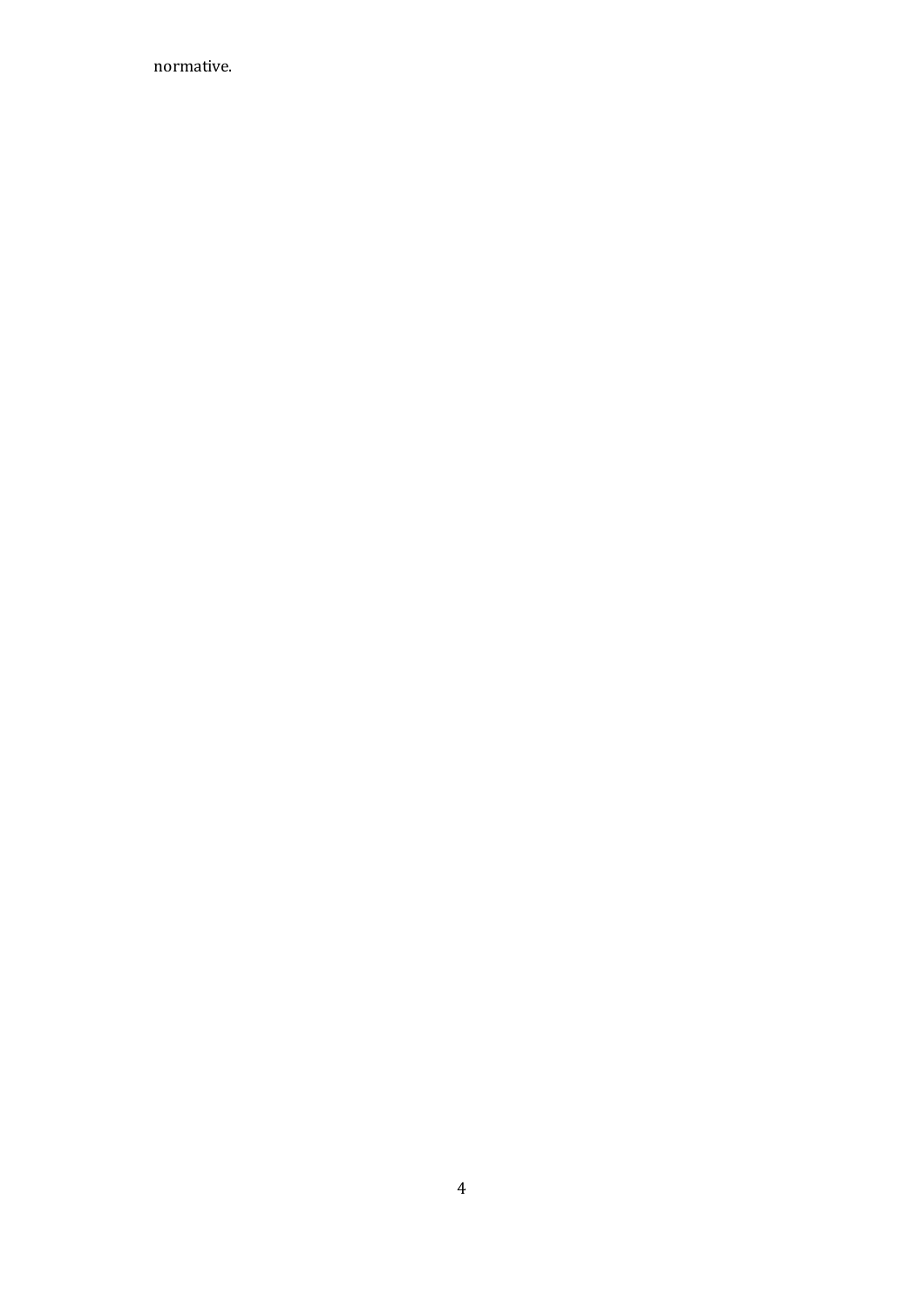### **Contents:**

| <b>Acknowledgements</b>                                              | p.7   |
|----------------------------------------------------------------------|-------|
| <b>Introduction</b>                                                  | p.8   |
| <b>Chapter 1: Intrinsic Normativity and Hypothetical Imperatives</b> |       |
|                                                                      | p.12  |
| An Assumption Questioned                                             | p. 12 |
| What Kind of Normativity?                                            | p. 17 |
| The Crux: Are The Norms Of Meaning Normative Requirements            | p. 23 |
| The Problem with Normativists                                        | p.30  |
| <b>Chapter 2: The Hypothetical Imperatives in Use</b>                | p. 31 |
| <b>Meaning and Correctness</b>                                       | p.32  |
| From Correctness To Normativity: Whiting's Argument                  | p. 34 |
| The Normative Implications of Conditions For Correct Application     | p. 40 |
| The Ambiguities of 'Correct Use'                                     | p. 42 |
| <b>Chapter 3: The Rules of Use</b>                                   | p. 49 |
| Truth as an Instrumental Value                                       | p. 50 |
| Contextualist Considerations 1: Austin and Strawson On Truth         | p. 51 |
| <b>Contextualist Considerations 2: Travis Examples</b>               | p. 56 |
| Semantic Correctness: If not Truth, then what?                       | p. 60 |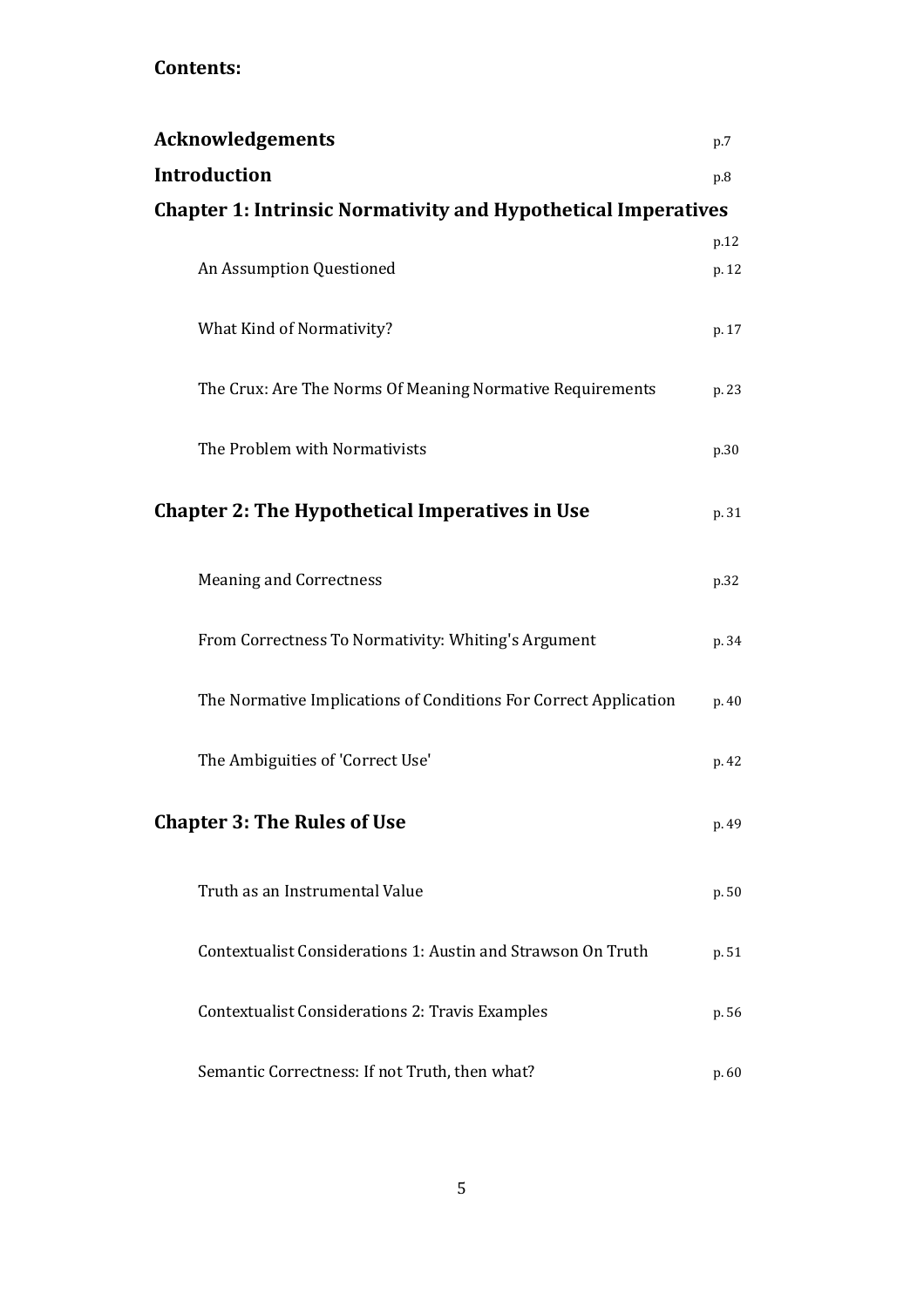| p. 61 |
|-------|
| p. 64 |
| p. 70 |
| p. 77 |
| p. 78 |
|       |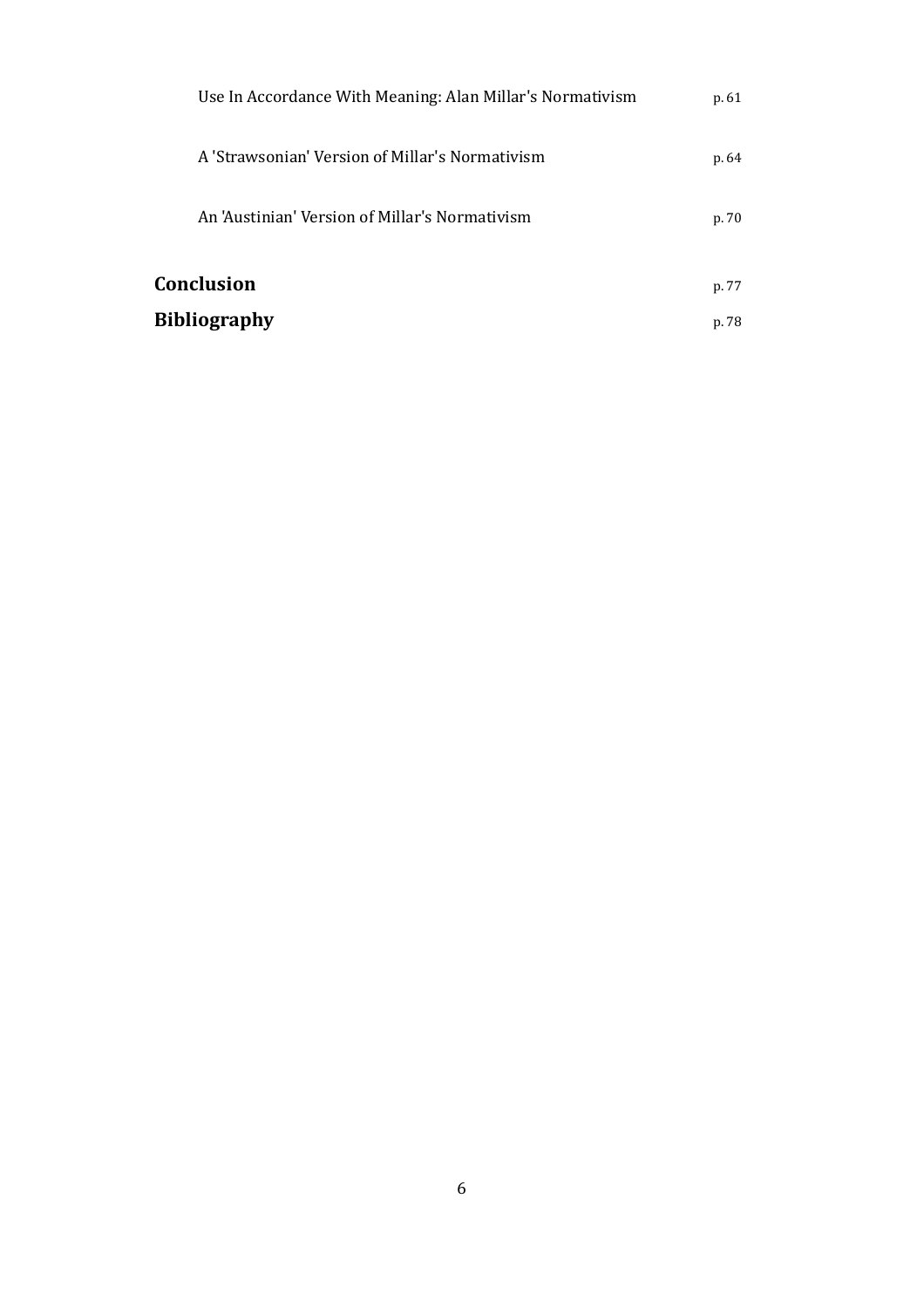### **Acknowledgements**

I would like to thank Jose Zalabardo, Mike Martin, Mark Kalderon, Paul Snowdon, Rory Madden and Fiona Leigh for their patience and guidance through, and around, the misunderstandings and dead-ends that I have encountered in my various attempts to write this thesis. I would also like to thank Joe Cunningham, Solveig Aasen, Chris Jay, Craig French, Lee Walters, Mario Santos-Sousa and Johnny McIntosh for discussion that, intended or otherwise, contributed to this essay.

Finally, I would like to thank Tom Crowther and Alexander Miller for their helpful and insightful comments and suggestions.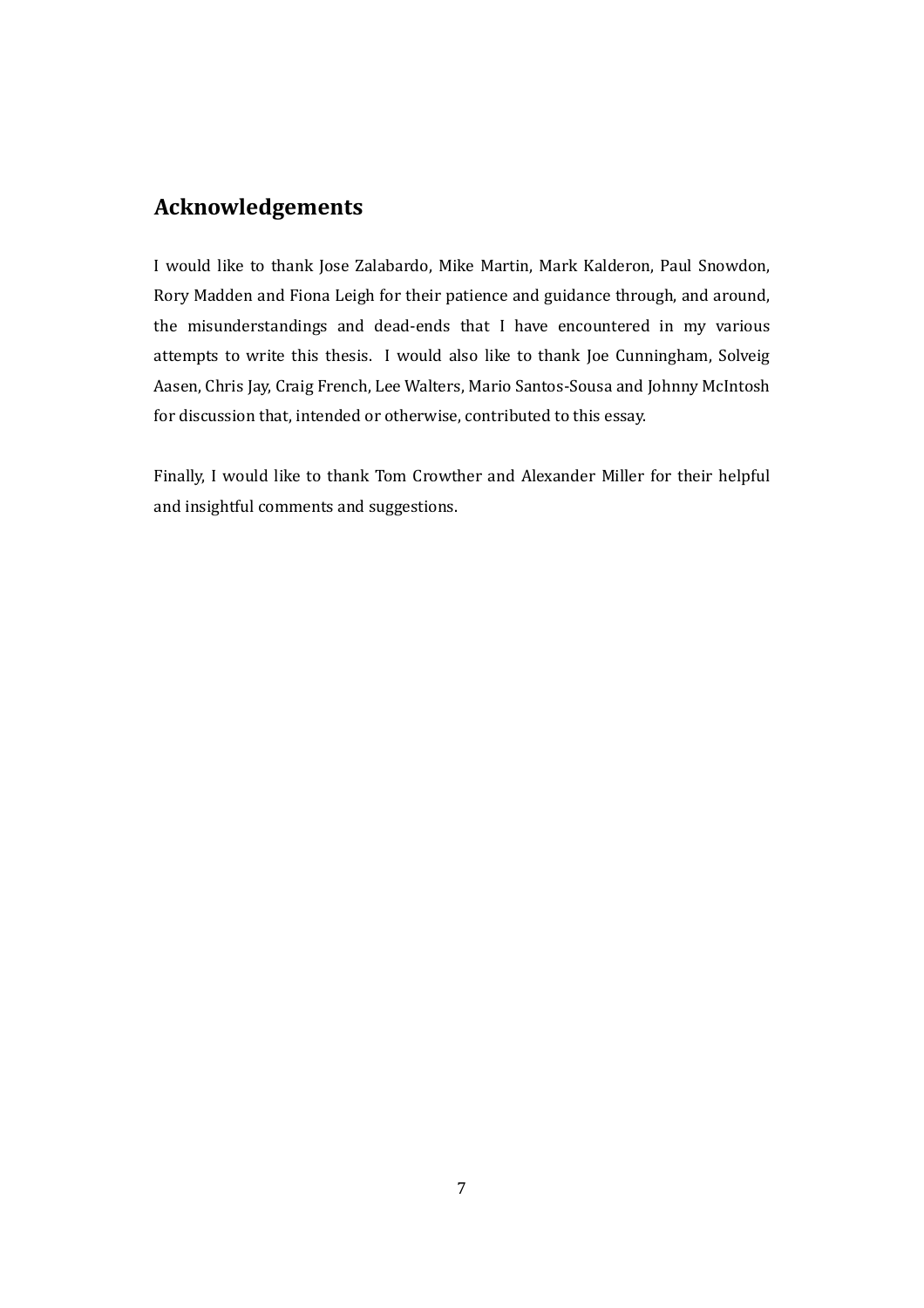### **Introduction**

This thesis began life as a project on the later philosophy of Wittgenstein. As it has come out, there is now but one explicit reference to his work, and only a few other introductory remarks on Kripke's idiosyncratic reading of a few passages in the *Philosophical Investigations*. Instead, it is now an essay that concerns a current debate that took root as a result of the work of the later Wittgenstein, and so, I suppose, in that respect at least, it is what I intended it to be. The debate of concern is whether meaning is intrinsically normative – whether the facts of meaning have normative content. I think there is a way of thinking about language that suggests it does. It is a way of thinking about language that, I think, is not without value.

This essay is split up into three chapters: the first deals with understanding what the claim that meaning is intrinsically normative amounts to; the second discusses some problems that face those who have held it to be true; the third proposes a kind of Normativism that is unaffected by many of the arguments discussed in Chapter 2 and elsewhere.

More specifically, Chapter 1 seeks to answer to question of what is it for something, in this case meaning, to be intrinsically normative. For, any such claim, if true, is going to cause trouble for the naturalistically inclined. For familiar Humean reasons, one cannot infer from some description of how the world *is*, that anything *ought* to be the case. There are, though, some 'ought's that are not naturalistically problematic. These are the 'ought's that feature in hypothetical imperatives – claims (roughly) of the form, if you want to *∂*, you ought to *ß*. Such 'ought' claims can plausibly be construed as little more than descriptions of how some contingent end can be achieved (i.e. as 'is' claims). Thus, if it can be shown that any 'ought' that features in claims as to what terms mean is the sort of 'ought' that features in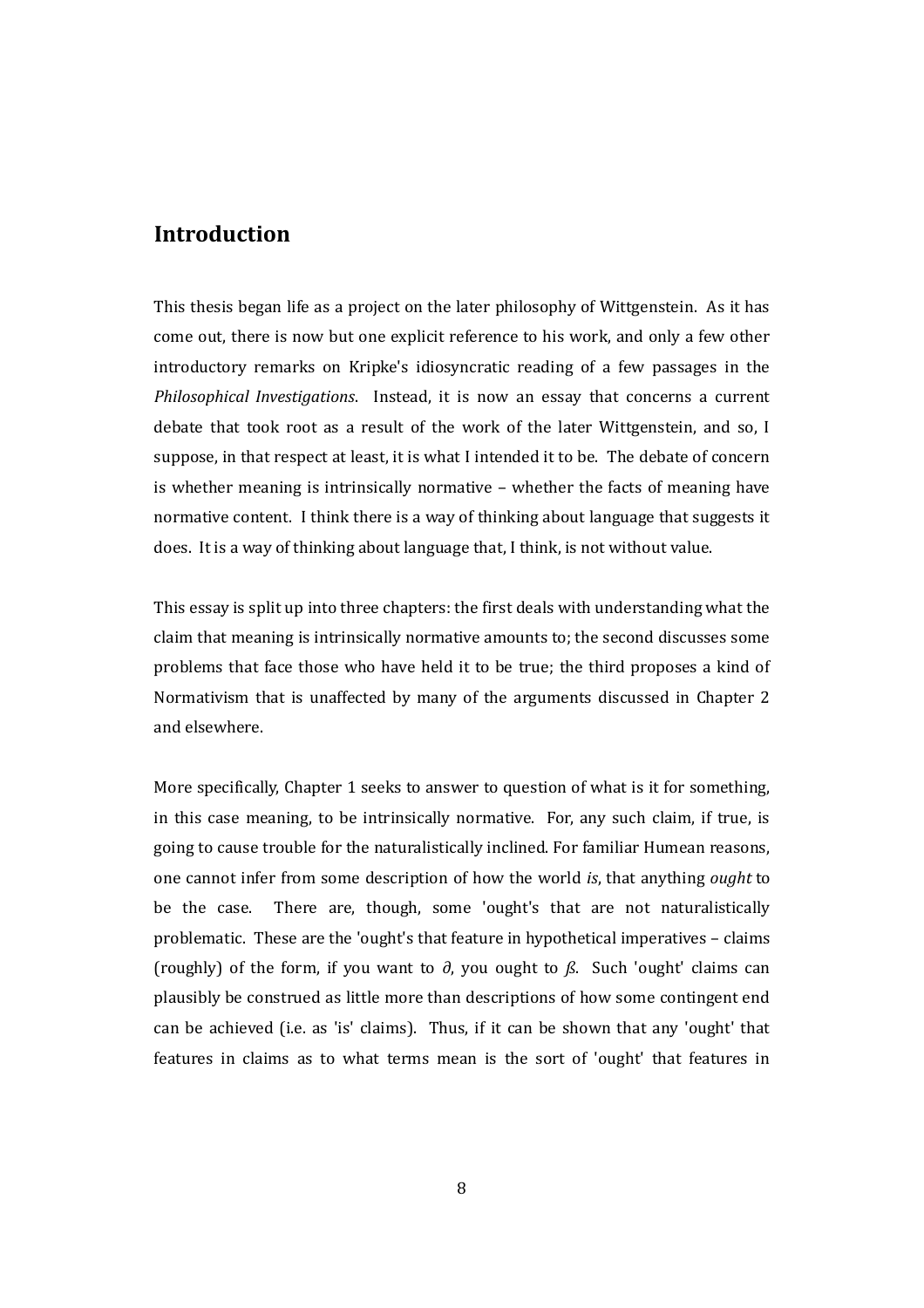hypothetical imperatives, then the naturalist can breath easy, with respect to meaning at least. And, if these are the only kinds of 'ought's in the offing, that would be inconsistent with the idea that meaning is *intrinsically* normative. Claims that are intrinsically normative feature normative language that is not equivalent to that which features in hypothetical imperatives. Thus, a naturalist would find it convivial if the 'ought's that can be derived from claims about what words and sentences mean had to be such that they were dependent on the ends of agents in the same way as the 'ought's that feature hypothetical imperatives. And, it turns out, there seems reason for thinking that meaning is dependent on at least some very broad desires of those who mean anything with the language that they use. Alexander Miller, for example, tells us that we must at least have the desire to communicate if any kind of normativity associated with meaning is going to have some force. Thus, it may be taken that in virtue of such instrumentality, the 'ought's governing meaning must be instrumental, and thereby (though this is the move I intend to question) only akin to those that feature in hypothetical imperatives.

I take the argument just presented to be too quick, and endeavour to show that there is a way of thinking about language that can accommodate Miller's thought, but nonetheless conceive of meaning as intrinsically normative. The chapter ends with a proposal for a framework in which this understanding of intrinsic normativity might bear on language – it is a framework that conceives of language, primarily, as a practice. I am not, though, the originator of this thought. Far from it. Something similar can be read into the *Philosophical Investigations*. In matters of present concern, Alan Millar (as opposed to Alexander Mill*e*r) has suggested such an understanding of language. Thus it may appear that I am offering arguments in support of Millar's peculiar form of Normativism; it is true that what I say here is in agreement with Millar on many points. But I do not endorse his Normativism. As to why, will become clear in Chapters 2 and, in particular, 3.

Much of the role that Chapter 2 plays is clearing ground for Chapter 3; it shows how non-Normativists have successfully argued against certain forms of Normativism. However, the arguments they present are dependent on the acceptance of a 'meaning platitude' (that is indeed accepted by the forms of Normativism they argue against) which I feel to be detrimental to the Normativist cause, and, in any case, not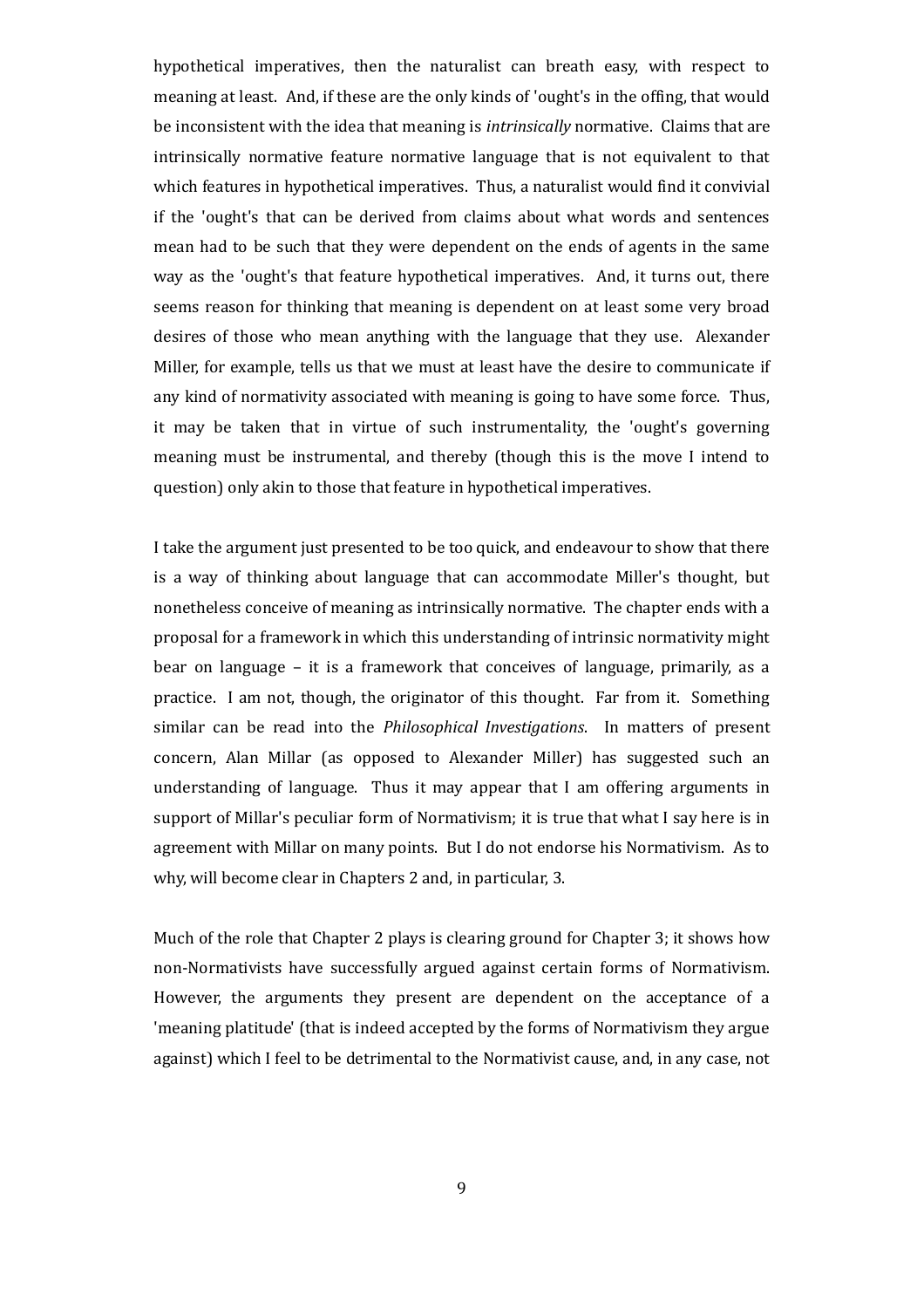a platitude about meaning. In particular, the formulation on offer – that takes it, platitudinously, that meaningful expressions possess conditions for correct application – allows for meaning to be thus understood of instrumental value to the end of expressing (something like) truth. But, the end of expressing truth is a contingent one – if meaning's job is only to aid that end, then the normative implications of such a claim only go so far as to describe how such an end could be fulfilled. Thus, the 'ought's that feature in the equivalent formulations of the 'platitude' are only indicative of some hypothetical imperatives that would hold for those wanting to express truth.

I take it, though, that this 'platitude' could not feature as such in a conception of language as a practice as sketched at the end of Chapter 1. Instead, I suggest, the best we can come up with is that meaningful expressions possess conditions for correct *use*. How this contrasts with the former formulation of the platitude is set out in more detail in Chapter 3, but the central point is that the 'platitude', as it is set out in the literature, has a focus that is ill-placed.

So I finally come to Chapter 3, which attempts to fill in some of the blanks. It does so, though, only given certain controversial premises – particularly regarding the nature of truth. I do not, here, want to endorse or reject any of these premises. Instead, I just try to show that, from the point of view of Normativists, such conceptions can help in combating the objections that they have been subject to. So, I want to say that Normativism can hold given the acceptance of certain premises about the nature of truth, but leave it open whether such premises, ultimately, are plausible. I will admit, though, I do think that many of these points, upon which I build such Normativism, are not only plausible but true.

So, I invoke the historic debate between J. L. Austin and P F. Strawson on what it is that is the fundamental bearer of truth. By taking note of some of the distinctions that each make, particularly between 'sentences' and 'statements', I derive an understanding in which one can see questions of meaning falling under the remit of the former and any other 'norms' (especially the sort of 'norms' that are normative requirements of hypothetical imperatives that populate our particular uses of language) will be those that govern the *making* of statements.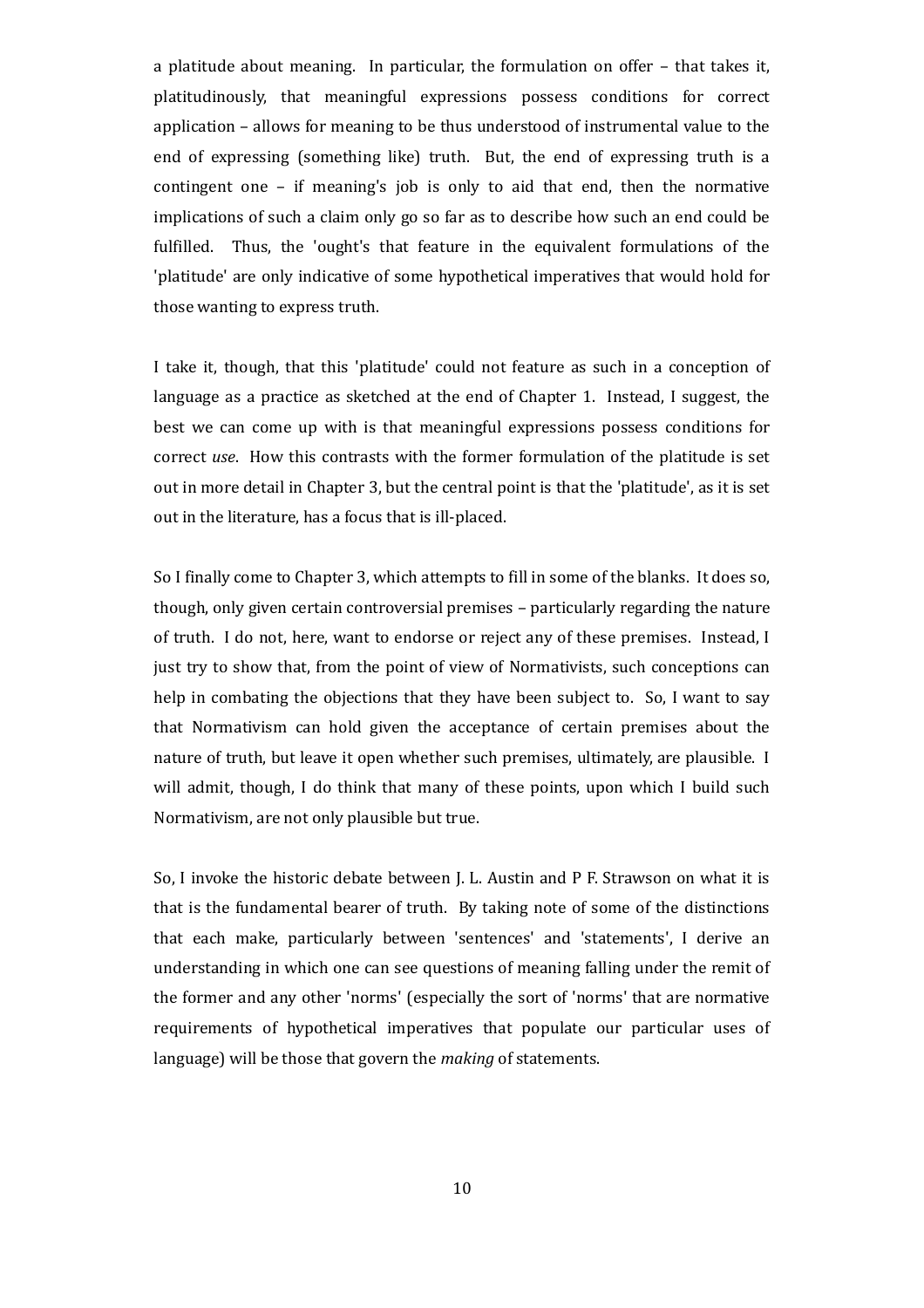I then discuss at more length Alan Millar's version of Normativism, showing how it is distinct from the conception that I examined in Chapter 2. I find a lot that is promising in Millar's proposal – after all, it is from him that one can specifically trace the idea that Normativism best makes sense in the context of thinking of language use as a practice. However, I find a couple of short-comings with his specific formulation of the position. In particular, his understanding of the criterion for semantic correctness in terms of the conditions for the correct applications of terms runs against the arguments of the second chapter. In addition, I also look at some other anti-Normativist arguments by Hattiangadi that invoke (semantic) contextualist manoeuvres. I find that a slight adjustment of Millar's position given considerations from the Austin/Strawson debate can neutralise these problems but it remains unclear whether even the altered position has the necessary means to be able to answer a further non-Normativist worry; one that questions whether such a position is genuinely *normativist*. I therefore finish by invoking Austin's conception of the relationship between truth and meaning to give an alternative criterion for semantic correctness that does not rely upon the idea that it be understood in terms of the correct applications of terms. Instead, I offer a sketch of how such a notion can be understood in terms of the constitutive rules of the practice of language use, and show how the adjusted meaning platitude presented in Chapter 2 supports that thought. This last proposal is, I contend, genuinely Normativist, but note that it entails substantial and controversial assumptions that themselves may turn out to be implausible.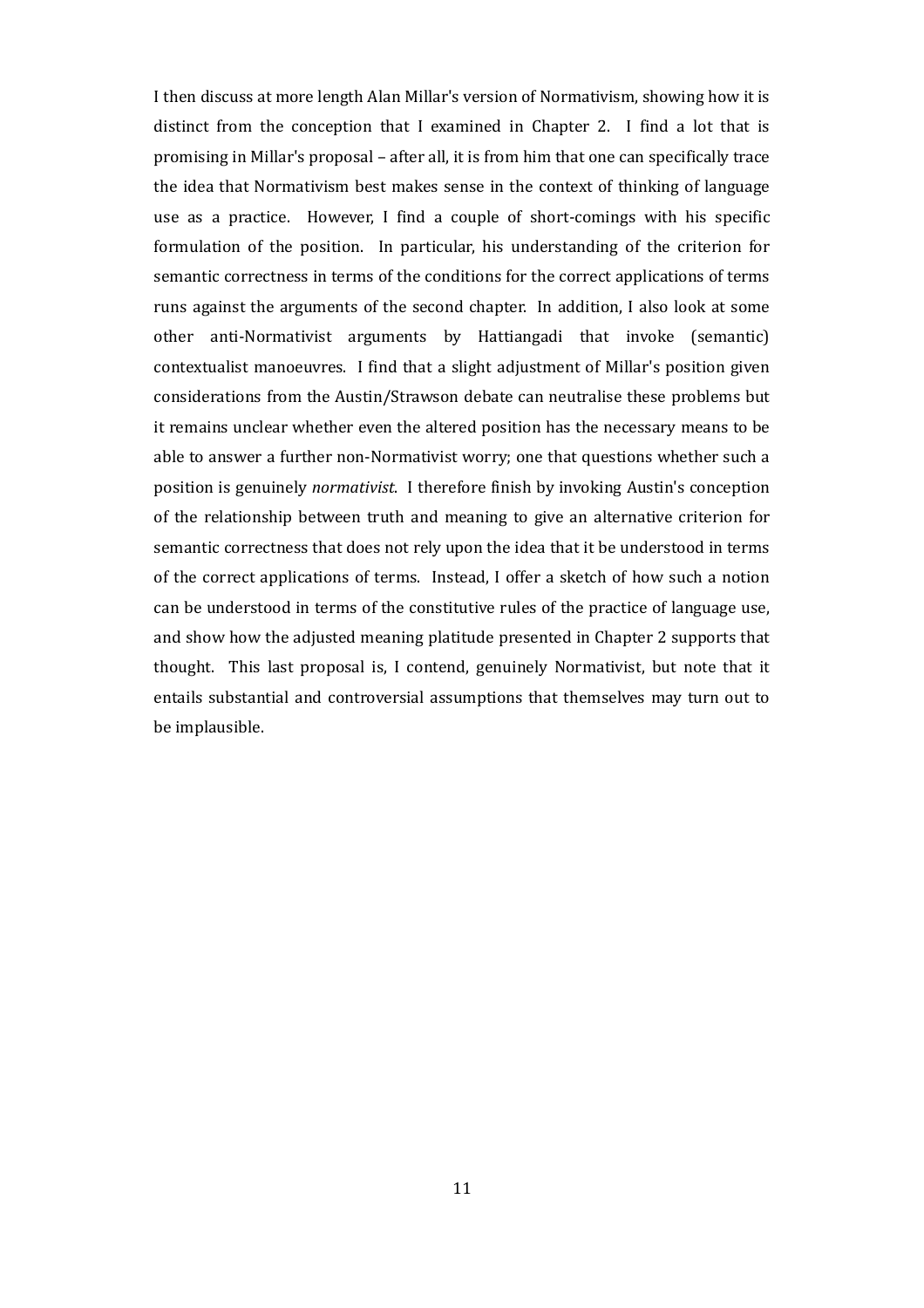## **Chapter 1: Intrinsic Normativity and Hypothetical Imperatives**

In this chapter, I first introduce the idea that meaning is intrinsically normative and set out just what features the posited norms will have to have. I then introduce an initial problem that exploits an apparent incompatibility between the notion that semantic correctness is instrumental in value and the thesis that meaning is intrinsically normative. I will show that it is true that such intrinsic normativity cannot be understood in terms of the instrumental value of semantic correctness, if it is indicative of the kind of instrumental value that features in hypothetical imperatives. However, I will question whether it has been shown that the requirements laid down by the norms of meaning are to be understood in terms of hypothetical imperatives, and hence to be seen as resting on desires, or other such psychological states, in the way that instrumental value is typically taken to. I then propose a framework (one that conceives of language as a practice, and language users as participants in that practice) in which the conception of the norms of meaning as indicative of nothing more than hypothetical imperatives is false (though I leave the issue of how language use can be so thought of until Chapter 3).

#### **An Assumption Questioned**

Saul Kripke can be credited with bringing the claim that meaning is (intrinsically) normative most forcibly into philosophical prominence (though he was not the first to make it). The claim appears as a crucial step in at least one of his (in)famous arguments in *Wittgenstein on Rules and Private Language* for a sceptical conclusion about the facts of meaning. In essence, the problem for Kripke is that for any facts there are – be they physical or mental – that we could rely on to specify what given terms mean, such facts are, in principle, incapable of justifying any claims as to how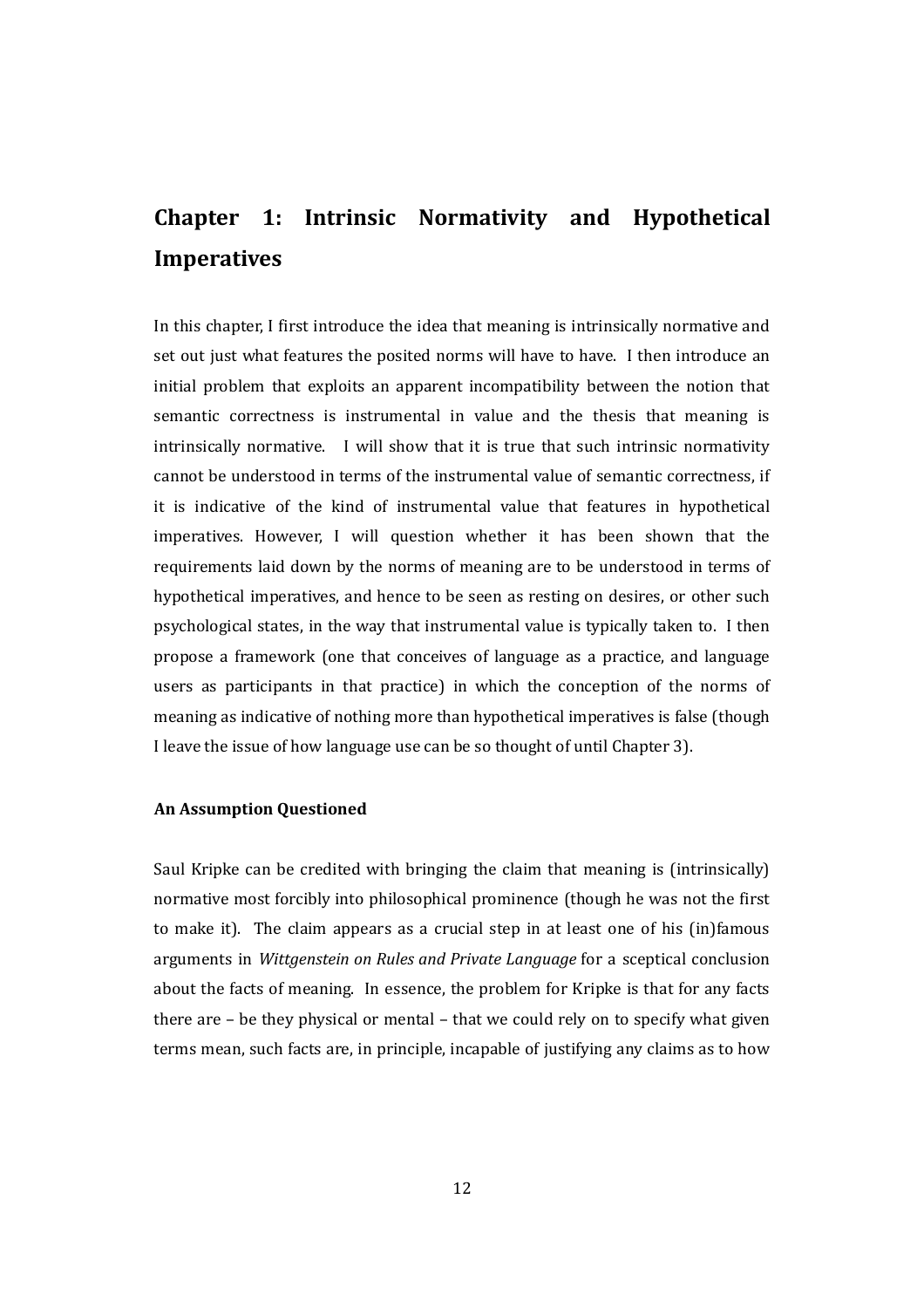one ought to use the terms in question. In particular, the conception that the meaning of terms is identified with a speaker's dispositions to use such terms is incapable of providing the requisite justification for how terms ought to be used. And since it is constitutive of the facts of meaning that they are able to so justify how terms ought to be used, there are no facts of meaning. Boghossian (2005) summarises Kripke's thought by saying,

One could ... not identify meaning facts with dispositional facts because at bottom the relation between meaning and future use is *normative*, whereas the dispositionalist construes it descriptively (p. 205)

I will not here explore in much depth the well-worn ground as to the success of Kripke's arguments forhissce[ptical conclusion, but investigate that key claim that](#page-12-0) plays such a central role in it – namely, the claim that the facts of meaning must be (intrinsically)normative. That thesis might be thought to be at work<sup>1</sup> when Kripke says,

The point is *not* that, if I meant addition by"+", I *will* answer "125," but that, if I intend to accord with my past meaning of "+", I *should* answer "125". (Kripke 1982, p. 37)

There is an important distinction to keep in mind in Kripke's discussion (See Miller 1998, p. 155). When we say that "125" is the correct answer to the question " $68 + 57$ = ?", it is so according to two factors that, though distinct, work in tandem. There is the factual sense in which it is the correct answer in virtue of the arithmetic fact that 125 is the sum of 68 and 57, and there is what he calls the "metalinguistic" sense in which the "+" sign as here used, really is used to mean the addition function. What is of specific concern to Kripke is whether what we mean when we use the "+" sign can really be thought to pick out that arithmetic function. Now, in the above quotation, Kripke suggests that one *should* answer "125" to the question; we *ought* to answer like that, presumably, because of the way the world is – that 125 is the sum of 68 and 57 – and because of what our words mean. It is the way the world is that determines whether our use of "+" is the correct one. The problem, according to Kripke, is that

<span id="page-12-0"></span> $<sup>1</sup>$  At least, this is what the quotation is commonly thought to be invoking. There may be reason to</sup> doubt that Kripke really had *intrinsic* normativity in mind because of the conditional "if I intent to …", which could suggest that he was thinking in terms of hypothetical imperatives. Much more on this shortly, but for the time being I only introduce Kripke as a way of introducing the broad topic of the thesis, and leave outstanding questions as to *his* views on the normativity of meaning to one side.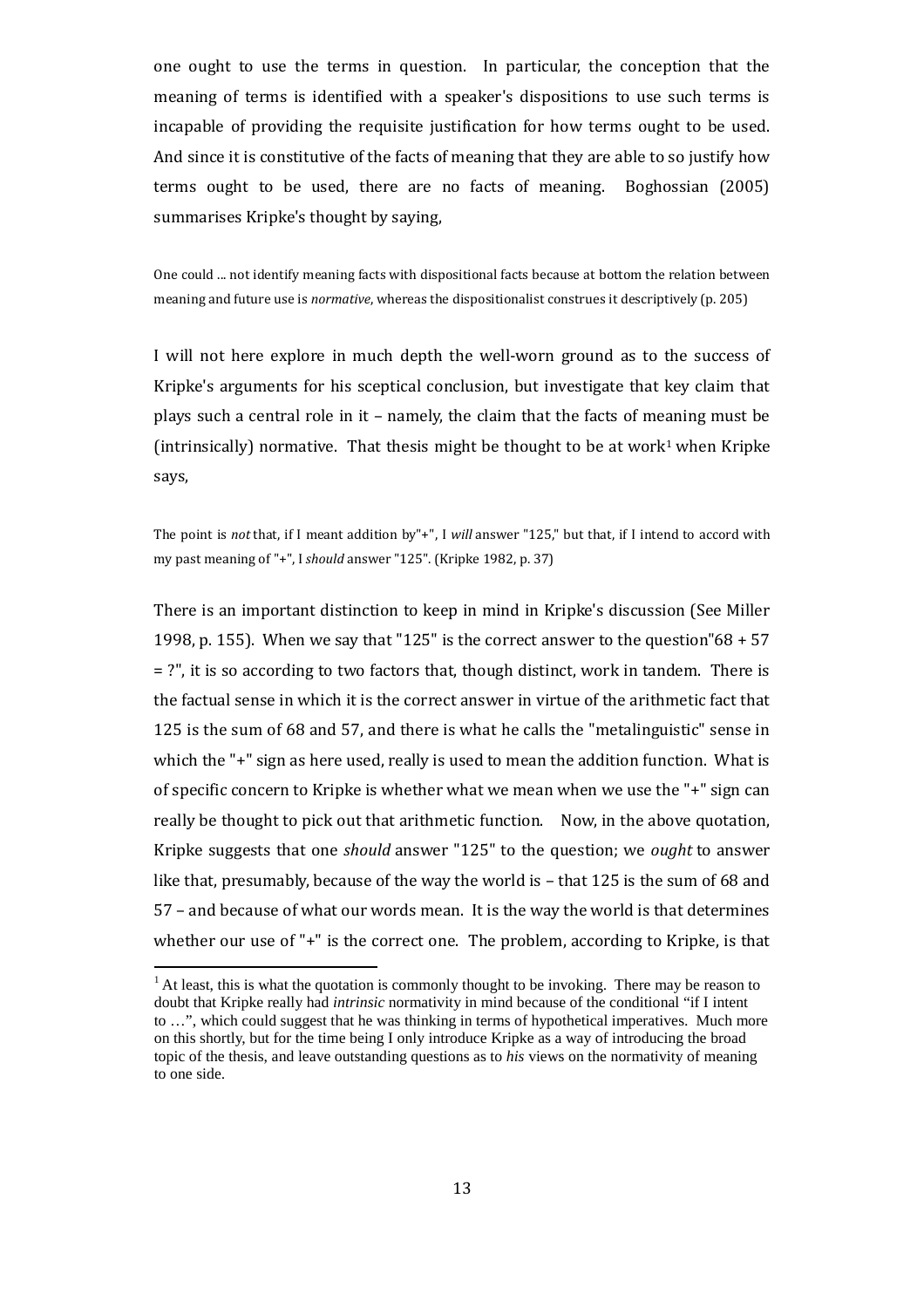there is nothing in our past usage, or our dispositions to use terms in a certain way (there are no facts about the way the world *is*), that could allow us to justify the claim that of how the term in question *ought* tobeused[.](#page-13-0)<sup>2</sup>

The quotation above suggests that the thrust of Kripke's argument is to question the certainty of whether, given the novelty of the question, my use of the sign was really in accord with what it meant. Hence, implicit in this sceptical challenge is the thought that there has to be a sense in which we can assess any such use for correctness or incorrectness, and furthermore, that assessment is demonstrative of the inherent normativity of signs meaning what they do. Thus, a correct use of "+" would be to use it in accordance with what that sign means, and therefore it is the meaning of the sign that grounds how we ought to use it. Thus, there is a tacit move in Kripke's argument from the notion of correctness to talk of obligations and permissions which is dependent on the assumption that correctness itself is a normative notion. We shall see in due course that this move is controversial, but the idea behind the move is that, given the obvious fact that uses of words are apt to be assessed as correct or incorrect, facts as to what they mean must be able to justify how the term in question *should* or *could* be used in the future – so as to be used in accordance with what it means, not just what it *has been* used to say, or what we may be inclined to use it to say.

However, the thought that we are obliged to use words in accordance with their meaning is but one way in which the claim that meaning is intrinsically normative can be understood. Gibbard offers a reading of Kripke that is less specific as to how the (putative) normativity of meaning is to be thought of:

The crux of the slogan that meaning is normative ... might be another slogan: that *means* implies *ought*. To use roughly Kripke's example, from statements saying what I mean by the plus sign and other arithmetic terms and constructions, it will follow that I *ought* to answer '7' when asked 'What's 5 + 2?' (Gibbard 1994, p. 100, cf. Millar 2004, pp. 159 - 160)

<span id="page-13-0"></span> $^2$  It is worth mentioning, of course, that Kripke's thought here is inspired, at least to some extent, by a more traditional discussion of normativity in (meta)ethics. The problem resembles Hume's diagnosis that 'ought' does not imply 'is', as well as, of course Moore's open-question argument against the possibility of naturalising (genuinely) normative claims. However, it should be noted that the manner in which Kripke invokes this thought is distinct in a number of important ways to the arguments as presented in Hume and Moore (see for more detail Zalabardo 1997).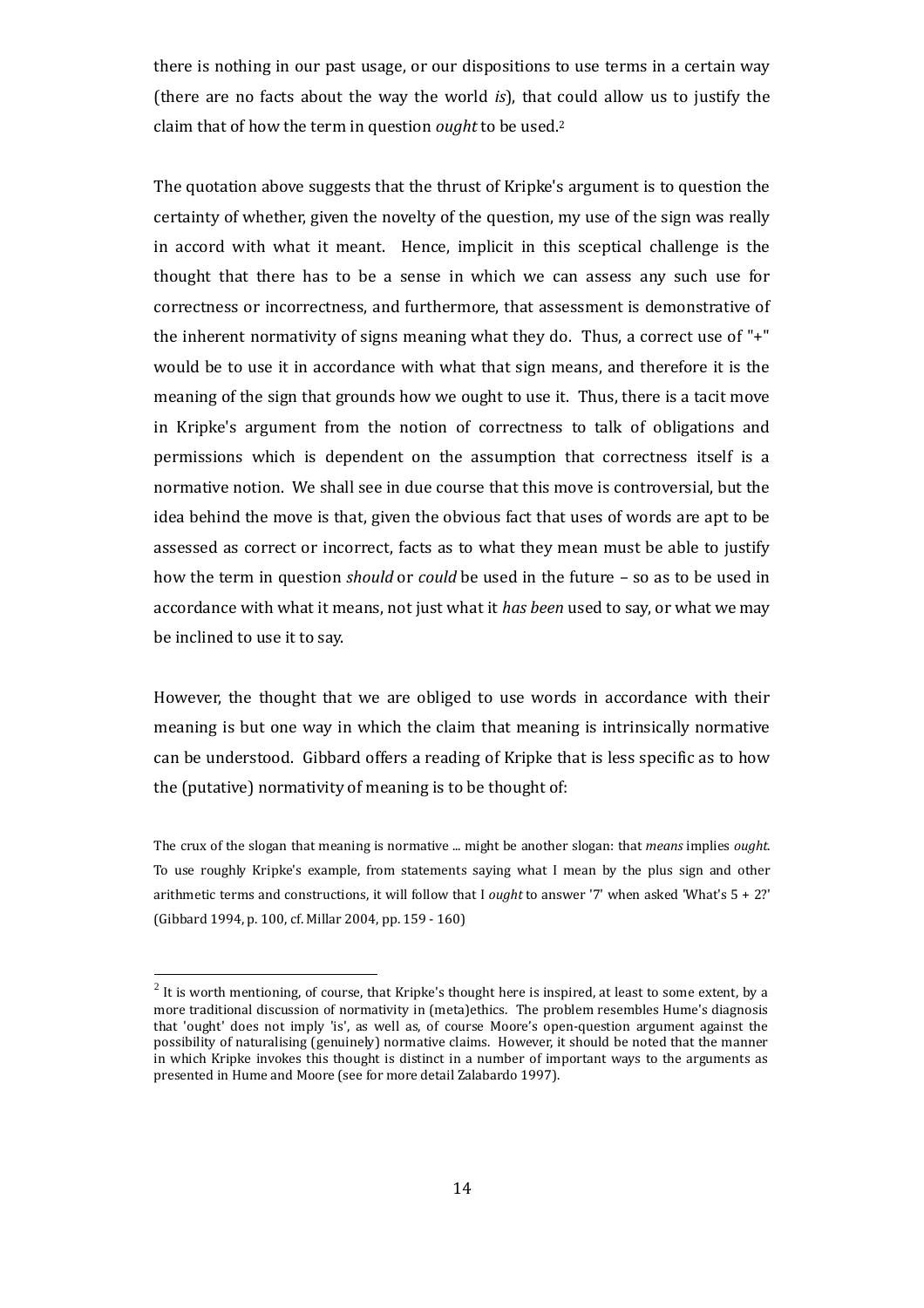This leaves it open whether the normativity involved is to be understood in terms of obligations (or perhaps permissions) to use words in accordance with their meaning, or whether there is some other sense in which we ought to (or may) use terms – there are other standards that meaning imposes on use. Correlative to this way of thinking of the normativity of meaning, Daniel Whiting (2009) tells us that the Normativity Thesis says the following:

Meaning is intrinsically normative, ... facts about meaning ... are inherently action-guiding or prescriptive; specifically, they have implications for what a subject *may* or *should* (not) do. (p. 536)

Whiting's formulation can seem quite natural, but it is a formulation that makes use of a specific notion of normativity; one of a couple that the general notion of normativity can encompass. As Jonathan Dancy says,

It is often said that normativity is the characteristic common to everything that appears on the "ought" side of the distinction between what is and what ought to be. (Dancy, 2000 p. vii)

But, this "ought" has a wider sense than is obvious from common usage because,

Normativity is a feature common to both sides of the evaluative/deontic distinction. (Ibid)

The simplest way to understand this distinction is in terms of how one ought to be (what something ought to be like), and what one ought to do (how something ought to act). This distinction may turn out to be important in what follows. In any case, it is generally taken, and this is how Whiting and his critics seem to take it, that the normativity of meaning is to be understood as having implications for what one ought to do (how one ought to use one's terms), given the relevant notion of normativity for them is one that is action-guiding, rather than a.... After all, if a claim about meaning is normative, it would seem natural to construe it as having implications for what one ought (not) to, or may (not), *do* – namely, how one ought (not), or may (not), use the terms in question. As such, one can assess whether an action the norm was meant to be guiding – in this case, the use of some specific fragment of language – satisfies the conditions it has set down for correct action; if some *F* is normative in this way, then there are conditions for correct action according to *F*. As such, one has either acted correctly or incorrectly, if one has acted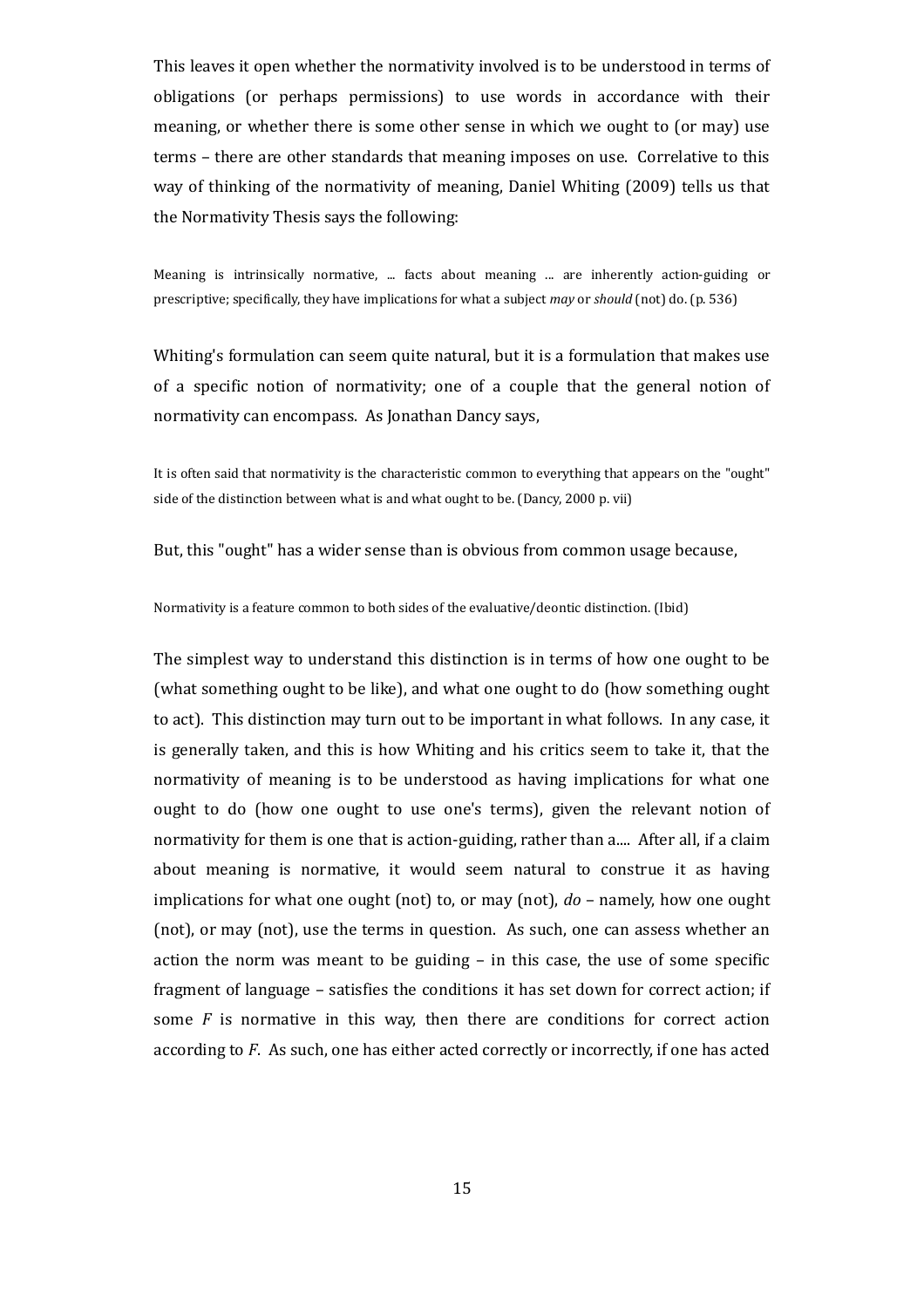so as to be governed by norms of this kind. However, it is worth noting, that a common contention of opponents to Normativism is that it does not follow that given there are conditions for correctness, it need be the case that there are norms that are specifically associated with, or intrinsic to, *that* particular thing that can be so assessed. Indeed, for some it is not obvious that 'correct', at least in this context, is a normative notion at all. This is a controversy that was not always recognised in the vast body of literature that followed the publication of Kripke's arguments:

Our topic is the fact that terms of a language are governed by rules that determine what constitutes correct and incorrect application of them. (Blackburn 1984, p. 28)

And Paul Boghossian, at one point, seemed to take it as read that some form of the Normativity Thesis is true:

The normativity of meaning turns out to be ... simply a new name for the familiar fact that ... meaningful expressions possess conditions of correct use (1989, p. 148).

Indeed, Crispin Wright went so far as to say, that it could be viewed as a 'harmless platitude' that meaning is intrinsically normative, given the need for meaningful expressions to possess 'correctness conditions' (Wright 1993 p. 247). But the thought is a substantive one, for not only is the move from correctness to talk of 'ought' and 'may' not obviously interchangeable as these claims would suggest, but, additionally, Normativism can take a number of forms, some more specific than others. From Gibbard, there is the idea that 'means' implies 'ought'; from Kripke, such 'ought's are derived from using language in accordance with its meaning. Others, such as Horwich (1998, p. 184), have concentrated on the constraints that the normative aspects of language are going to put on one's theory of meaning. Though, despite these differences, what is common in all these conceptions of the Normativity Thesis is that the facts of meaning have normative content.

But recently the assumption has come under some considerable scrutiny, and, for many though not for all, has been found wanting. The scrutiny has come about, more or less, because of recent interest in defending more sophisticated forms of dispositional accounts of meaning (such as recent forms of informational semantics and inferential role semantics) in the face of the arguments that Kripke lodged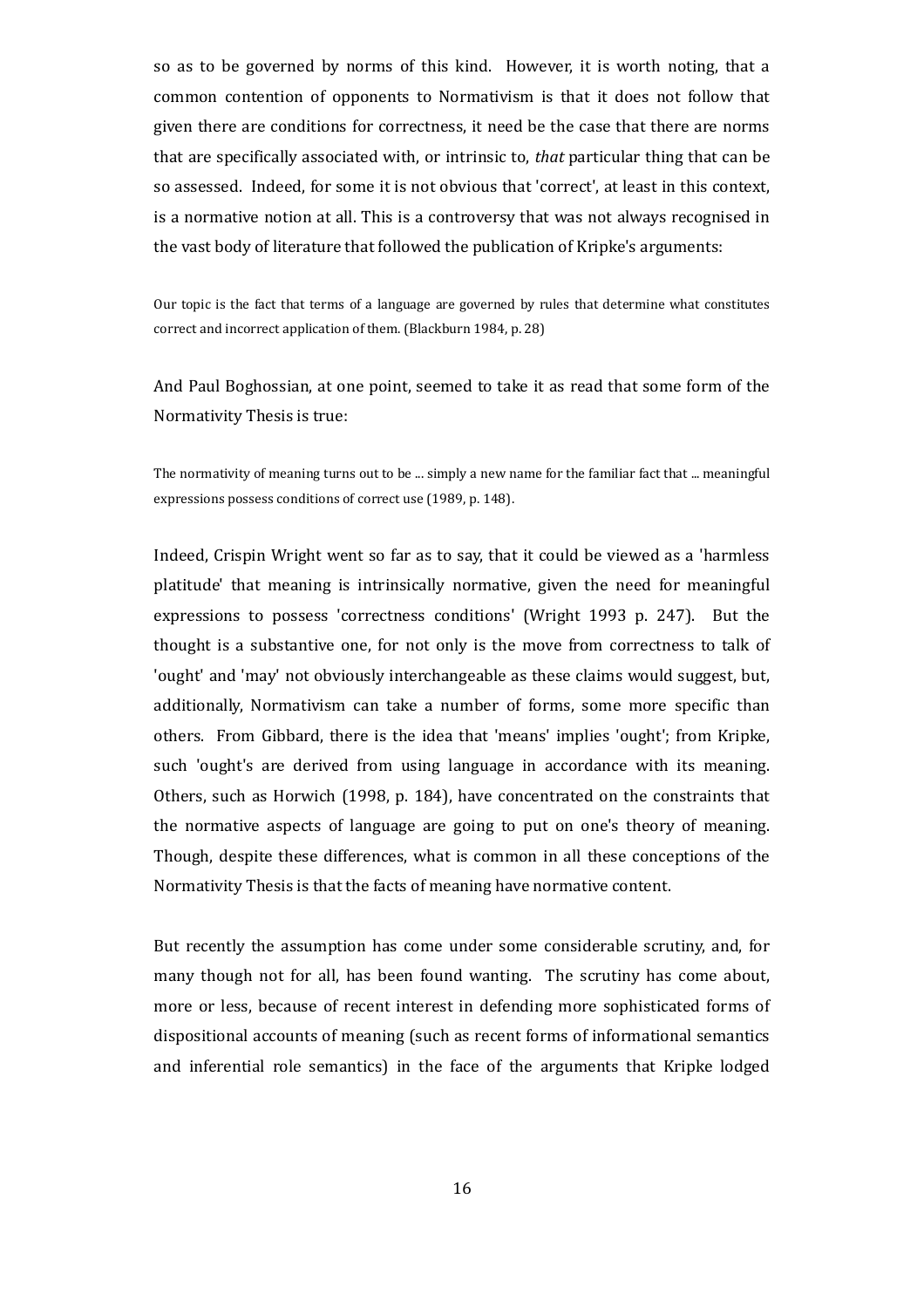against them. And, given the central role that it plays in his arguments, this has led to the need to address the (apparent) normative consequences of language use. For, if meaning is *intrinsically* normative, then dispositional accounts may be in trouble. Intrinsic normativity, at least as far as Kripke is concerned, requires that the facts of meaning have a justificatory role to play in answering questions as to how words and sentences ought to be used. Since dispositions, at best, tell us how words and sentences *are* used, they cannot be used by way of justifying answers to such questions. At least, so far as Kripke is concerned.

But, why should we think that the normative consequences of language use are *intrinsic* to meaning? One need not deny that there are normative consequences of language use *tout court* in denying *that* claim. Instead, one could simply allow for such consequences from other sources. In which case, so the thought goes, dispositions might be able to have the requisite powers of justification – for, say, judgements about how terms ought to be used, given what they were used *for*. Such a manoeuvre is common amongst non-Normativists; it is to claim that semantic correctness is an instrumental value (of a specific sort). It is a move that need not deny that there are normative considerations regarding language use, only that these are normative considerations that do not result in virtue of words meaning what they do. As a consequence, the claim that meaning is intrinsically normative is in opposition to this manoeuvre. Hence, if meaning *is* intrinsically normative, then the dispositionalist cannot sidestep the issue of normativity in the way just outlined. What, then, is it to make such a claim? What kind of normativity is at work in the Normativity Thesis?

#### **What Kind Of Normativity?**

#### As Whiting well notes,

If the relevant normative implications for how a subject is to employ an expression result from anything other than facts about what the relevant expression means, then such normative import would seem not to belong to the nature of meaning as such. (Whiting 2009, pp. 536 - 7)

It is often supposed, then, that the Normativist will have to take the norms of meaning, to awkwardly use Kantian terminology, to be *categorical* imperatives. As I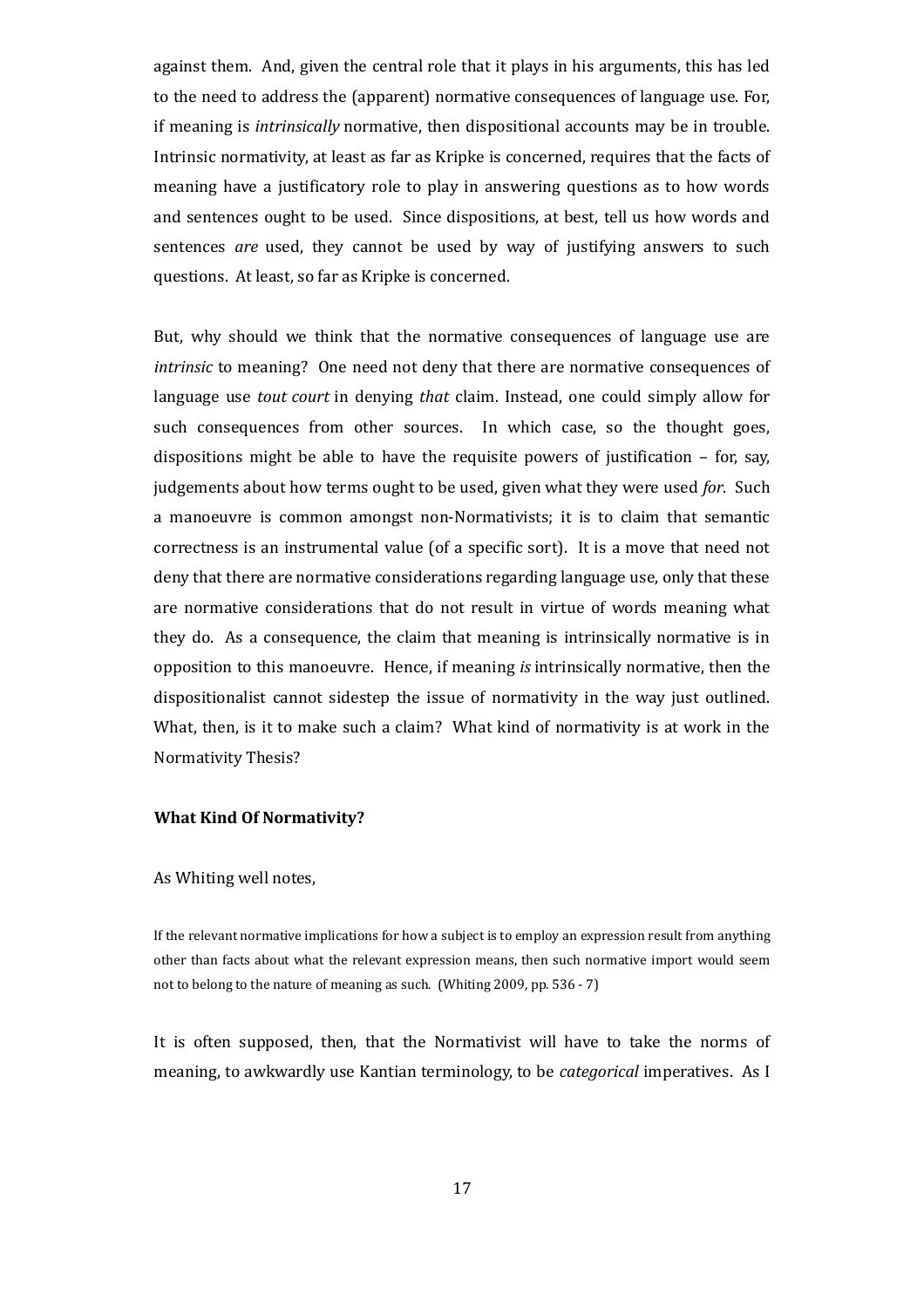am using the phrase, I take the normative force of categorical imperatives not to be derived from the satisfaction of some specific (contingent) ends that someone has. Categorical imperatives at least take into account other reasons to act, other than the desired end, such that even if  $\partial$ 'ing is the best way to achieve one's end of ß, there may be reason not to ß, thus one ought not to  $\partial$ . In such a case, at least one [necessary condition has been satisfied for there being some categorical imperative](#page-17-0) governing such an act of  $\partial$ 'ing (in this case, a categorical imperative that appears to forbidit).<sup>3</sup>

For this reason, it is widely, but not universally, accepted that the norms governing our ethical practice are paradigmatic of categorical imperatives. The thought is this: if, for example, whilst one is on the way to the pub, one comes across an elderly person who has badly injured themselves, one should stop and help the elderly person, even if one wants to get drunk – if there is some situation in which some ethical principle applies, then, the thought is, it applies in spite of whatever desires one may have (if one is a moral agent). That is, whether one's specific end is satisfied by helping, or failing to help, such an end isn't meant to enter into a consideration as to whether one ought to so act. The point being that, if the meaning is intrinsically normative, then it is assumed that this is how the norms of meaning will operate (even if it turns out this is not the way that the norms of ethics, in fact, operate).

Thus, if that is so, whatever ends one has in speaking as one does (or perhaps even speaking at all – I'll return to this), will not be that upon which the relevant normative implications are based. Hence, if the normative implications for how a subject should use terms result only from what an expression means, the 'ought's (or 'may's etc.) that govern semantics must thus be constitutive of the facts of meaning. Accordingly, these 'ought's ('may's) will hold regardless of the specific ends a language user has in using the fragments of the language that they did. Rather, they will have to hold just in virtue of them using the language.

The 'ought's that feature in these kinds of normative constraints are in contrast to

<span id="page-17-0"></span> $3$  That is, of course, if it is not the case that one has some more important or overriding end, the fulfilment of which would be jeopardised in the event of *∂*'ing. If that were so, then we would have just another case of a hypothetical imperative.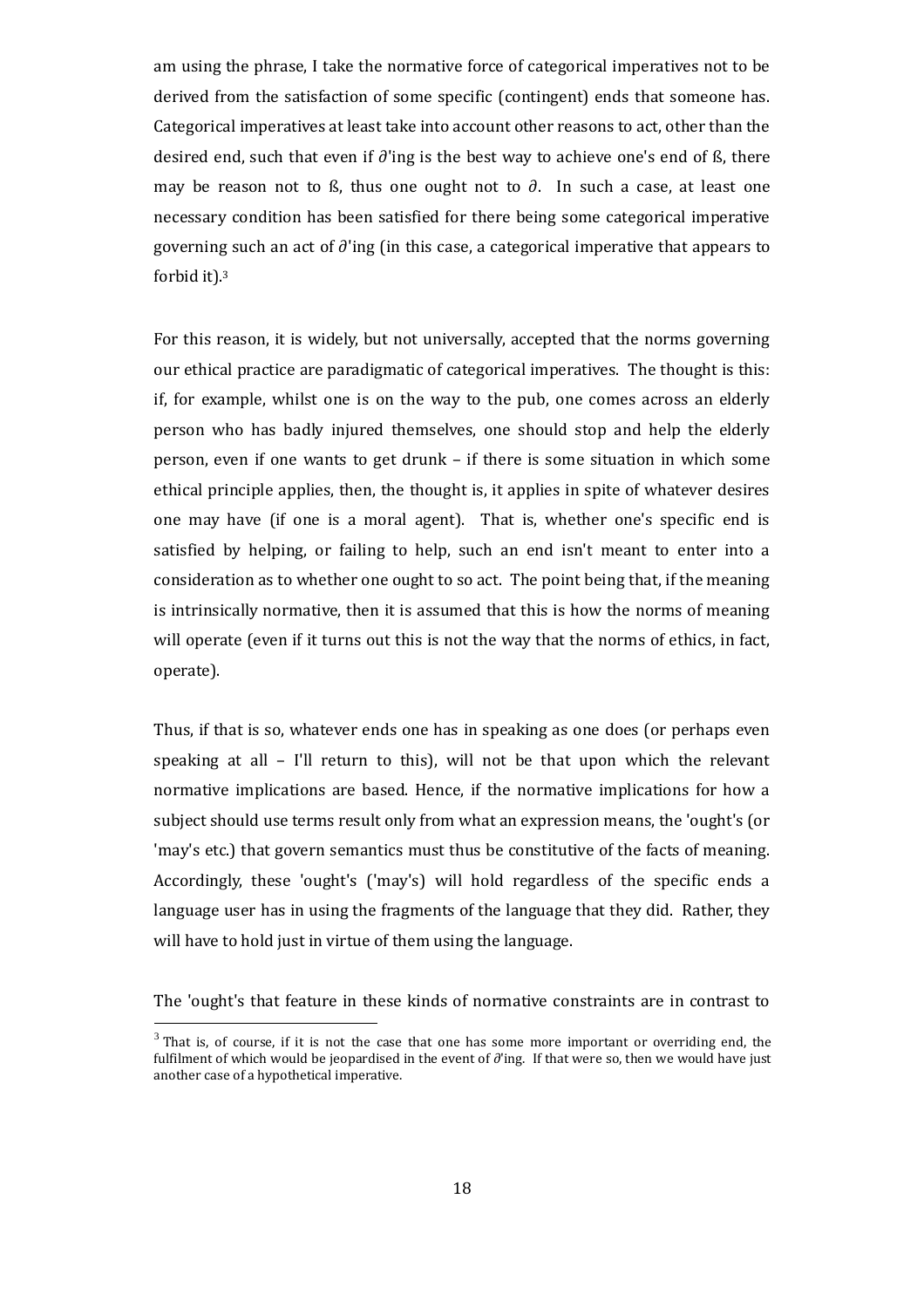those that feature in *hypothetical* imperatives. The value ascribed to the satisfaction of the 'ought' as it features in an hypothetical imperative will therefore at least be instrumental in the sense given the end that one has, one ought to *∂,* given that *∂*'ing is (at least) one way in which one will be able to (perhaps partially) achieve that end. Importantly, the 'ought's that can be derived from hypothetical imperatives say nothing as to whether the end one has, for which one pursues the means one does, is itself constrained by any norms; whether that is an end one ought to, or may, pursue. Anthony Price (2004, pp. 60 - 1) gives the example that if one wants to get drunk every night, then one ought to work in a pub. That 'ought' is meant to signify that working in a pub is at least one way in which one can satisfy one's desire or intention to get drunk every night. However, it is open whether one should get drunk every night. Perhaps one shouldn't. Thus, the kind of normativity at work in this example is nothing over and above that which applies to hypothetical imperatives.

Note that, in such cases, it is entirely implausible to say that the 'ought' as it features in such hypothetical imperatives is intrinsic to the 'getting drunk'. The 'ought' as it there features is simply indicative of a way that some end can be satisfied. This is why Hattiangadi thinks that,

To say that meaning is normative in this strong sense is to say that what a speaker means determines which uses of an expression she ought to make, where this 'ought' is understood to be 'categorical' in that it is not contingent on the agent's desires or ends (Hattiangadi 2007, p. 6)

#### And so,

If semantic correctness is merely instrumental, then meaning is not intrinsically normative in any interesting sense (Hattiangadi 2010, p. 93).

Hattiangadi (2010, pp. 93 - 4) thus argues that if semantic correctness is understood as instrumental, then it follows that the norms governing the use of language are not intrinsic to the meanings of the terms used. Thus, if it is correct for one to use *x* in a certain way, but it is correct because it fulfils some further end, it cannot be the case that one ought to use *x* in that way because of some fact as to what *x* means, but rather whether it furthers the achievement of some other, non-semantic aim the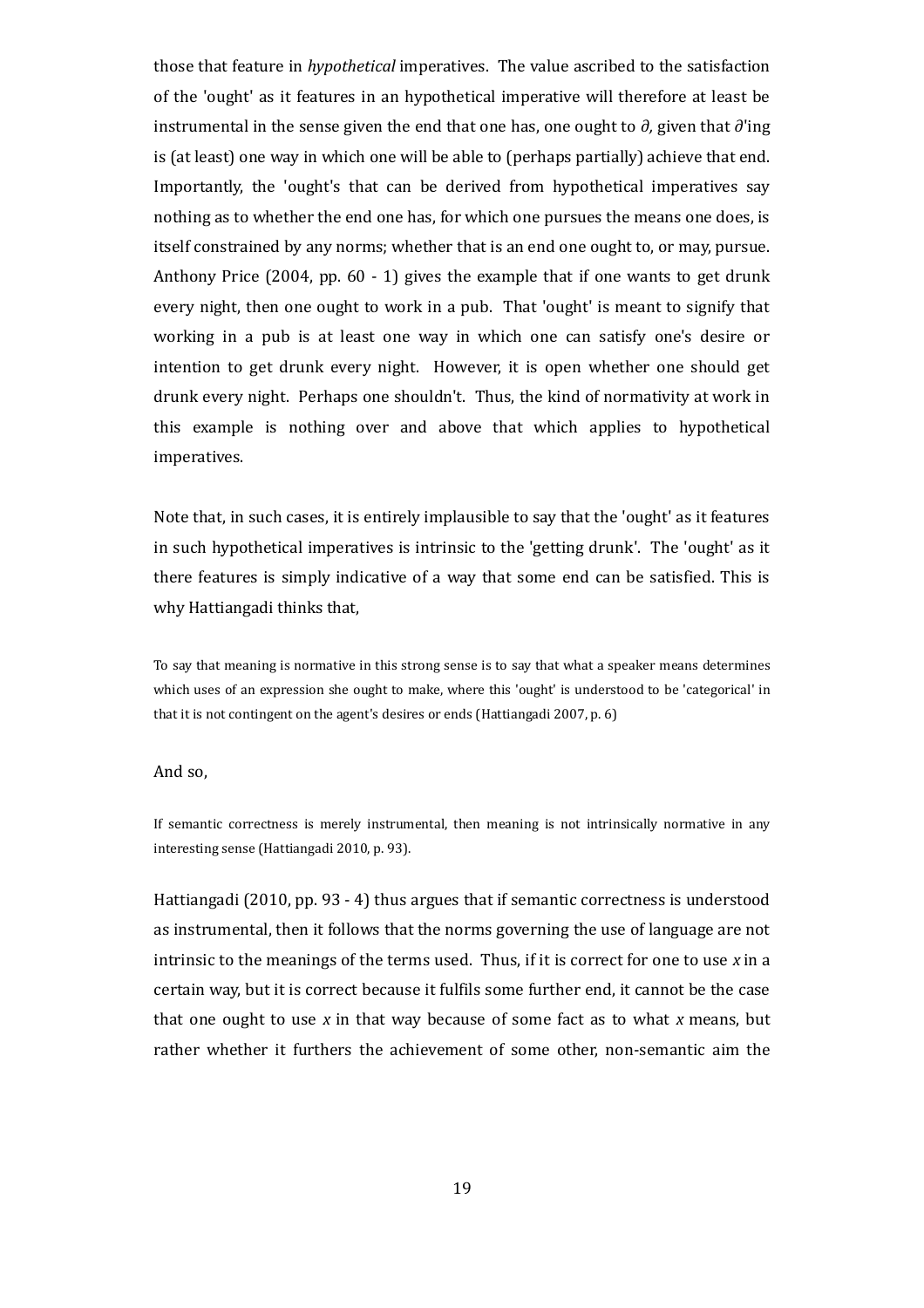subject has. As such, according to Hattiangadi, if it can be shown that semantic correctness must be instrumental in value, then the Normativity Thesis has been shown to be false.

But, crucially, according to Hattiangadi, the norms involved that are indicative of the kind of instrumental value that is inconsistent with intrinsic normativity must take the form of what John Broome calls a 'normative requirement', which he distinguishes from two other normative notions: 'ought' and 'a reason'. Formally, Broome takes 'NR' to capture this relation:

$$
NR: \qquad 0 \ (p \longrightarrow q)
$$

Where 'O' is a normative operator, something like (but not exactly) 'you ought to see to it that', that takes wide scope over the conditional that is meant to express that doing *q* is instrumentally valuable for achieving *p*, and the ' $\rightarrow$ ' is the material conditional.[4](#page-19-0) What is important about normative requirements as Broome sets them out is that the normativity involved cannot be 'detached', because the normative import attaches to the conditional rather than either its antecedent or its consequent. That simply means that one thing can be in this 'normatively require' relation with another thing, though the first thing obtaining does not thereby mean that the second is demanded (normatively). And we have seen that that is true of hypothetical imperatives – just because acting in one way is a means to achieving some further end, it does not mean that one should pursue that end in the first place. Returning to Price's example, one cannot detach the consequent of "if one wants to get drunk every night, then one ought to work in a pub". That is, one cannot infer that one ought to work in a pub (considering the conditional in isolation) in any other way than it being instrumental, in the relevant respects, to achieving the end of getting drunk every night. Semi-formally, according to Broome's notation, that conditional can be construed as,

<span id="page-19-0"></span> $^4$  Broome is well aware that such formalisations don't translate easily into English, and it is unclear that as they would ordinarily be taken, they would mean the same as the sort of claims they are meant to be formalisations of. Broome insists, however, that they should be taken as such – the uneasiness of the natural language translations is simply due to the need for his logical apparatus to range over propositions, which is how he formalizes normative talk that doesn't translate easily into sentences with 'that' clauses.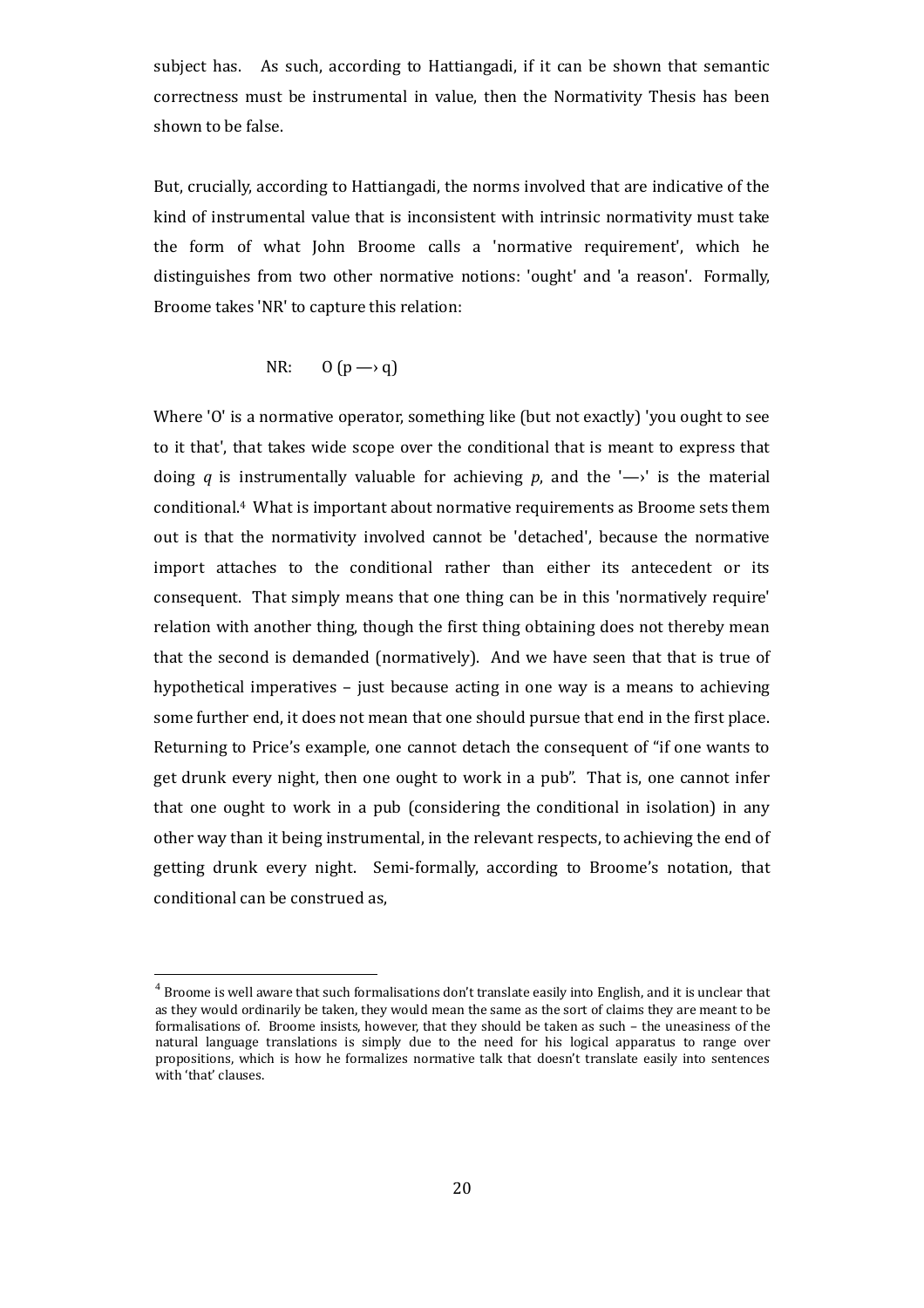The 'ought' ranges over the whole conditional, but can be thought to range over neither its antecedent nor its consequent. And it is this relation that, for Hattiangadi, captures the normativity that is at work when things are of instrumental value in the way that she takes meaning to be.

As to whether Hattiangadi is correct in this, we shall have to see, but even if she is, why is it important for the non-Normativist that the relevant normativity be properly captured by this relation? Well, according to Hattiangadi there is no way such a result can be thought to be compatible with the normativity involved being intrinsic to the activity with which it is associated – that is, normative requirements are not intrinsic to the things that we may think of as requiring them – namely the (desiring of) the ends one has (the right hand side of the conditional). We can see why that is so once we recognise that intrinsic normativity must allow for detachment in a way that normative requirements do not allow for – if something is intrinsically normative, the normativity must go everywhere. To return to Price's example, we have the hypothetical imperative that if one intends to get drunk every evening then one should work in a pub. However, it may not be the case that one ought to get drunk every evening in the first place. Nonetheless, let's say that one intends to get drunk every evening. In such a case, Broome contends, it is *not* the case that one ought to work in a pub. Thus, the kind of normativity at work in such cases does not allow for the 'detachment' of the ought of the consequent, even if the antecedent is satisfied. It is for that reason that hypothetical imperatives only exert normative requirements upon those for whom the hypothetical imperative applies, which leaves it open whether one really should act so as to satisfy it.

The consequence of this, according to Hattiangadi, is that,

The general, wide scope requirement that one ought to take the necessary means to satisfy one's intentions is a rule of *practical rationality*, not semantics. Facts about meaning ... can [...] be relevant to what you ought to do if you are to satisfy your intentions, and such facts can be relevant to what constitutes satisfying requirements of practical rationality. (Hattiangadi 2010, p. 94)

Hattiangadi takes it that the way in which normativity is manifest in hypothetical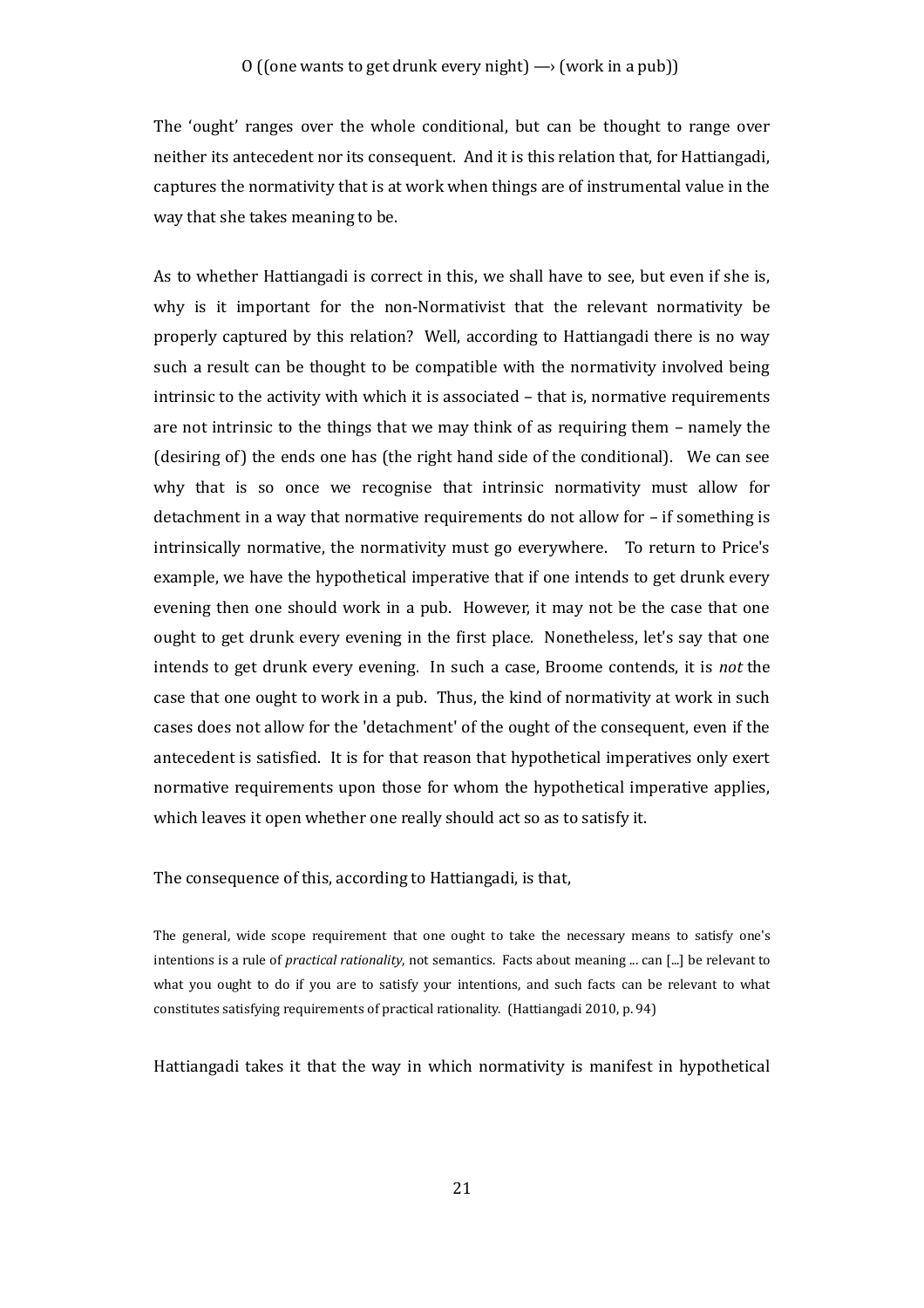imperatives, it patently is not in the remit of *semantics* but rather of *practical rationality*. That, I take it, is just because the manner in which one is to achieve the ends one has is not the remit of semantics but, apparently, practical rationality. In any case, the negative point is surely right, so it will be enough for Hattiangadi, in order to undermine the normativity thesis, to establish that the 'ought's that feature in the normative equivalent of statements about meaning have to be of the kind that feature in such statements of hypothetical imperatives.

Thus, if the norms that govern meaning can be shown to be merely normative requirements in (something close to) Broome's sense, then the Normativity Thesis will thereby be shown to be false. In sum:

- P1: If meaning is intrinsically normative, then it is not the case that the only norms governing meaning are normative requirements of hypothetical imperatives
- P2: The only norms governing meaning are normative requirements of hypothetical imperatives.
- C: Meaning is not intrinsically normative.

If the argument is sound, then the Normativity Thesis is false. Hence, if the Normativity Thesis is to be defended, then this argument needs to be answered. It can be so, as with all such arguments, by denying its validity, or rejecting one of the premises. I take it that the argument is valid, so one of the premises must be false if the Normativity Thesis is true.

I take it that P1 is true. The reasons for this we have already seen. However, the implicit assumption in P1 that the normative force of hypothetical imperatives is fully captured by Broome's notion of a 'normative requirement' is more controversial.[5](#page-21-0) But let's grant this much: it may not matter just what formulation of

<span id="page-21-0"></span> $<sup>5</sup>$  One issue that should just be earmarked is that it isn't given that there are even any such things as</sup> normative requirements as Broome sets them out. Their invocation is meant to be a solution to a problem – that is how we are to formally account for the kinds of conditionals that feature in hypothetical imperatives. People are divided as to the best way to do that. Jonathan Dancy, for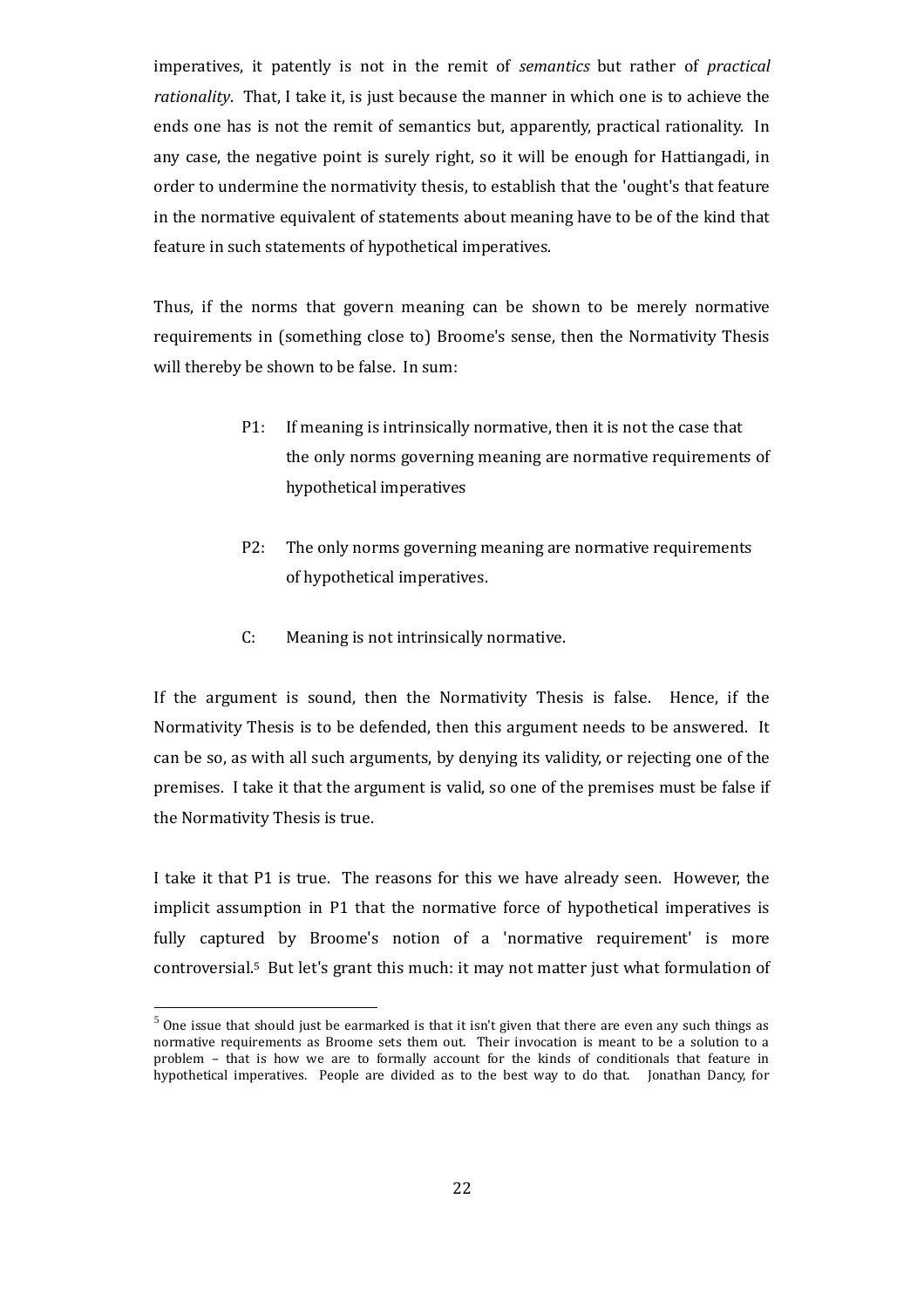this kind of normativity we settle on, but just that there is a kind of normativity that cannot be detached in the way that demands and reasons can be, and that is the kind of normativity that is at work in the claim that meaning is normative. Thus, I will here, following Broome, call that kind of normativity 'normative requirement', but leave it open whether Broome has fully and correctly captured that notion in his formal characterization of it. Indeed, as we shall see, I can leave it open as to whether there are *any* instances of normative requirements, because I will argue, at least, that meaning normativity need not be thought of as of this form, and that is all that is of present concern.

#### **The Crux: Are The Norms of Meaning 'Normative Requirements'?[6](#page-22-0)**

So, this is the question: are the norms of meaning only ever instances of normative requirements? In support of a positive answer, the non-Normativist will typically say that there is always some further end to which language use is a means so as to establish the claim that semantic correctness is instrumental in value. Alexander Miller says this:

The most that can be said is that if Neil means magpie by "magpie" then *given that he has a desire to communicate, or perhaps a desire to think the truth, or a desire to conform to his prior semantic intentions,* he has a reason to apply "magpie" to an object if and only if it is a magpie (Miller 2006, p. 109).

And Miller seems to be right in this. One must at least be in the game of communicating to be governed by any norms that contribute to communication. If one has no interest in communicating, then it seems implausible to say that one ought to act so as to communicate. It thus appears that the idea of the normativity of meaning is, at least in this very broad sense, dependent on certain psychological states of subjects that are capable of conveying it.

example, is unconvinced that the best way to represent the kind of phenomena that Broome is trying to capture formally with his 'normative requirements' is via a relation. The point is that 'normative requirements' are meant to play a specific role. It is that which plays that role (i.e. the 'ought's of hypothetical imperatives) which is important, and for the present purposes, normative requirements as set out by Broome capture them adequately.

<span id="page-22-0"></span><sup>6</sup> By way of warning, the two main protagonists in this section are Alexander Mill*e*r and Alan Mill*a*r. The similarity of the names cannot be helped, so the reader, I'm afraid, needs to be careful about who is whom.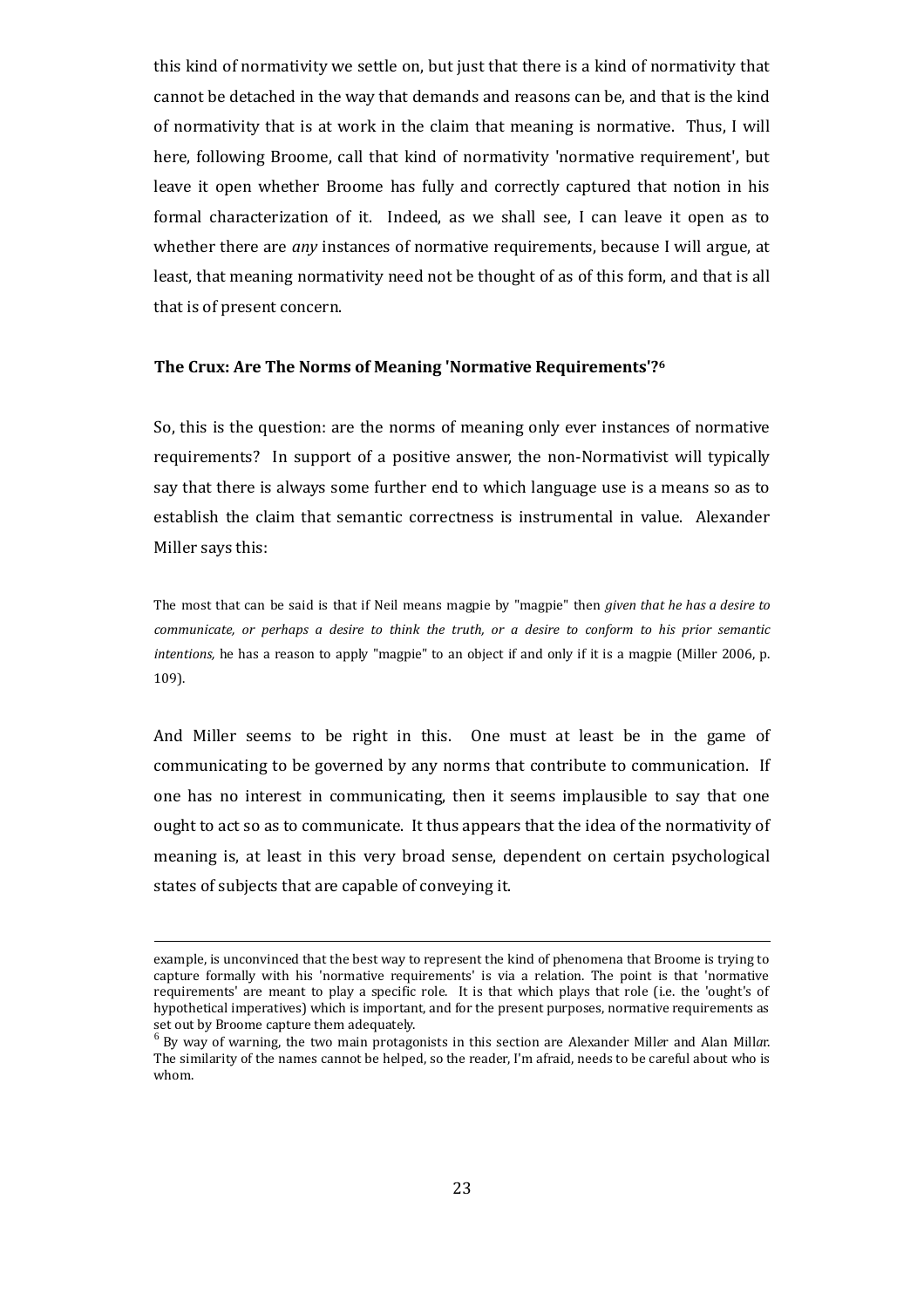So Miller seems to have given us reason to think that semantic correctness must be thought of as an instrumental value due to the fact there are at least some common, broad ends upon which engagement in language use is dependent – such as the end of communicating. Thus, it may seem that Miller's contention invalidates the Normativity Thesis. For if Hattiangadi is right that semantic correctness is derivative from the satisfaction of some hypothetical imperative then the sort of normativity at work cannot be intrinsic to meaning. The problem is that it isn't clear that in virtue of semantic correctness being instrumental in value – in particular, in the way that Miller identifies – that it follows that such correctness only gets its normative force in virtue of its ability to specify how some contingent end could be achieved. For that to be so, it must be the case that the contingency of language use on the desire to communicate ensures that the relevant norms of meaning must be nothing more than normative requirements of hypothetical imperatives.

The hallmark of some act being of instrumental value is that it is performed in order to achieve, or partially realise, some further end. Thus, one acts in that way only if it will (or seems as though it will) further or realise such an end. The action a hypothetical imperative recommends will be instrumental in this sense, but will additionally have to be such that it is left open whether the end for which the hypothetical imperative recommends a means is itself worth pursuing. That is just to say that the consequent of the conditional that makes up the hypothetical imperative cannot be detached, even if the antecedent is satisfied. And the argument above only showed that these normative requirements are inconsistent with intrinsic normativity. Thus, the non-Normativist must show that semantic correctness being an instrumental value in the way Miller specifies is the sort of instrumental value that features in the satisfaction of hypothetical imperatives.

Hence, the question now is: can there be any such cases in which the relevant notion of correctness is instrumental, but in a way that the 'ought' of the consequent *can* be detached? And, if there were such a notion of correctness, can it capture the relevant notion of *semantic* correctness? And if it did, would it be able to support the idea that there are *intrinsic* norms of meaning? One way in which this might be achieved is if the norms of meaning can be thought of, not as means to a further end, but *constitutive* of the end itself. For if the norms of meaning could be so thought of,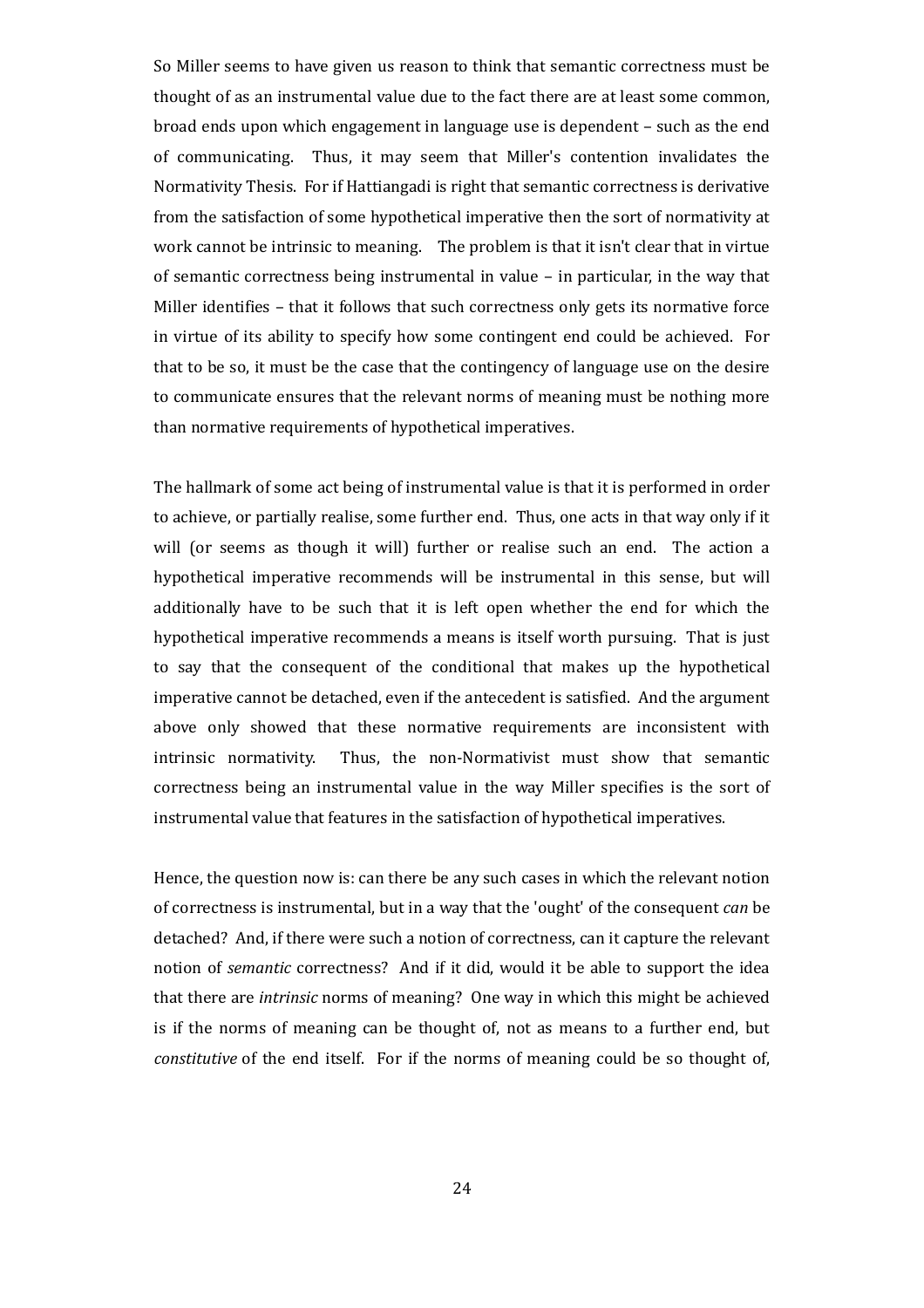then it would be the case that semantic correctness remains instrumentally valuable while, at the same time, detachment of the consequent of the relevant conditional would still be possible.

Here's a thought as to how that can seem plausible. When it comes to language use, it is the case that one's particular ends in so using it are not what induces the sort of normativity that is peculiar to *meaning.* Nonetheless, the value attached to meaning so-and-so is instrumental in the sense that it contributes to the broad end of communicating, but not to the ends one has *in* communicating. Thus meaning, so conceived, isn't a self-standing end of intrinsic value. But, that does not falsify the claim that meaning itself is intrinsically *normative*. Meaning can, plausibly, only come about in a context in which there are those communicating. If it can be shown that there is a coherent idea of what it would be for meaning to have *that* role, then meaning, within that broad context of communicators, would have to be understood as intrinsically normative *for communicators.* The result of that being that there being any meaning at all – for there to be facts of meaning – there must be those who communicate (or are capable of communication).

Importantly, however, though semantic correctness will be instrumentally valuable (at least in some very broad sense), it will not be such, so as to make it the case that what is semantically correct is merely 'normatively required' in the presently relevant sense. That is demonstrated by the fact that the consequent of the conditional that demonstrates its instrumental value *can* be detached when the antecedent is satisfied, if we think of things in the following way: if one is a participant in the practice of communication, or language use, one is thereby under obligation to act in a way that is in accord with the rules of that practice, where a practice is understood as a system of rules.

So, the shape of the proposal is that we think of meaning in terms of the norms (or rules) governing a *practice.* For the present concerns, the proposal is that we think about language use in terms of the participation in a practice. Such a thought, so far as it goes, is not a new one. It can be traced back to passages in Wittgenstein's *Philosophical Investigations* and is a thought that is relied upon, in varying degrees, for many since. One such is Alan Millar. Millar will have his part to play yet, but for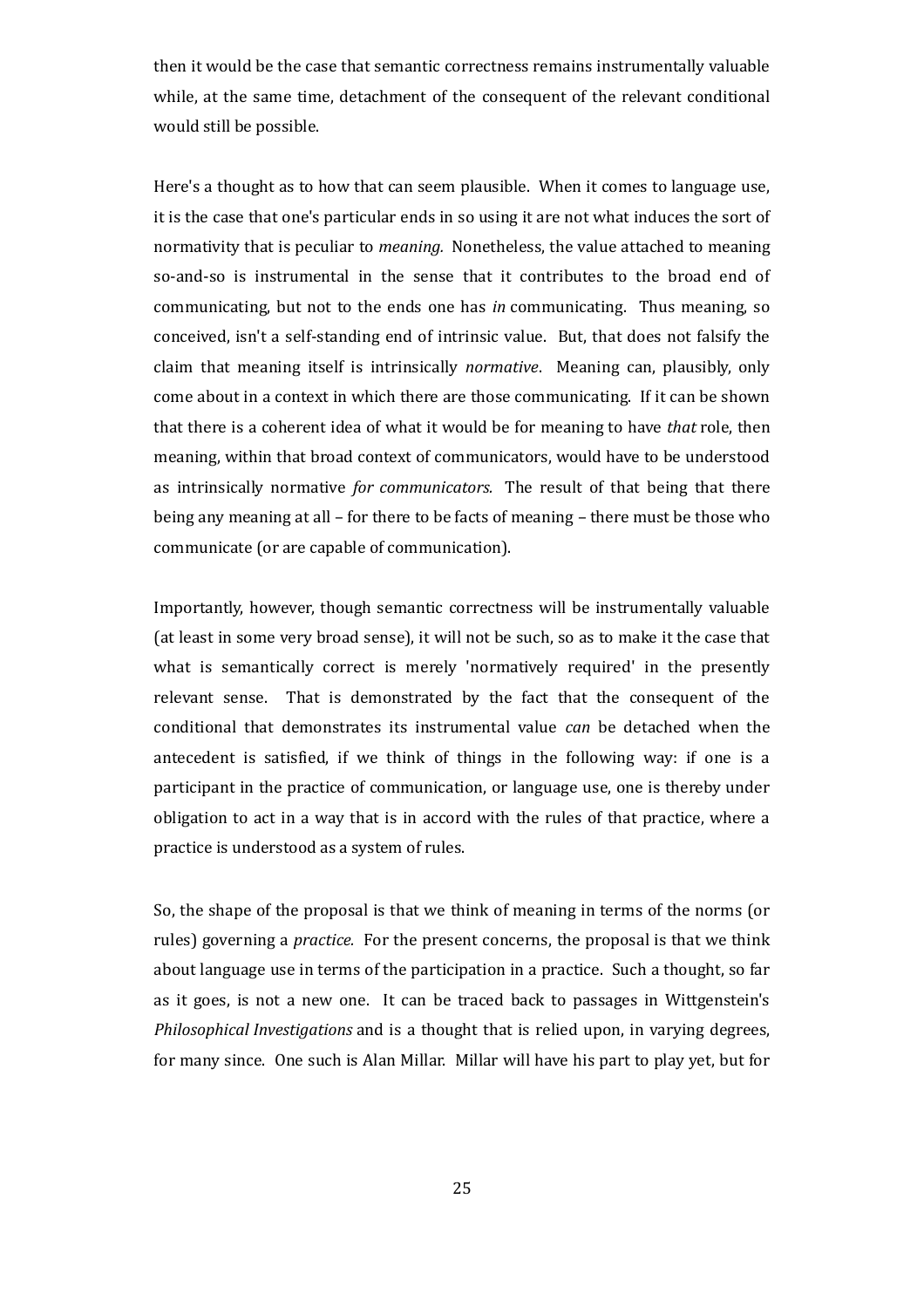the time being, it is worth seeing what he says with regards to practices that may help the Normativist accommodate Alexander Miller's claim as to the necessary contingency of language use on certain desires, without invalidating the claim to intrinsic normativity:

Participating in the practice makes one subject to that rule although, as with other practices, like playing a game of soccer, one may participate in the practice and also flout the rules ... [but] participating in a practice incurs a commitment to following its governing rules and therefore to doing what the rules prescribe. (Millar 2004, p. 168)

In this light, one may insist that Miller's challenge is, effectively, saying that one may not be a participant in the practice of using language (by having no intention to communicate). In which case, one is not obliged to do anything that so participating would normatively commit one to. But that does not undermine the idea that, for participants of that practice, there are norms intrinsic to it that govern them, or so is the present line of thought. If meaning is thought of in this way – such that it is constitutive of the practice that words mean what they do – then, *given one is in that practice*, in virtue of words meaning what they do, one ought to use them in certain ways. Another way to put this is that there are certain things (namely, that which communication enables) that only participating in the practice of using a language will allow (call this the 'L-practice); just those sorts of things that can only be done with language.

If that is right, then the thought seems to be that once one *is* a participant in the practice, one is thereby obliged to *act* in certain ways. So, something needs to be said about what makes one a participant, and how such a status can be gained and lost. For, if that status can be lost just in virtue of the dropping of certain desires, it may appear that the relevant normative constraints cannot support the claim that in favour of *intrinsic* normativity. For, the proposal says that part of what it is for some agent to be a participant in the practice of language use (the L-practice) is for them to have certain desires or intentions – such as the intention to communicate. Thus, we appear to have the conditional 'if one wants to communicate, then one ought to act in accordance with the rules of the L-practice'. In order for the 'ought' there to be indicative of intrinsic normativity it may seem that it must be able to be detached. But, it seems as though it cannot be detached – i.e. it is not true that one ought to act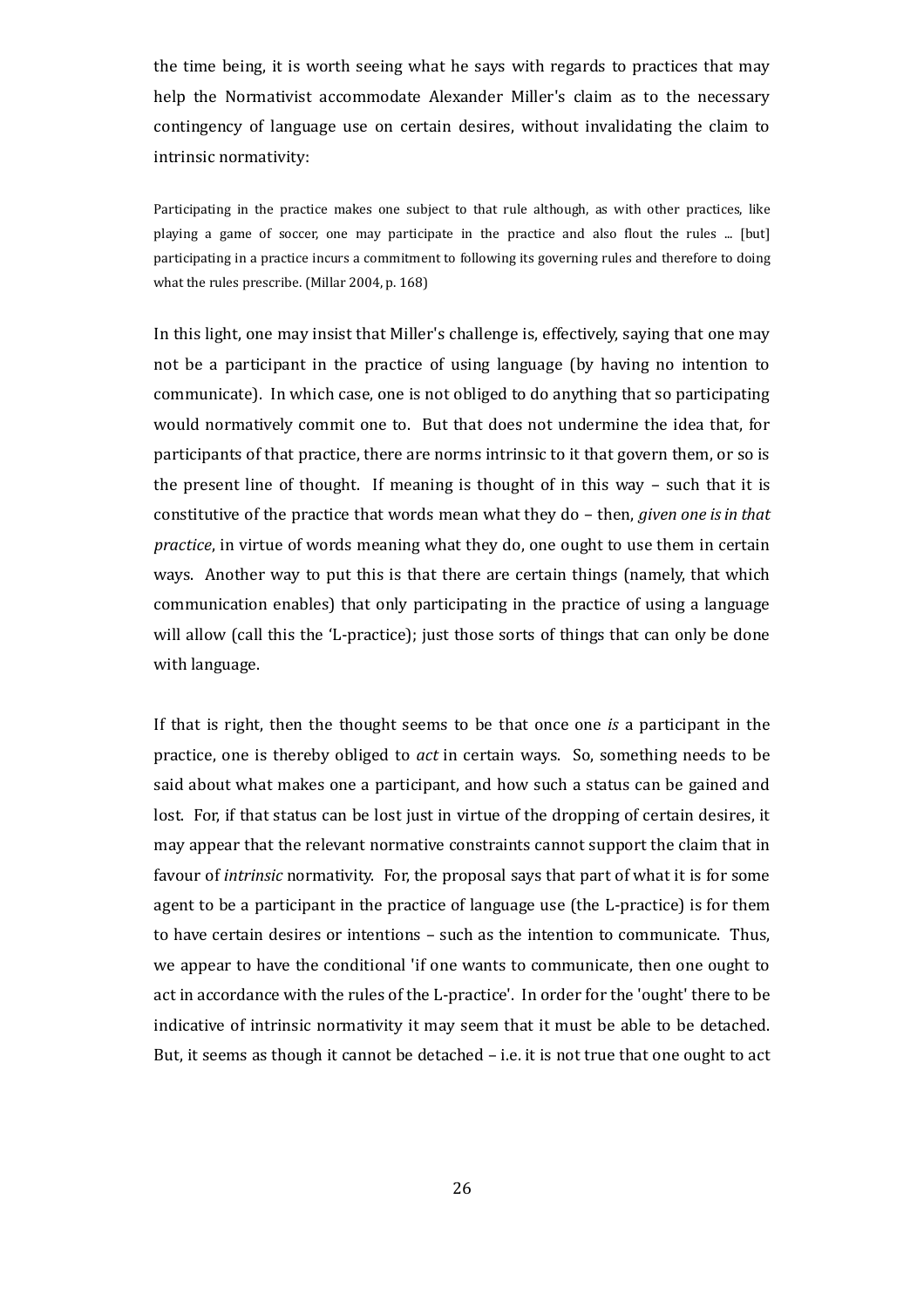But that conditional is misleading; communicating just *is* participating in the Lpractice. Thus, dropping the intention to communicate means that one ceases to be a participant in the L-practice. But the L-practice enables certain types of actions, the L-practice is the practice in which meaning occurs. So, failing to be a participant in the L-practice results in one failing to have the means to achieve certain ends; the sorts of desires that Miller specifies are the kinds of desires required to *be* a participant in the L-practice. That is, to be such as to be able to *mean* anything at all. The L-practice itself is conceived of as a system of rules which any such participant of the practice is governed by. Once one chooses to be meaningful (i.e. communicate), one thereby is under certain obligations. One can act in conflict with the rules that constitute meaningfulness and so act in a way one ought not to, but only given that status as a participant in the L-practice. If, for example, a participant had the desire to describe something in a circumstance, then there are certain things they would have to do that only participating allows – like use the sorts of predicates that could be satisfied by the object described. Those constraints are not specifically tied to the making of the description *per se*, so the thought goes, but are set according to the practice in which one has placed oneself; once one enters into that practice, there are certain obligations that one is under as a participant – that is, within the practice, there are certain actions one should perform (given certain circumstances that one finds oneself, as a participant, in). Once one is in that practice (a participant), any subsequent desires, that the acting upon which would contravene its rules, cannot discharge one from having the normative commitments that come with so participating. The norms hold as norms, only, one may have no reason to follow them.

So the proposal is that L-practice should be regarded as a set of the vast, perhaps indefinite, activities that language use enables. (Such activities can be thought of, if one is so inclined as language games). Each, in their circumstances, has rules for the ways one can achieve certain ends. But, so participating, so the thought goes, is the only way in which many such ends could be achieved. Those kinds of ends that one thus has (those sorts of ends that can be put under the broad category of communication) are constituted by certain norms, or rules, governing this vast array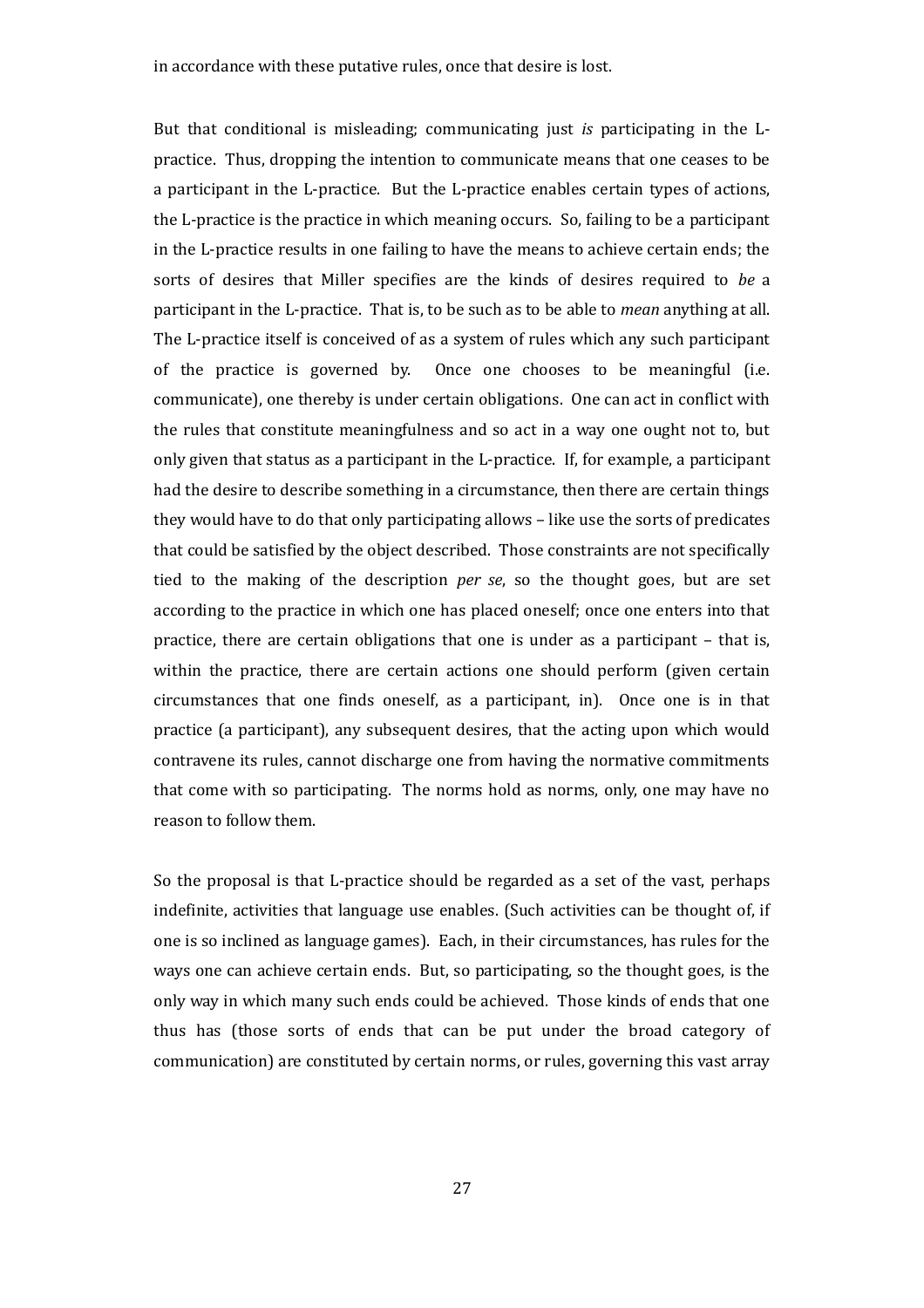of activities that come under the broad label of the L-practice; it is constitutive of the end of, say, describing the colour of some leaves that one obeys the rules which govern description (in the circumstances in which the description is made). The thought is that something like a description of those leaves in a circumstance, as well as other kinds of speech acts in other circumstances, are constitutive of the Lpractice, and itself to be understood in terms of the rules that govern the achievement of such an end in individual circumstances. Importantly, though, there are at least some such norms that are not tied to the desires to perform any given speech act, only that *in order to* perform such speech acts, one must act in accordance with one or other rule of the L-practice. The key is that, the normative force of the rules governing the L-practice cannot be lost by dropping desires that one may have *as* a participant in the practice. Meaning, such is the suggestion, sets the conditions under which such ends can be achieved. If that is the case then, the sorts of hypothetical imperatives that non-Normatives typically rely upon are not norms of meaning per se, but, rather norms that are dependent upon what meaning thus allows.

Remember, the normativity thesis takes it that the facts of meaning have normative content. The thought here is that the facts of meaning are rules governing uses of expressions in particular circumstances. It is true that, on this suggestion, one's acts will only be governed by such rules if one participates in the practice that they govern. And thought it would be true that the uses of expressions over for which such rules govern are used to fulfil certain aims, these are aims that can only be achieved by way of following these rules. The facts of meaning, then, just are the facts as to what those rules require. And the rules, in general terms, are thought of as requiring that certain conditions are met so as to perform certain kinds of acts.

Of course, the non-Normativist may well reject the idea that there are intrinsic norms of practices – that is, they may well insist that any such norms that govern a participant are still contingent on certain desires to, say, win in that practice or simply achieve some other end. Though *that* point has not been established by the considerations above. What counts as normative, and in particular *intrinsically* normative, has not been fully captured by the concentration of non-Normativists on just what obligations one has, and the different ways they have identified that one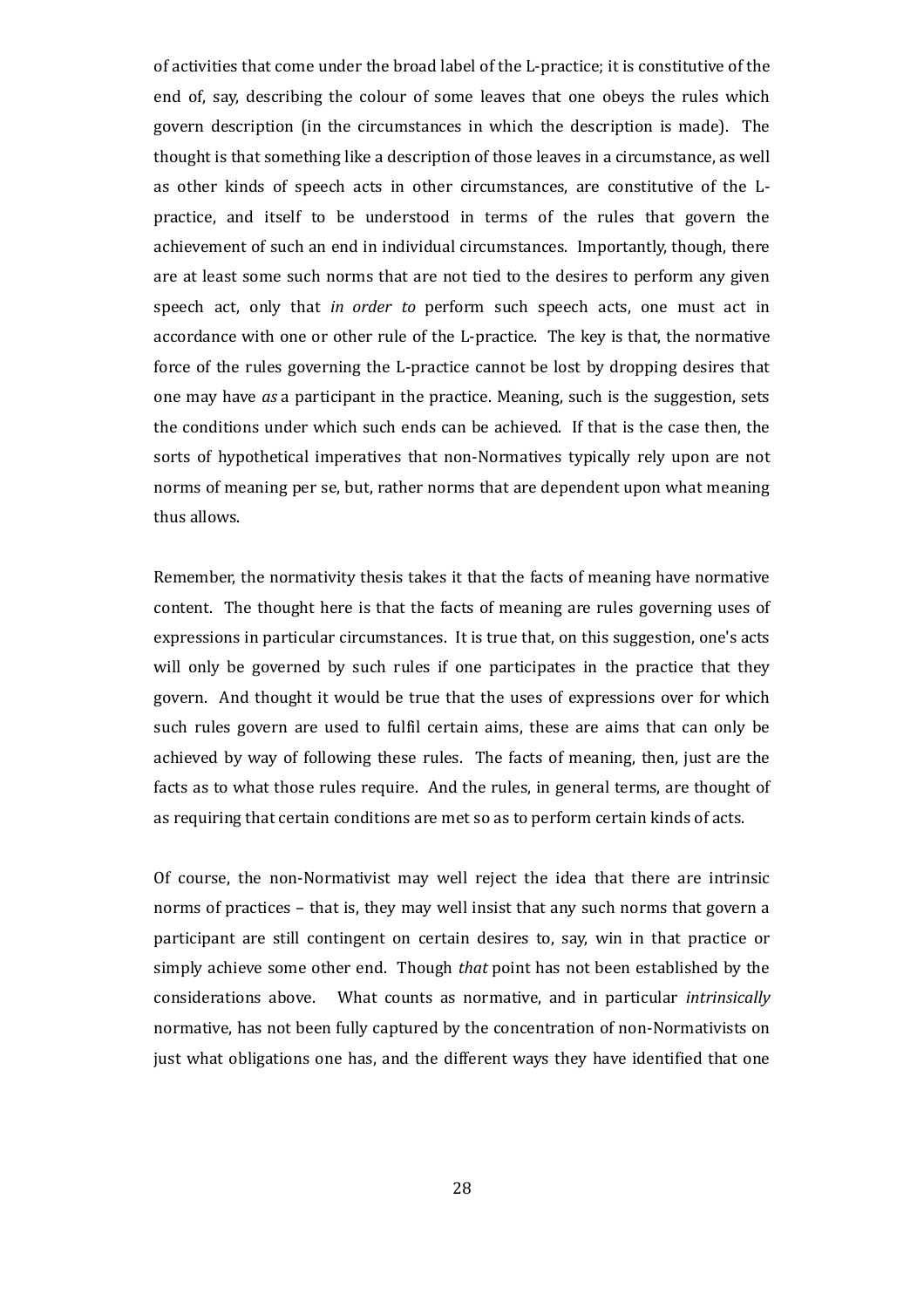can be obliged. That is instrumentality does not obviously rule out intrinsicality. For there is reason to think that there are rules that are governing one in virtue of one entering into a practice, and, so the present thought goes, we have entered such a practice when we are using a language.

That framework is consistent with the thought that one can incur obligations in virtue of words meaning what they do, given that one is a participant in the practice of language use – the practice within which words *have* meaning. So, if the claim that meaning is intrinsically normative is to be understood as a claim as to in virtue of what one is obliged to act in certain ways, for the present case, it was in virtue of words meaning what they do, within the practice of language use, that one incurs such obligations. Correlatively, then, we have the idea that in virtue of one being a language user, one is obliged to act in certain ways. The thought is that the very notion of words having a meaning can only be made sense of within the context of there being a practice of language use. And so, *as language users*, we are thereby under obligation to use words in certain ways, given the meaning of those words as constitutive of the practice in which they participate.

Perhaps a useful comparison to illustrate this thought is Philippa Foot's discussion of the norms of etiquette in *Morality As A System of Hypothetical Imperatives* (1972, pp. 308-9). Here Foot argues (though has subsequently come to change her position) that etiquette can be regarded as a system of rules. This is the current proposal as to how to regard language use. Why this can be important is that perhaps language can be thought of like Foot (here) thinks of etiquette. If that is somewhere near the correct model of language use, the relevant normative relation that speakers have to it would not be means-ends in the way that Hattiangadi suggests, for, in that case, speakers would have to be related to language use in such a way that the only relevant norms are normative requirements of hypothetical imperatives. The point being, that our engagement with such norms, though not of the hypothetical imperative form, can be conditional on our desires – such as the broad desire to communicate. But being so conditional does not invalidate the claim that the norms governing the practice are norms nonetheless – and indeed can be made consistent with the claim that the norms are intrinsic to meaning if the associated rules are constitutive of the practice of language use. In any case, it seems entirely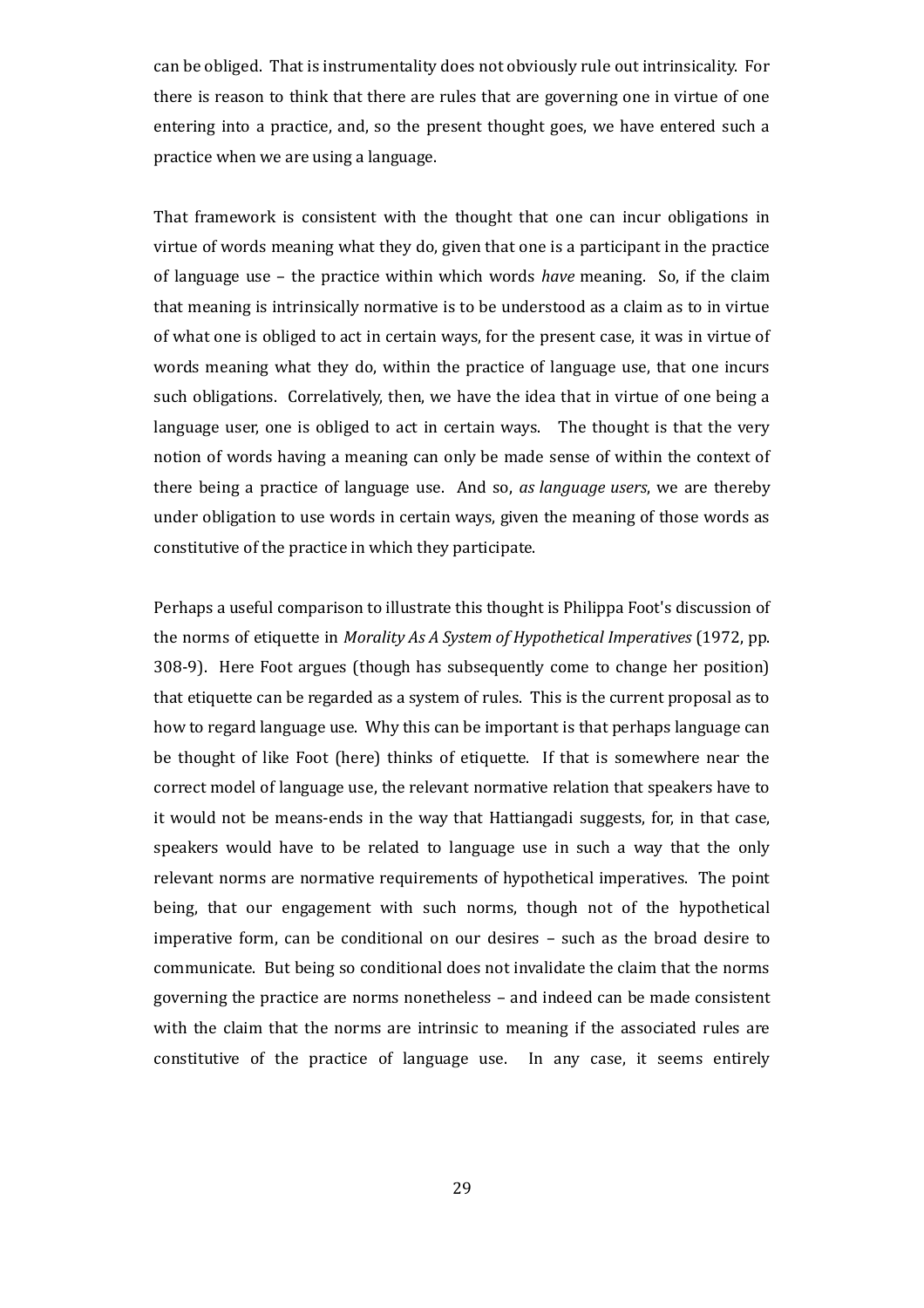implausible that these could be reduced simply to norms of practical rationality that, if true, P2 (see p. 24) would suggest.

#### **The Problem With Normativists**

A recent defence of Normativism by Daniel Whiting (2007, 2009) does not take this route. He attempts to derive normative truths from apparently uncontroversial claims about the correct applications of words and sentences. I will argue that this route to the Normativity Thesis is blocked by the fact that the applications of words and sentences, as understood by Whiting, *are* governed by normative requirements of hypothetical imperatives. However, I will show that the Normativist can accept the contingency on intention that is rife in such cases. As such, the Normativist can accept the simple argument against them in so far as it shows that certain *specific* cases of language use – i.e. using a language to do *that*, in *this* circumstance – can be subject to the normative requirements of hypothetical imperatives. That is hardly surprising – speakers use language to achieve all sorts of ends that are so contingent on their desires. That, though, is not enough to show that *meaning* is not intrinsically normative.

In what follows, therefore, I will show how Whiting's focus is mistaken, and show how non-Normativists can successfully undermine his form of Normativism. In so doing, I will highlight the ways in which Normativism will have to diverge from Whiting in its formulation so as to avoid the problems that Whiting is confronted with. This will involve not denying what non-Normativists have said in response to Whiting, but instead *accommodating* the instrumental value (even as it features in hypothetical imperatives) associated within specific uses of language within a framework of meaning understood as intrinsically normative. In the third chapter I will give reasons for thinking that there is such a framework, given certain assumptions about when what we say is true, and argue that is unaffected by recent non-Normativist arguments.

So, Chapter 3 will be a development of the proposal of thinking of language use as a practice in light of objections to recent forms of Normativism that are discussed in Chapter 2.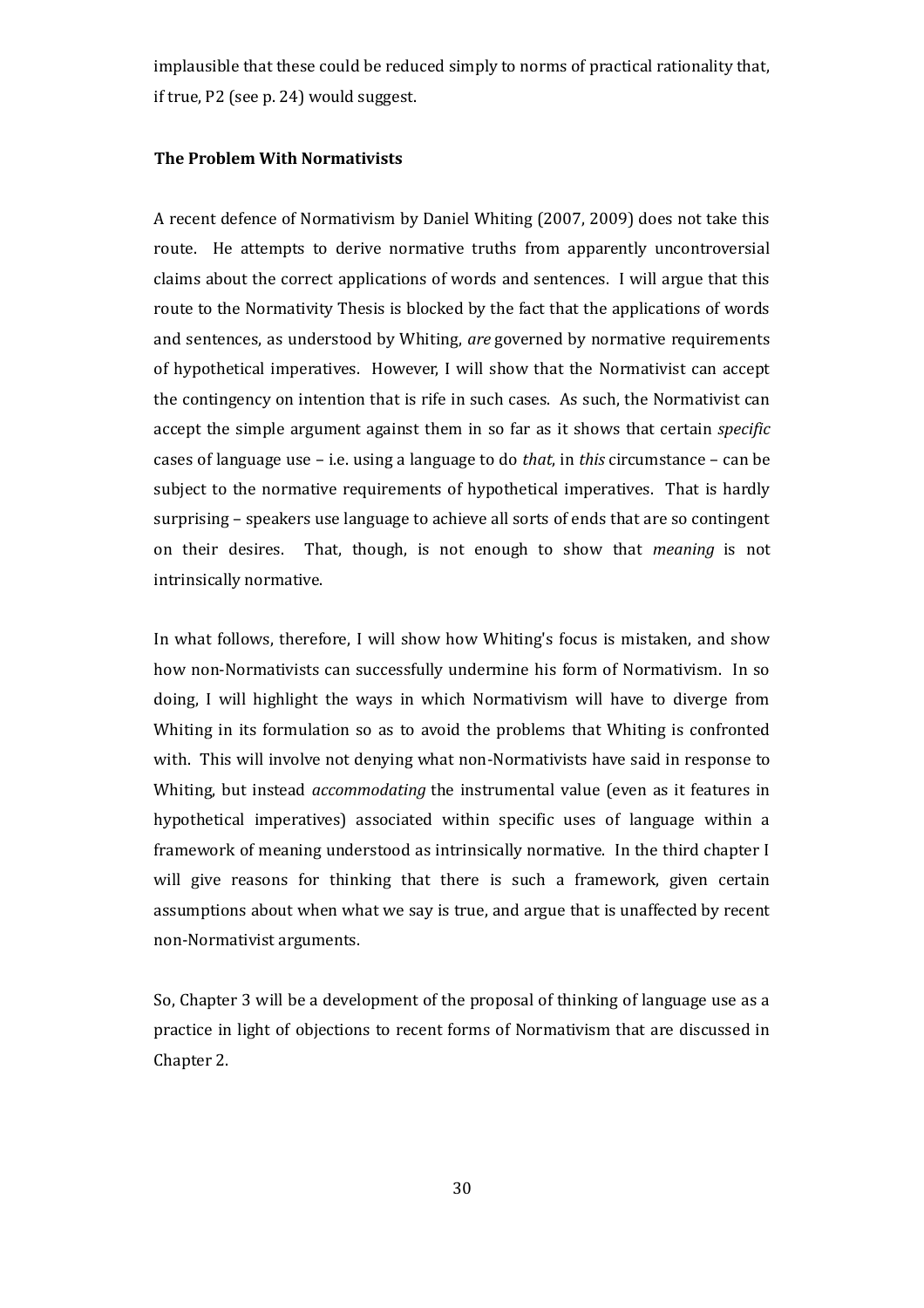### **Chapter 2: The Hypothetical Imperatives in Use**

This chapter begins by assessing some positive arguments for Normativism. One in particular – Whiting's – argues that given an accepted platitude about meaning, Normativism follows. I will argue that non-Normativists are correct in arguing that it does not. However, I maintain that this 'platitude', as it appears in the literature, is not such – in any case, it is not a platitude about *meaning*. In order to do so, I will introduce a distinction between the notions of correct application and correct use, such that if it is taken to be a platitude about meaning that meaningful expressions possess conditions for correct application then it is true that Normativism does not follow from such a 'platitude'. In chapter 3 I will make precise just what it would be to satisfy a condition for correct use, and offer a framework in which it would be correct to think that meaningful expressions are subject to such conditions – conditions that hold in virtue of normative truths that are constitutive of facts of meaning.

Hence, the aim of this chapter is little more than ground clearing for Chapter 3. I will argue that if, as Daniel Whiting does, one understands the conditions for correctness as they feature in the 'platitude' in terms of correct *applications* of terms, the non-Normativists can successfully argue that such correctness should be conceived as instrumental in achieving some further end of language users, in such a way as to be demonstrative of a hypothetical imperative that will be at work, and nothing more. I argue, given the formulation some non-Normativists use invokes the notion of correct application, it is only a platitude for statements that purport to express truth. Such statements are, plausibly, governed by norms that are to be understood as hypothetical imperatives, in so far as the value upon which semantic correctness is judged is *truth*. That is why the non-Normativist arguments are difficult to rebut once this formulation of the 'platitude' is accepted.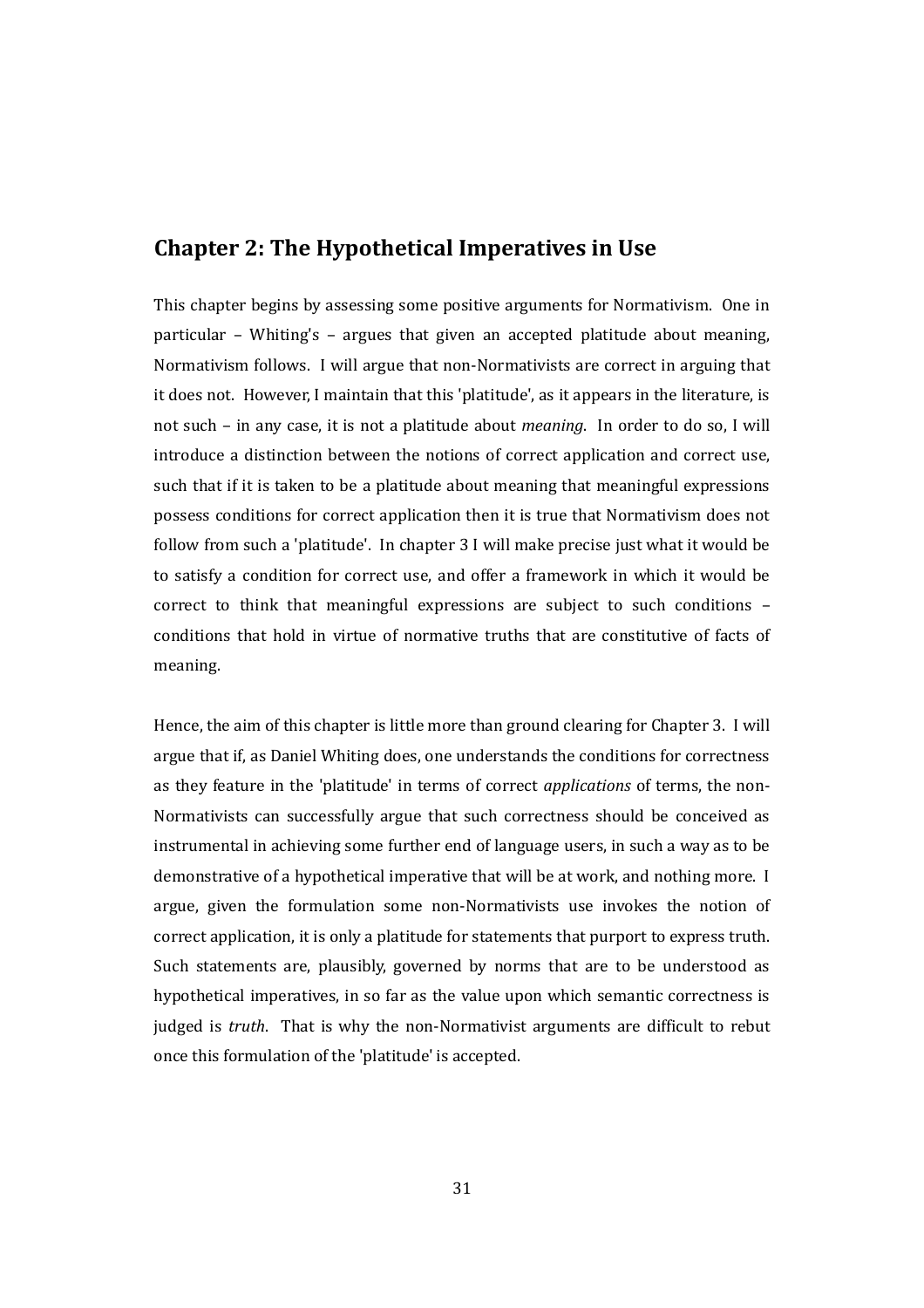Yet, for all that, I take it as spurious to call such a formulation a 'meaning platitude'; non-Normativists (and, of course, some Normativists) are mistaken in thinking that this is a platitude of *meaning*. Accordingly, I motivate the another understanding of the meaning platitude, and thus one can formulate the idea of conditions for correct use in such a way that does not tie the idea of semantic correctness too closely to the contingent end of expressing truth.

#### **Meaning and Correctness**

Now, both sides of the debate want to hold onto the idea that language users can be said to be correct or incorrect in using the expressions that they do. In fact, both agree that this *must* be the case for the expression to count as meaningful; that is, on the grounds that it is a platitude that uses of meaningful expressions must be so apt for assessment. Hattiangadi offers one common way of justifying the thought as platitudinous:

It hardly seems open to us to deny that in order to have meaning, terms must have correctness conditions. This is what distinguishes the use of language from the making of mere noise (Hattiangadi 2006, p. 222)

The divergence comes with regards to in virtue of what language users are to be so deemed to have acted correctly or incorrectly. The non-Normativist will deny that it follows form the platitude that meaning is intrinsically normative; for Whiting, on the other hand, it *immediately* follows – it is the normative constraints on language that distinguish it from mere noise. The substance of the debate is thus over what follows from the platitude: Whiting sees the platitude extending to encompass the Normativity Thesis, his opponents deny this. Accordingly, it is taken to be the case that, either it is merely platitudinous that ascriptions of meaning are normative statements, or else *meaning* normativity, at any rate, has nothing to do with such aptness of assessment (Glüer 2009, Hattiangadi 2006, Boghossian 2005). If we take the later, non-Normativist option, it has to be the case that ascriptions of meaning are descriptive statements that can feature, in so far as any descriptive statement can, in normative requirements of hypothetical imperatives. If the norms of meaning are so understood, the sense in which it is correct or incorrect to use a certain term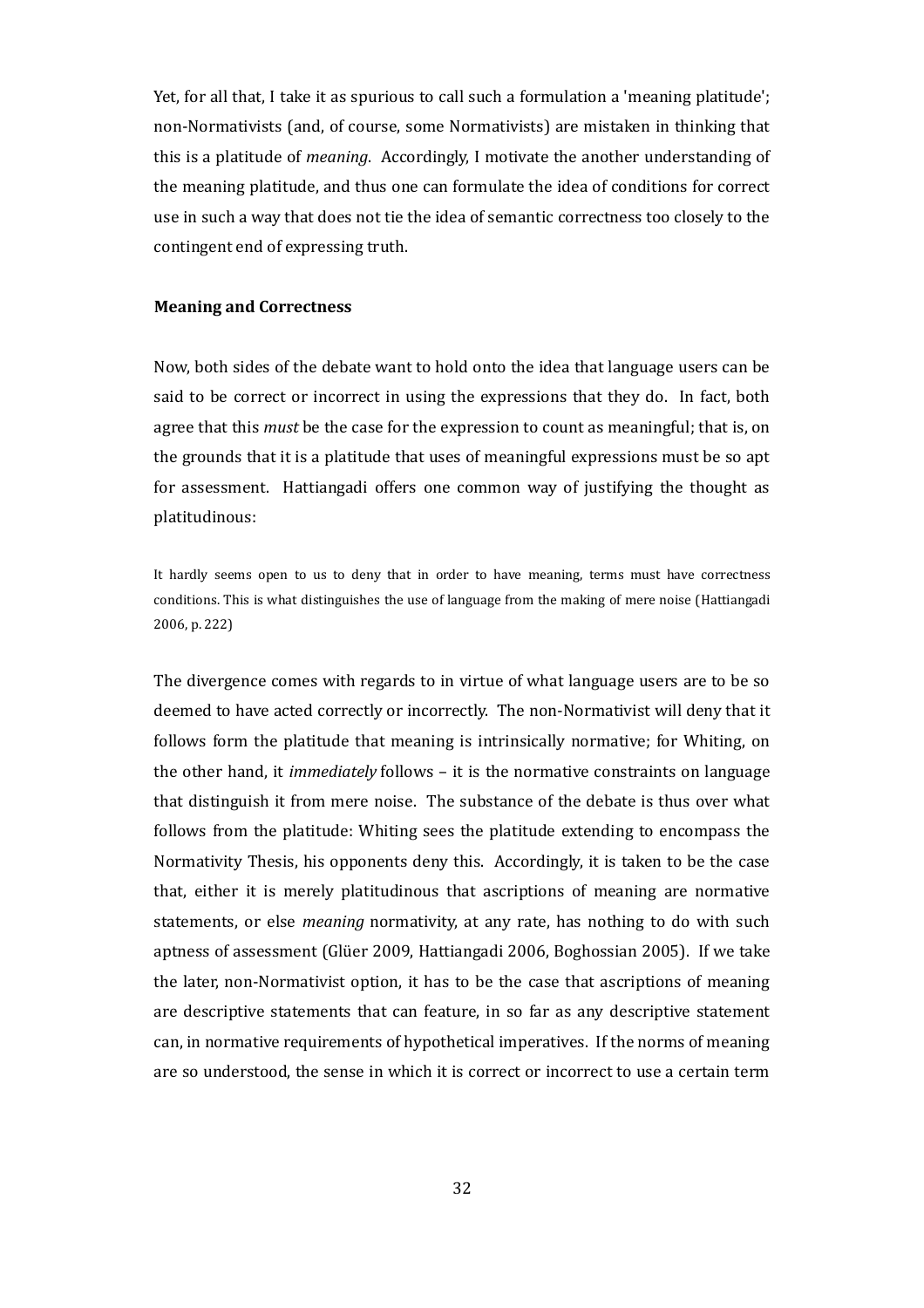will turn on precisely the goals one set out to achieve in using the terms as one did. If so, then 'correctness' as it features in the 'platitude' is nothing more that indicative of the manner in which some contingent end can be satisfied.

Hence, if the non-Normativist is to establish that the norms of meaning are normative requirements of hypothetical imperatives, part of her project will have to be to successfully argue that such assessments of correctness as they feature in the platitude, at the very least, are not made true by facts of meaning, but rather according to whether so speaking is, indeed, a means to some contingent end the speaker has in that circumstance.

But what, in fact, does this putative 'platitude' say? One informal construal of the platitude is expressed by Whiting as follows:

From the fact that an expression has a particular meaning it follows that certain uses of it are *correct* and *incorrect.* (Whiting 2009, p. 537)

This idea has been given a distinctive gloss and specification in the literature – one that has been advocated as a platitude by Normativists and non-Normativists alike (See Glüer 2009; Hattiangadi, 2006 p. 222; Whiting, 2009 p. 537):

(C) *w* means  $F \rightarrow (x)(S$  correctly applies *w* to  $x \rightarrow x$  is *f*)

Where, *w* is some word, *F* gives its meaning and *f* is the feature in virtue of which *w* applies. Hattiangadi says this of (C):

The expression 'applies correctly' is a place-holder for various semantic relations a term can have to the world: '*t* applies correctly to *x*' stands for '*t* refers to *x*', '*t* denotes *x*', '*t* is true of *x*'. (2006, p. 222)

Take one of her particular cases: the case of naming. It is clear that Hattiangadi regards the notion of applying names correctly just to be referring. Hence, if *w* is a name, then it meaning *F* will just be to say that it refers to some *x,* as long as that *x* is an *f*. I am happy to assent to this idea of what correct application amounts to – namely, that the correct application of a word or sentence is tantamount to using it truly. What Hattiangadi then goes on to argue is that with correctness so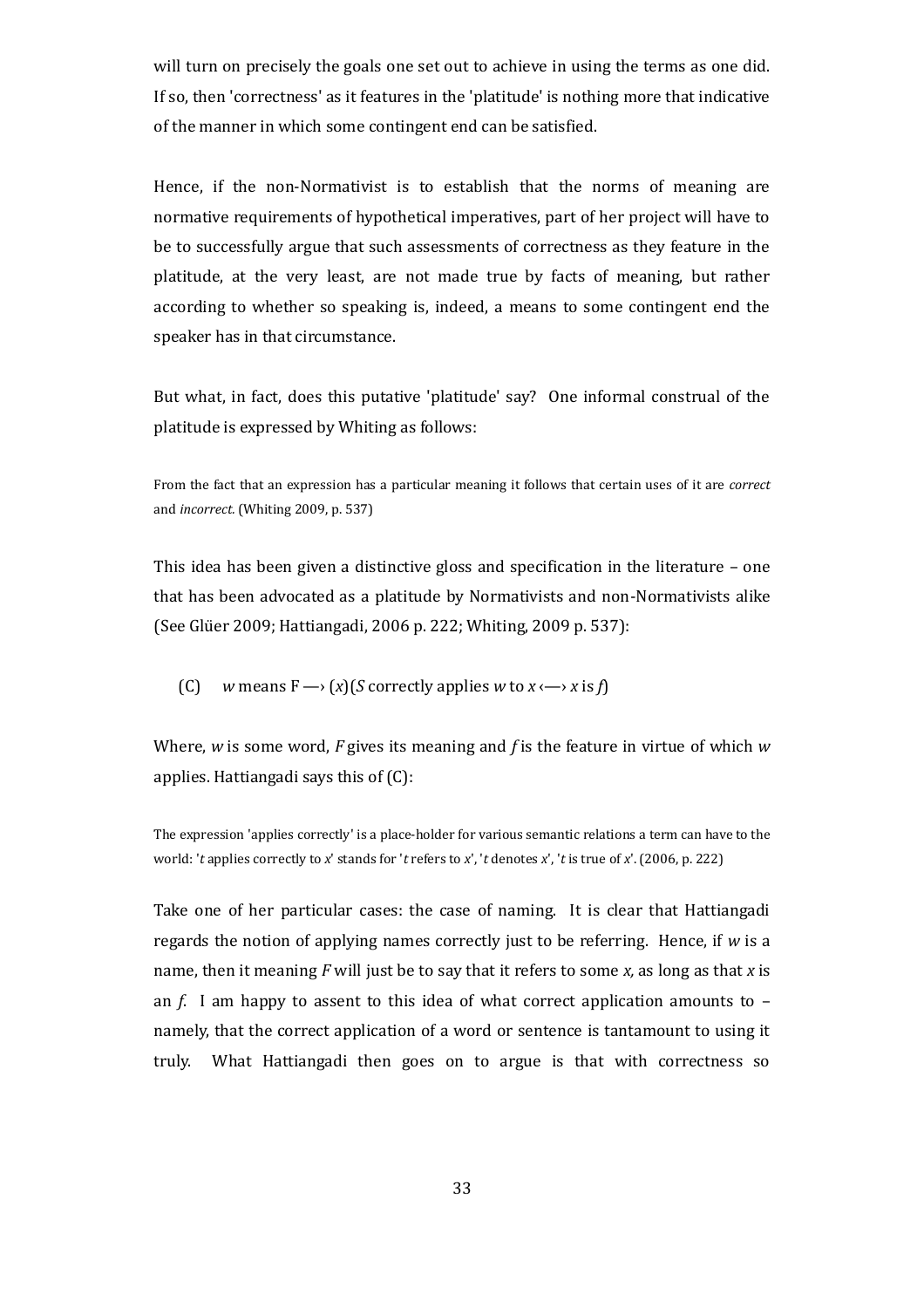understood, there is no reason to think that any associated normativity – if there is indeed any – need be understood as resulting from what the terms in question mean. To see how, however, we need to get clear two things: first what Whiting's positive argument is and then, from this, get clear on the state of the dialectic.

#### **From Correctness To Normativity: Whiting's Argument**

Given, as we have seen, Whiting takes normative truths to immediately follow from (C), statements of such truths will be equivalent to (C), and thus, themselves platitudes. So, Whiting (2009, p. 544 – 5) has (eventually) arrived at what he takes tobe the normative equivalent to  $(C)$  to be<sup>7</sup>:

(P') *w* means  $F \rightarrow (x)(S$  ought not to (apply *w* to *x*)  $\leftarrow$  *x* is not *f*)

Which is, in turn, equivalent to:

(P") *w* means  $F \rightarrow (x)(S \text{ may (apply } w \text{ to } x) \rightarrow x \text{ is } f)$ 

Given the nature of Whiting's partisanship in favour of Normativism, it is unsurprising that he takes it to be the non-Normativist's task to prove that (C) does not imply both (P') and (P''). As a consequence, charges of question begging are tossed about liberally from both sides of the debate (of course, non-Normativists take the burden of proof to be borne by the Normativist). We shall see in due course whether any such charges are warranted. Let's, though, start with Whiting's side of the story.

Whiting begins with the presumption that 'correctness' just is a normative notion. Indeed, pre-philosophically, that hardly seems deplorable – most people would accept that one should do what it is correct to do. As such, Whiting feels that there is pressure already on the non-Normativist to show that correctness is not a normative notion, and, perhaps more importantly, that correctness isn't normative as it appears in (C).

<span id="page-33-0"></span> $<sup>7</sup>$ These are not the first formulations that Whiting came up with. Previous attempts have been</sup> acknowledged by Whiting to have been successfully rebutted by some arguments by Hattiangadi 2006. See below for further detail.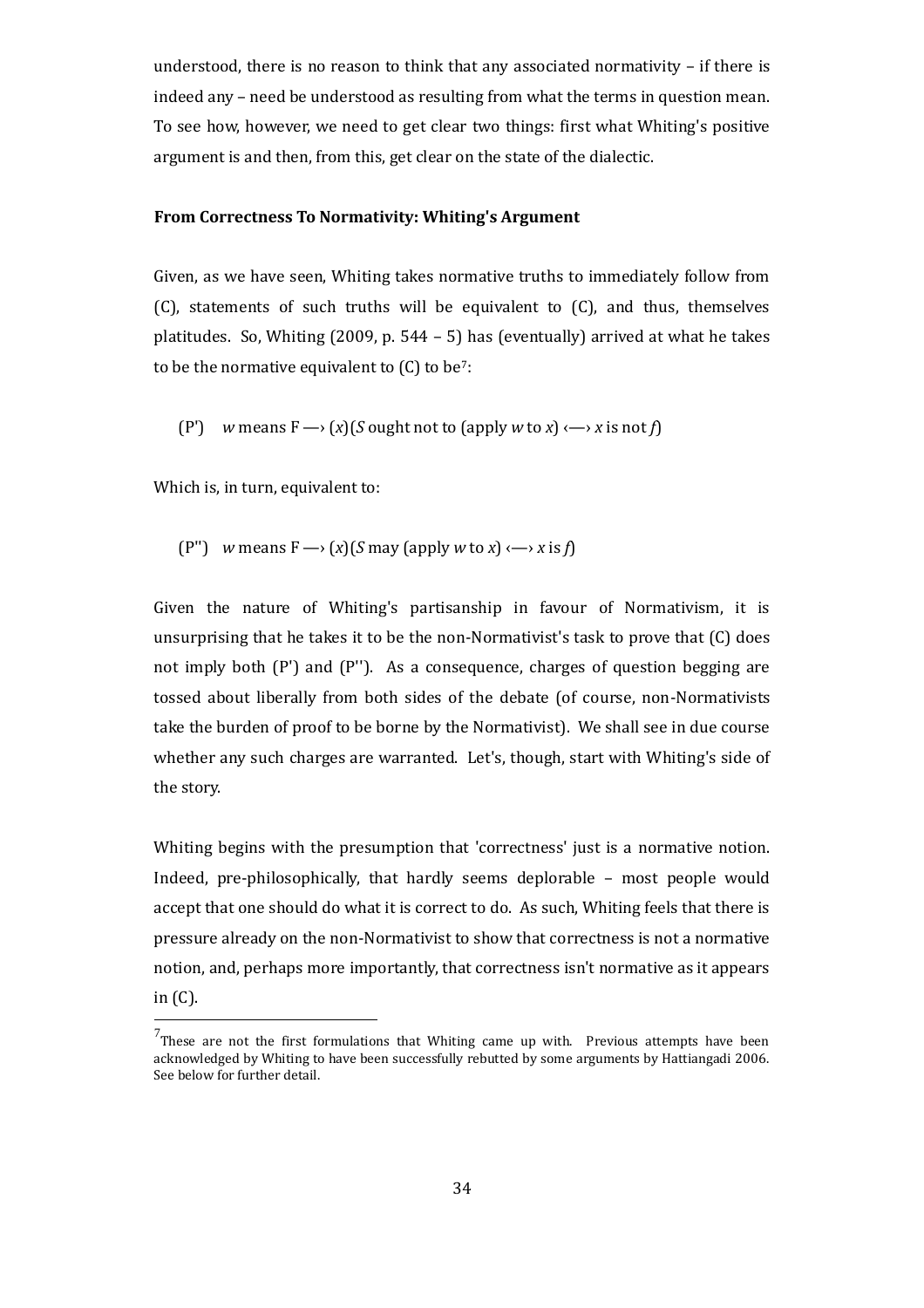Boghossian (2005) has a stab at this – promoting a position which could plausibly be taken to be in opposition to his previous commitments in print. In his (1989), remember, he said:

The normativity of meaning turns out to be ... simply a new name for the familiar fact that ... meaningful expressions possess conditions of correct use (1989, p. 148).

That can, at least, be construed as a statement of Whiting's idea that it simply follows from meaningful expressions having conditions for correct use that meaning is intrinsically normative.[8](#page-34-0) However, now Boghossian (2005) thinks that that there are conditions of correctness that do govern meaningful expressions that need not be indicative of any normative truths inherent in the notion of meaning. For, in contrast to Whiting, he takes it that only *sometimes* is the application 'correct' indicative of normativity, and, as it happens, when applied in these kinds of ways to linguistic expression, it turns out not to be:

It is not clear that, at least as it is being used here, 'correct' expresses a normative notion, for it may just mean true. (Boghossian 2005, p. 207)

The thought being that correctness with regards to how we use the expressions that we do can often just refer to whether what we said was true or not. That is especially true, I note, when the relevant notion of correctness is to be understood as correct *application*. The question is, is it *only* when we speak truth that we can deem someone to have spoken correctly – in the sense that it is *semantically* correct for one to do so. I take it that semantic correctness is meant to result in meaningfulness, given we accept some form of the platitude. The non-Normativist, presumably, will be happy to say that there are other cases – cases in which a truth has not been expressed – that will be 'correct'. But, just as expressing truth is of contingent instrumental value, so will anything else; speaking truth is only the correct thing to do if one aimed to speak truth, and so the 'ought' at work here can easily be construed as being nothing more than an 'ought' as it would feature in a hypothetical

<span id="page-34-0"></span> $^8$  Though Boghossian is a little more cautious as to what his previous thought really was. He, indeed, in his 1989 does not translate 'correctness' statements into 'ought' statements, but instead simply assumes that 'correct' is itself a normative notion.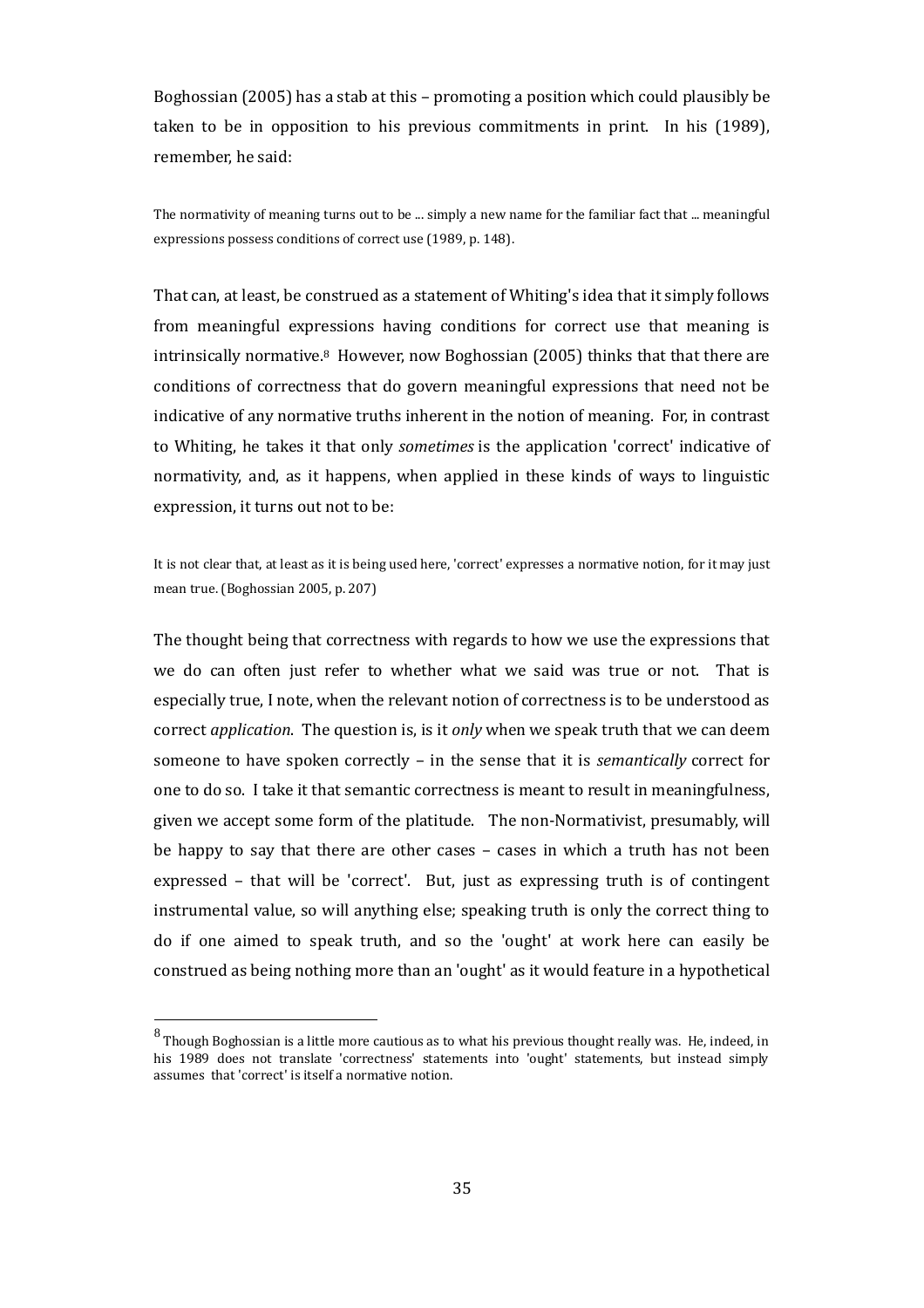imperative.

For example, it may be the case that if one wants to truly describe someone's haircut as looking like a loaf of bread, then one should use words to that effect. But, it may be the case that one should not describe anyone's hair as looking like a loaf of bread because of the offence it will cause. Thus, in the unproblematic way in which 'ought's feature in hypothetical imperatives, if one wants to express truth (and thereby offend), and it is true that the person in question has hair that looks remarkably like a loaf of bread, then that is how one ought to describe it. But, if one wants to compliment the person as to their new hair style, it might be the case that one ought to lie – or, at least, one ought not to so describe their hair. But, in what sense, in such a situation, would it be 'correct' to describe the person's hair as looking like a loaf of bread? Boghossian's point is that it is only correct, if correct here means 'is true'. But, in this situation, it is far from clear that there is any normative conclusion to be drawn from the fact that it is 'correct' (in this sense) to so describe that person's hair. That is just to say that truth is not itself normative in this context because the consequent of the sort of hypothetical imperative at work here cannot be detached.

If so, then we have a notion of correctness with regards to the words that we use that is understood in terms of truth, that is not an intrinsically normative notion. Hence, one may conclude, the platitude that meaningful expressions have conditions for correct application *may* just be such a case in which correctness is understood not as intrinsically normative, and so we can say that meaningful expressions *can* have correctness conditions without there being any normative implications for *meaning*. In which case, meaning is not intrinsically normative; the Normativity Thesis is false.

Hattiangadi expands on the sort of thought that Boghossian expresses by locating a crucial equivocation at the heart of claims about how meaning is normative. In one sense of 'normative', meaning is normative, but unproblematically so (in so far as it is not a distinctive kind normativity that philosophers already recognise). There is another sense of 'normative' that is equivalent to 'prescriptive' which would be problematic but for the fact that this notion has no place within how we should think of meaning (Hattiangadi 2006, p. 221). As far as Hattiangadi is concerned, (C), as it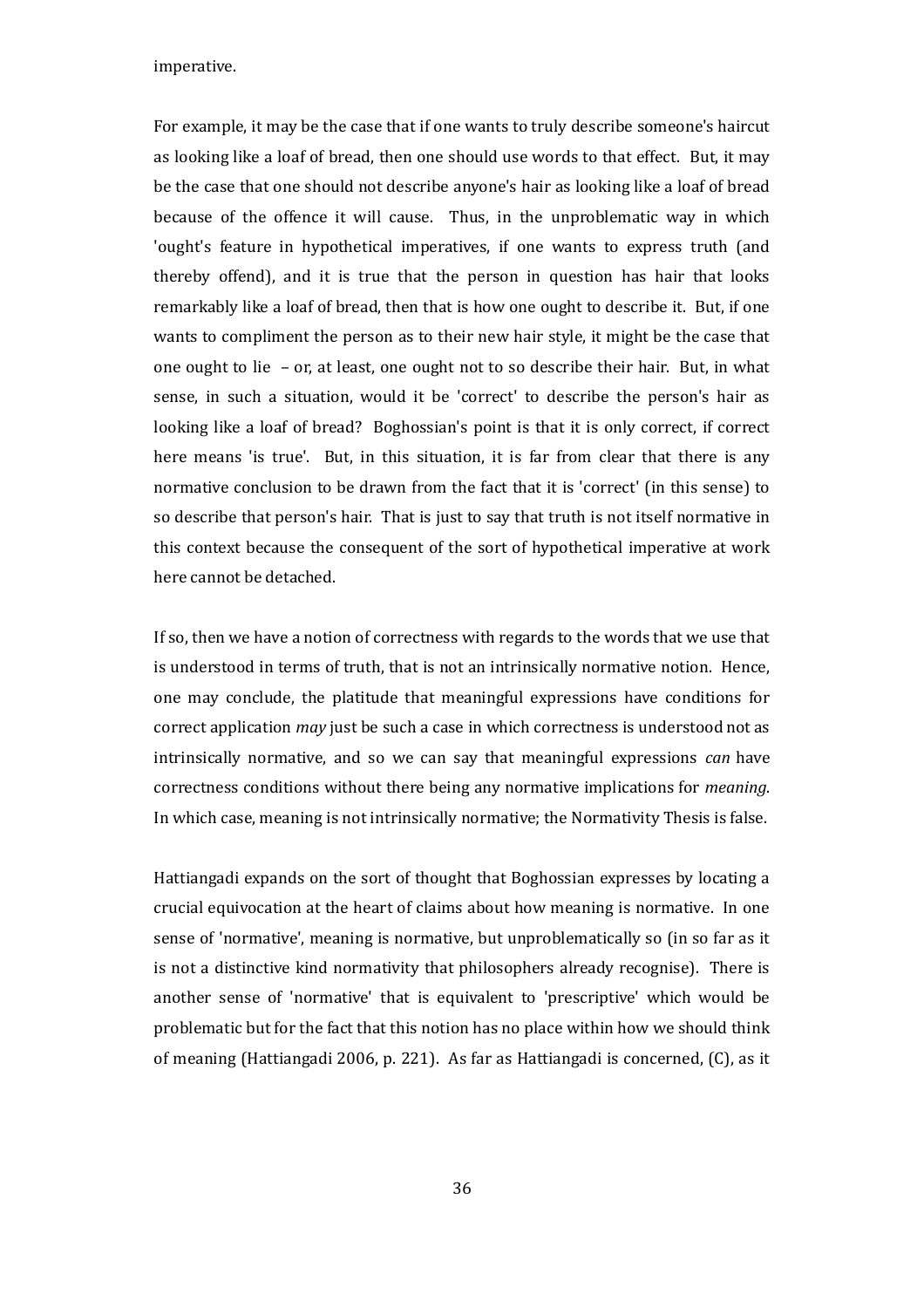stands says nothing that can plausibly be thought to be equivalently construed as some prescriptive statement, so (C) is normative in the sense that is naturalistically unproblematic. Specifically, the equivocation that Hattiangadi locates is one that can be shown by a distinction between 'norm-relativity' and 'normativity' (2007, p. 180). If meaning is merely norm-relative, then it is unproblematic (for the non-Normativist), but if it were normative, it would be. Something is merely normrelative when there is some norm at work for which so acting would be in line – like, say, the truth norm. But that does not show that that thing is normative. For the present case, that is just because a judgement of something being correct (in the 'genuine normativity' sense) is meant to motivate one to act ipso facto, whereas, if it is merely norm-relative, there is an additional question to be asked as to whether the norm to which it is relative is one that one is under. It is 'correct' to speak truly in this sense, only if one is concerned about truth. But one may not, thus the only 'ought' to found is one that features in a hypothetical imperative.

Whiting, however, is unconvinced:

Even if one agrees with the anti-Normativist that truth is a non-normative notion and that claims concerning correctness can be straightforwardly transformed into claims about truth, this does nothing to show that claims concerning correctness are non-normative. (2009, p. 539)

Whiting is insisting that even though Boghossian may indeed be right in saying that, in some circumstances, 'correct' and 'is true' can be substituted for one another in such cases, the Normativist has the necessary tools to accommodate this. For it does not follow, according to Whiting, that correctness is a non-normative notion from the conjunction of the ideas that truth can be construed as a non-normative notion and claims of correctness *can* be translated into claims about truth. His reason being, following Rosen, that he takes Boghossian here to be confusing two related, but importantly distinct notions. The notion of primary concern here is the notion of *correctness*. But that is to be distinguished from the *correct-making-feature*, taken to be 'the property the performance must manifest in order to count as correct' (Rosen 2001, p. 619; cf. Whiting 2009, p. 540).

Whiting concludes that,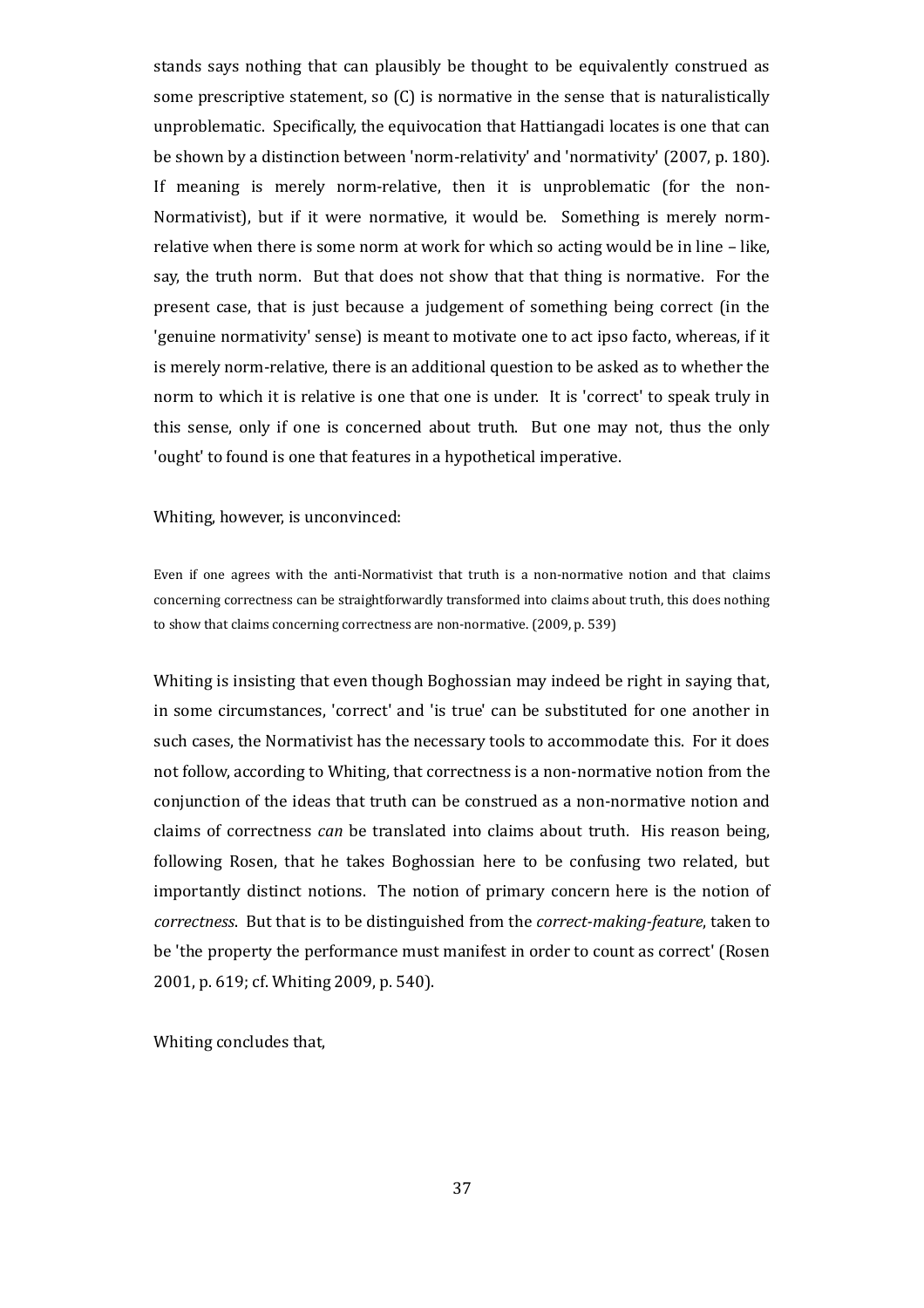Even if one agrees with the anti-Normativist that the pertinent 'word-world relation' is not normative, this does not undermine the view that the property of correctness – possessed in this instance in virtue of the obtaining of the 'word-world relation' – is normative (Ibid)

We have a contrast between the notion of correctness, understood as normative, and the notion of a correct-making-feature, understood as descriptive (non-normative). So, for Whiting, for the sorts of the cases that Boghossian raises, truth is the *correctmaking* feature, it virtue of which some utterance is correct. But the fact that it *is* correct is indicative of the *normative* notion of correctness that is at work – i.e. that one ought to do that which it correct.

Note, though, that such a 'correct making feature' must be indicative of some norm that requires one to speak truth. But that, surely, doesn't really affect the central point of present concern. For even if truth is the 'correct-making feature' in some instance, the fact that the token utterance is correct in virtue of it being true can nonetheless be 'correct' in the sense that we have a background concern for truth. That is, in virtue of the correct-making feature *being* truth, we may have reason to suspect that the sort of norm for which it is such a feature is one derived from an intention to speak truth. And by the present line of argument, that would appear to be enough to make obligation one that is as features in hypothetical imperatives. In other words, the 'normativity' involved here is still predicated on some end a language user may have, and thus is only indicative of how such a desire may be fulfilled.

So, in order to rule out the thought that such 'correctness' is normative only in so far as it represents the manner in which some contingent end could be fulfilled, it needs to be shown that there is, of necessity in using a language, a background concern for truth. In which case, the truth norm will *always* be at work, even in cases in which we intuitively think that it is correct to express a non-truth, or correct to not speak a truth. So, the thought is that the sort of conditions for correctness spoken of, if to support the Normativity Thesis, must not be as a result of the achievement of some contingent end, for which applying *w* to some *x* is a means to achieving, at least in part. The non-Normativist, we have seen, has tried to demonstrate this by the fact that when the conditions have failed to be fulfilled, it appears disingenuous to insist that one has not spoken as one ought to, when, intuitively, it is reasonable and, above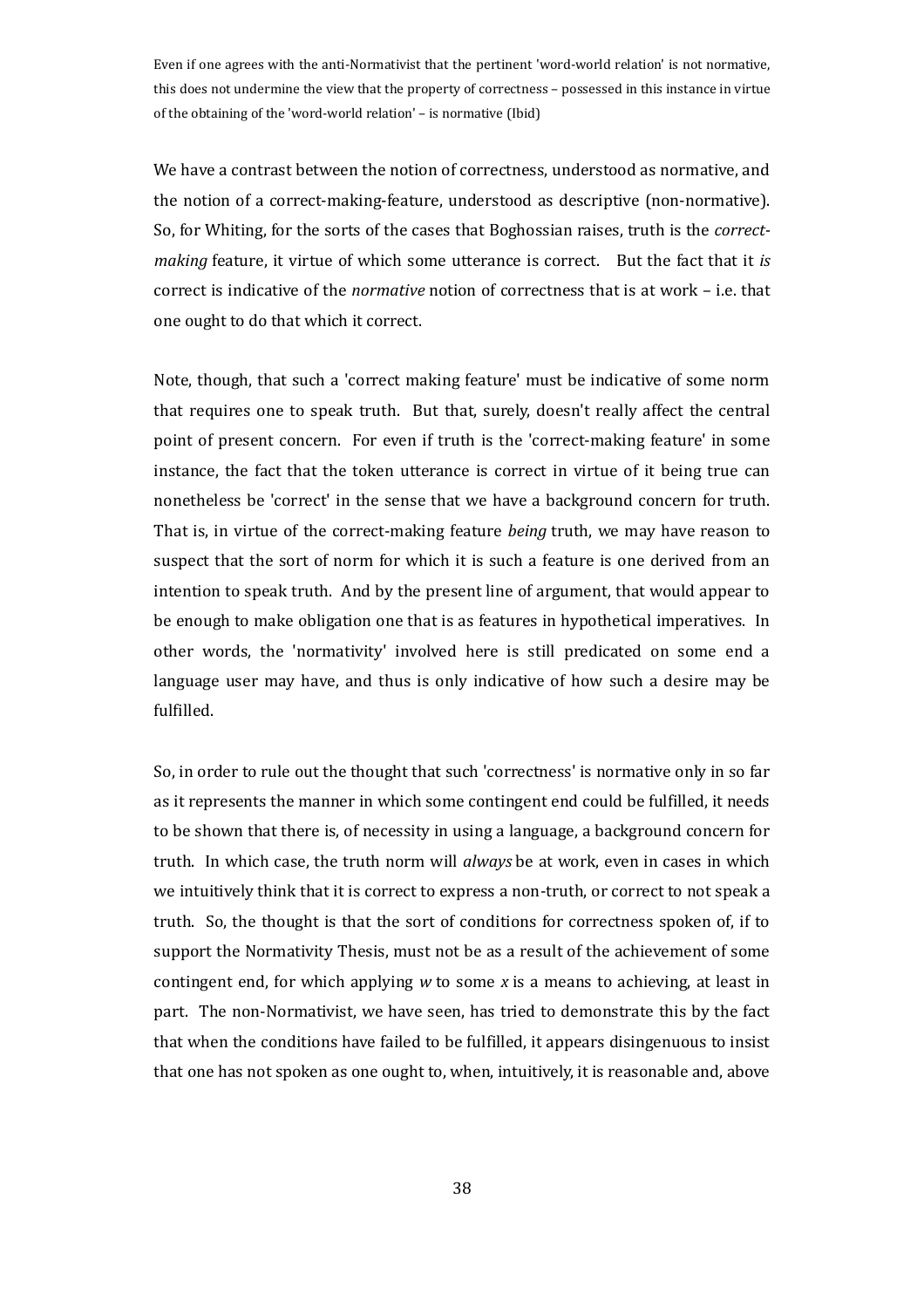all, meaningful to have done so.

The Normativist has to have something to say to this. If Normativism is to fit with the facts, it must allow for such everyday assessments of correctness with regards to our use of language to be accounted for. Thus, Whiting has sought to neutralise such a problem by invoking the notion of *prima facie* norms. Prima facie norms are norms, unlike the 'ought's that feature in hypothetical imperatives, that can only be overridden (that is, their normative force can be counteracted) if there is some other, contextually more pertinent norm at work that there applies. What Whiting therefore allows for is that the norms of meaning can be overridden, but only by other norms, such as those governing morals, or prudence. Of course, that meaning norms are prima facie norms is consistent with the Normativity Thesis because these norms, however weak they may be, hold in virtue of facts about meaning. This is how Whiting can escape the incompatibility challenge – if he is able to show that, though the norms of meaning can be overridden, they can only be overridden by other norms. That would allow him to locate such norms in the realm of semantics, as opposed to, say, practical reason, while still allowing for the permissibility, in certain circumstances, of speaking falsely.

Such consistency, however, comes at a price. Take a case of decent deception. If it is, in a circumstance, morally preferable to lie, one may say that, in that situation, one should lie. If so, then, *all things considered* one should say that, for example, *x* is *G*, when *x* is, in fact, *F*. Under Whiting's analysis, then, it is correct to lie, given the overriding moral norms in play, *but there is still a sense in which it was incorrect to say that* x *is* G:

I might not follow the norm for the use of an expression simply because I do not feel like doing so. But that alone does not show that there is no norm in force; my use of the expression should still be judged *incorrect*. (Whiting 2007, p.139)

That is simply because there are still norms of meaning at work even in such cases. Take, once again, the case of the bread-like hair. A reason why it may not be correct to describe the hair of the person in question as looking like a loaf of bread is that there may be a moral norm in force that forbids one from causing unnecessary offence. Thus, the correct thing to do, in this circumstance, is not to say, what the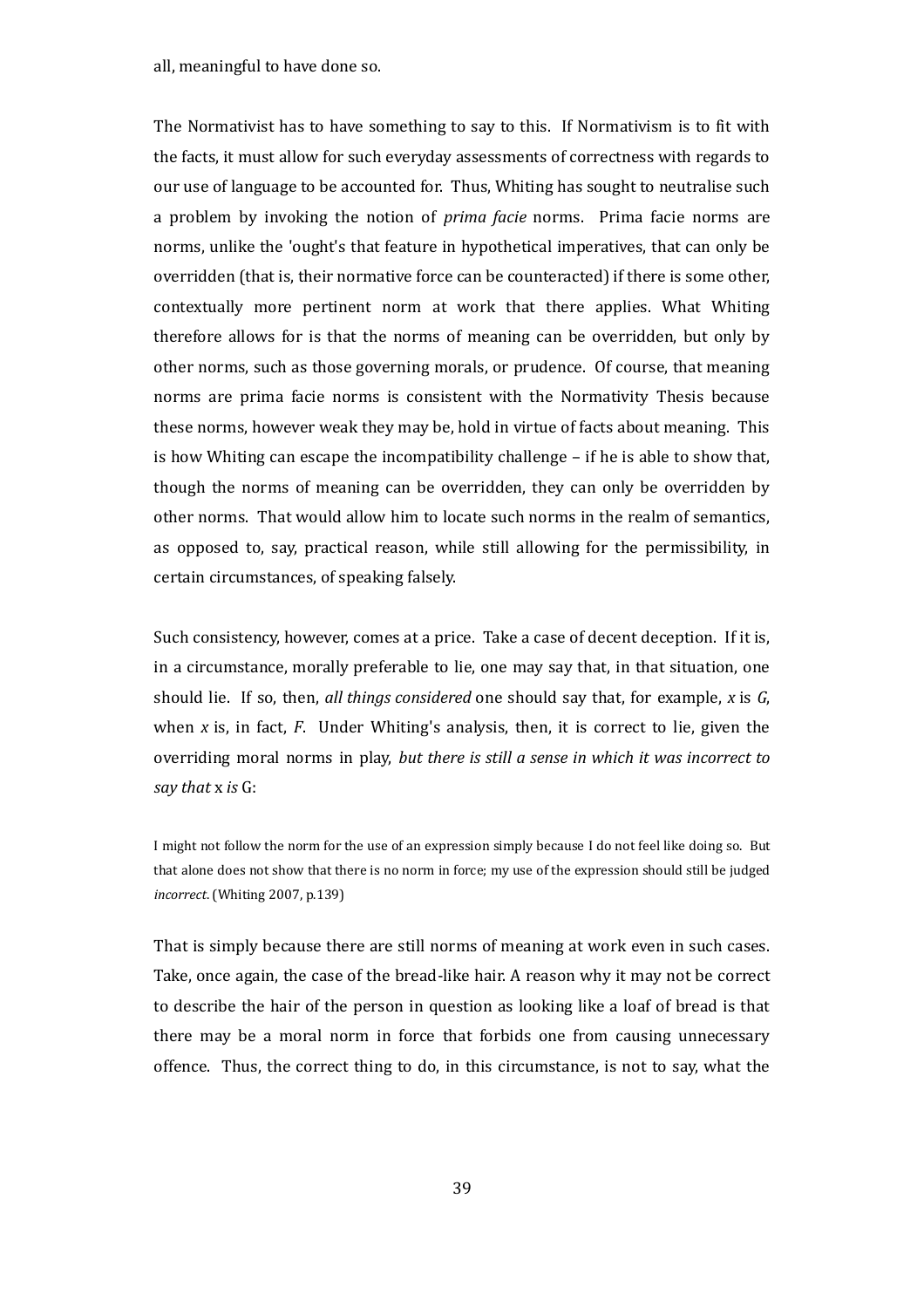hair, in fact, looks like, but to either lie or say nothing as to the look of the hair. But according to Whiting's analysis, one is still (semantically) blameworthy for lying. But one what grounds? Why is truth favoured over falsity so far as the facts of meaning are concerned? To insist that it is looks, at best, ad hoc. In any case, in so insisting, Whiting provokes accusations of question-begging. For the non-Normativist, Whiting is, against all the evidence, insisting that there are norms that are always in play because they are intrinsic to meaning, even in cases where no such norms seem to be present. This should be a last resort, and I don't think that the Normativist need be in such a desperate situationyet.<sup>9</sup>

I suggest that to avoid these kinds of problems satisfactorily, the Normativist should abandon dependence on the meaning 'platitude' which relies on the notion of the correct application of terms, because this stacks the deck in favour of truth when there is no reason why it should. And once *truth* is not at issue, then there will be no grounds upon which to deem semantic correctness as an instrumental value in achieving the contingent end of truth. It may turn out, of course, that once truth is out of the picture, then there is no notion of semantic correctness to be found at all. But, I don't think that is true. I will say why presently.

# **The Normative Implications of Conditions for Correct Application**

First, though, I want to look briefly at Whiting's construals of the normative equivalents to (C). He has come up against objections over what they imply, and has dealt with these. However, I want to show that despite the alterations, there is still preoccupation for truth, which the adjusted principles engender, that leaves untouched the point that these equivalents are indicative of normative requirements of hypothetical imperatives. That is simply because of what they are felt to be equivalent *to*.

Whiting's original construal of the normative equivalent of (C) was in terms of how words and sentences *ought to be* applied. However, given pressure from non-Normativists, he has altered this to what we now have in  $(P')$  and  $(P'')$  – namely construals of (C) in terms of how words and sentences ought *not* to be applied, and

<span id="page-39-0"></span> $9$  Hattiangadi (2006, pp. 231-2) also has a rejoinder to Whiting's appeal to prima facie semantic norms.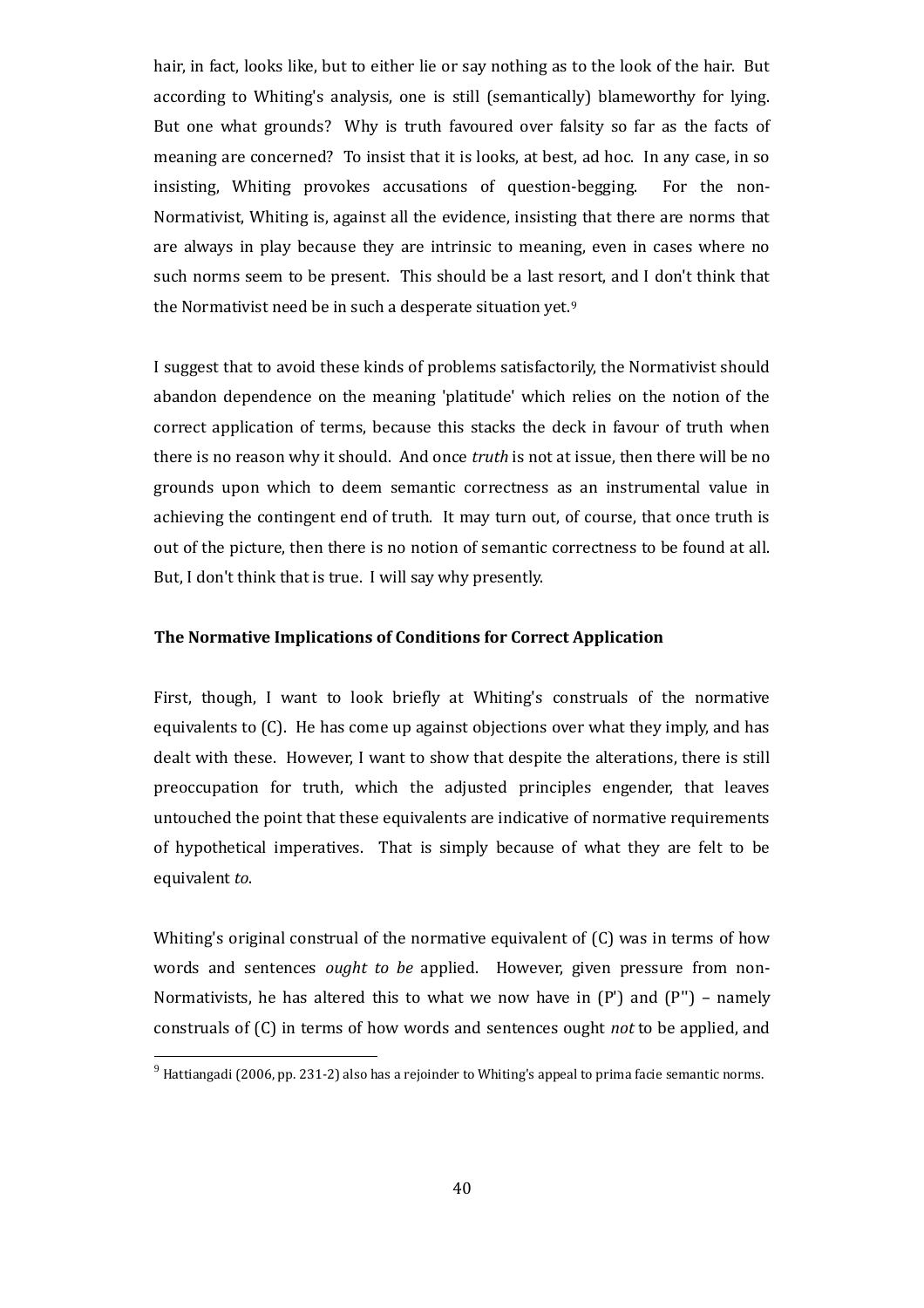how they *may* be applied. For, the problem with construing the normative equivalent of the platitude in terms of positive 'ought's is that it contravenes the principle that 'ought' implies 'can'. That is, if we take (C) to imply,

(P) *w* means 
$$
F \rightarrow (x)
$$
 (S ought to (apply *w* to *x*)  $\rightarrow$  *x* is *f*)

then, as Hattiangadi (2006, p. 227) rightly points out, we would be obliged to, say, apply 'dog' to all dogs. That, we cannot do, simply because it is possible, indeed highly probable, that we won't ever come across or think of all the dogs that there are, and so cannot apply 'dog' to each and every instance in which it is true to do so. As a consequence, Whiting (2007, p.137) promoted the following principle that he has now withdrawn:

(P<sup>\*</sup>) *w* means  $F \rightarrow (x)$  (*S* ought to (apply *w* to *x*)  $\rightarrow$  *x* is *f*)

The problem with this being that this fails to adequately capture what the Normativist wants to say about cases in which *x* is *not f*. For, wrongly, (P\*) recommends that it is not the case that we ought to use *w* of those things that are *f*, instead of recommending that we ought not to use *w* of those things that are *f*. Thus, according to  $(P^*)$  it is not the case that one ought to apply 'cat' to a dog. But, it does not say, as it should, that we ought not to apply 'cat' to a dog. Whiting (2009, p. 544) acknowledges this as a significant defect of (P\*).

Thus, Whiting has alighted on the two principles ((P') and (P'')) that we have already seen. Yet, despite such tweaking, there still seems to be a problem with just *what* such principles deem to be normatively correct and incorrect. Such principles still seem to tell us that we *ought not* or *may* express truth. And even with their weakened form, it simply does not seem to hold true that meaning requires us to do *that.* For, if it is true, say that if 'dog' means *dog* we ought not to *apply* 'dog' to those things that are not dogs, then just because of what a word means, we are normatively obliged to use it so as not to express a falsehood. But, to reiterate, just by talking falsely, or maybe even metaphorically, it seems extreme to say that we have talked improperly. We have seen how Whiting's insistence that the norms of meaning are *prima facie* norms was meant to neutralise this intuition, but I found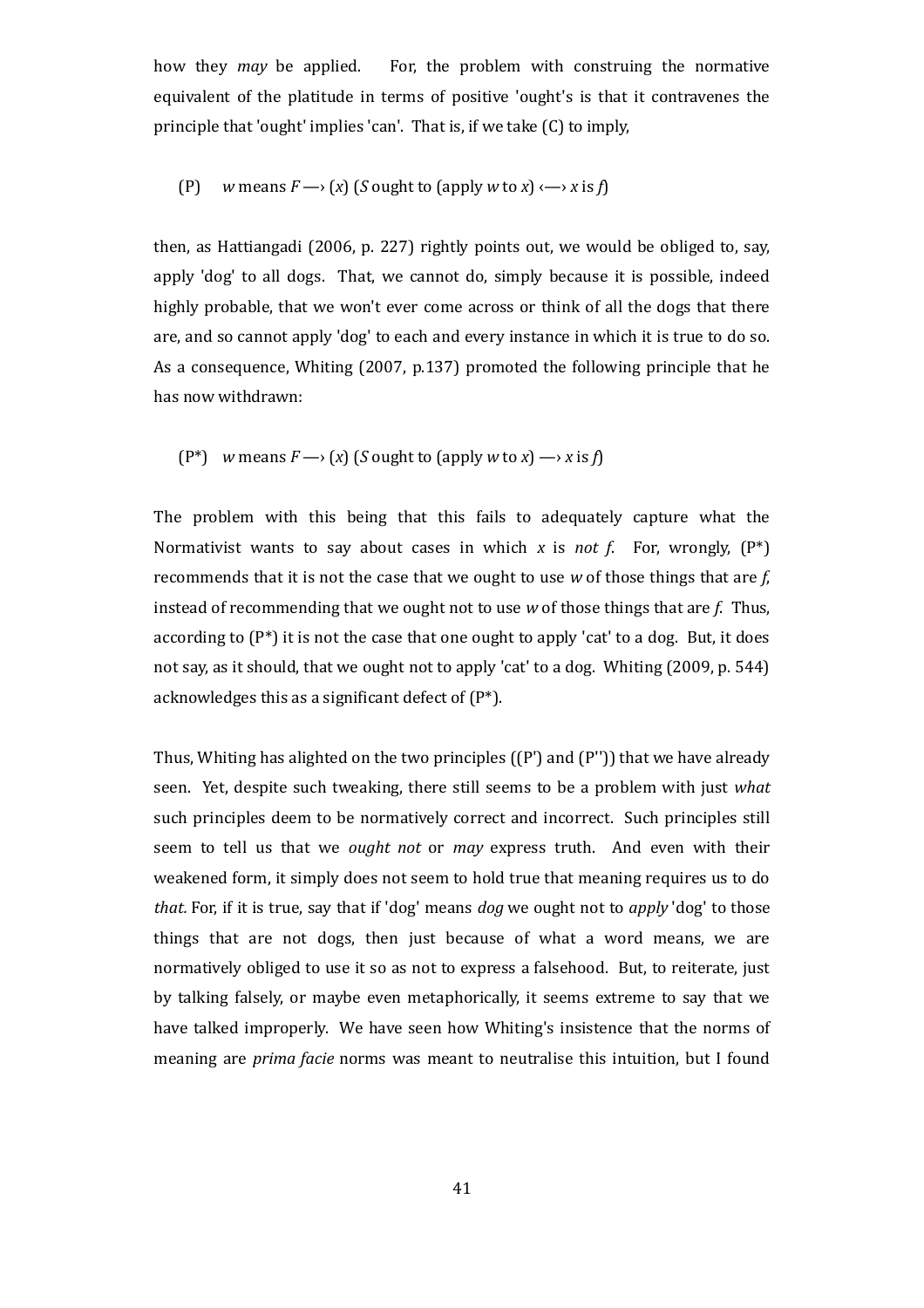So, it seems to me that the stumbling block for the Normativist is the formation of the meaning 'platitude' which is accepted; it is from the acceptance of  $(C)$  that these problems arise. For, though I find nothing wrong with the formulations that Whiting has come up with, I find it compelling to think that they are statements that must only feature in hypothetical imperatives. That is because they are statements as to how to further the end of speaking truth. That is, for all Whiting's insistence about 'correct' being a normative notion, he has not settled to the question as to whether it is normative with regards to meaning; for all he has said, there is nothing that speaks against the idea that 'correct' and 'is true' cannot always be substituted for one another. Thus, the right hand sided of the bi-conditionals as they feature (P') and (P'') hold when *w* is used to speak truth instead of just by *w* meaning what it does.

### **The Ambiguities of 'Correct Use'**

To recap, we have the idea that there are correctness conditions for meaningful expressions. Such correctness conditions govern applications of terms. Applications of terms are hence deemed to be correct or incorrect. For Whiting, such applications, so deemed, are equivalent to the satisfaction of certain normative constraints on the application of those terms – that is, normative constraints that hold in virtue of the term's meaning. In applying a term correctly, one has done what one ought to; in incorrectly applying a term one has done as one ought not to etc. The Normativist and the non-Normativist, need not be in total disagreement. But, what they do disagree about is where these norms come from – that is, in virtue of what, ought an agent do what they ought to in applying the terms in the way that they do. But, as we have seen, one of the problems with Whiting's arguments is that he tries to make a formulation of the meaning platitude  $((C))$  entail normative truths, despite the apparent contingency of the normative force on a contingent end of speaking. Despite his efforts, then, normative truths that can be extracted from (C) are still best construed as being means to contingent ends, which are only normatively constrained in the manner in which any other hypothetical imperatives normatively constrain. Thus, such correctness, if indicative of whether such ends have been achieved by such means, cannot be thought to be indicative of the intrinsic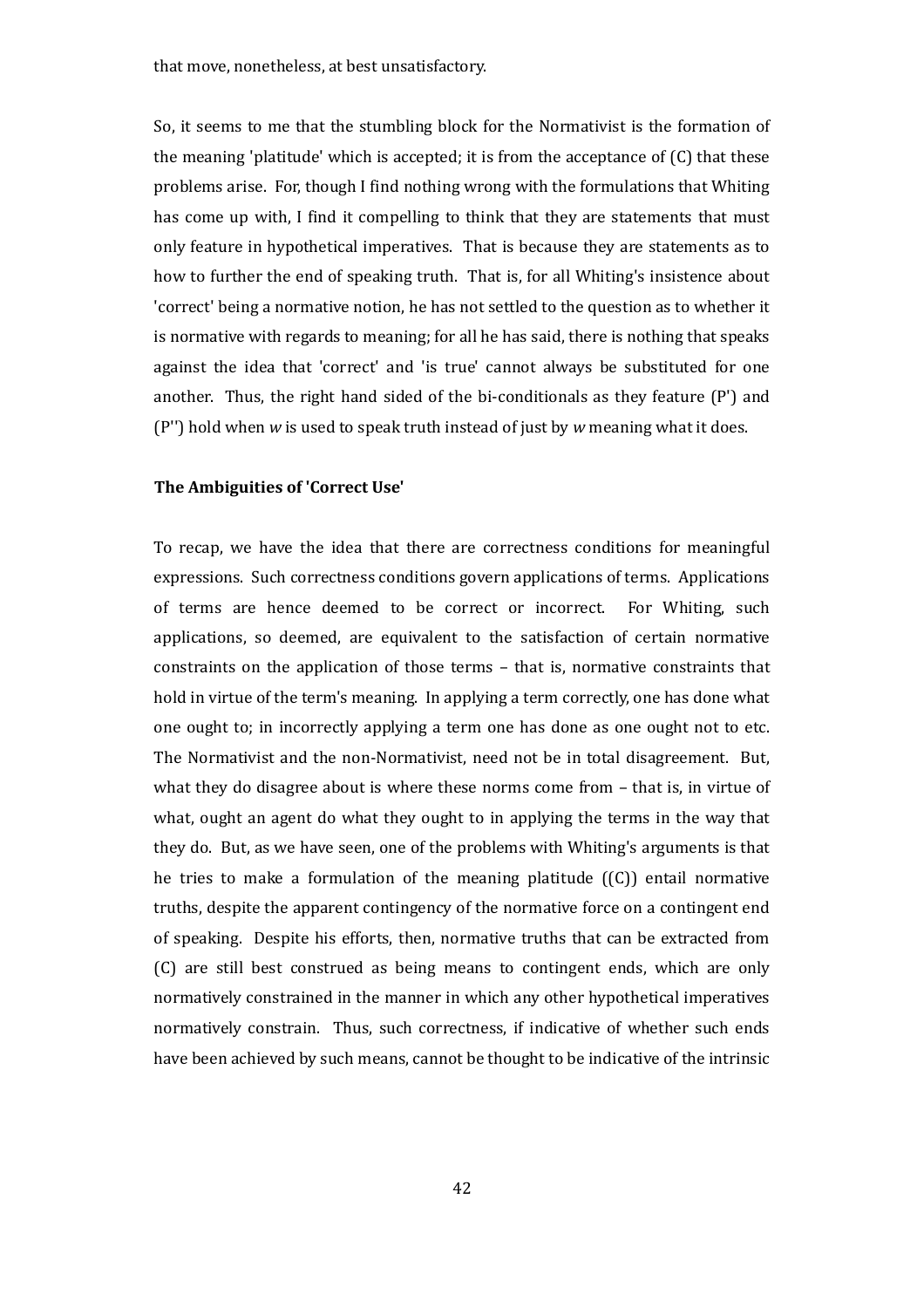So, given that semantic correctness as set out  $(C)$  is tied to truth, and that is inherently problematic for the Normativist, perhaps they should seek to find another understanding of the conditions for correctness of expressions that allows them to be meaningful. Here is a formulation that seems to me to be neutral on the point of just what the criterion for semantic correctness really consists in:

(C') *w* means  $F \rightarrow (x)(S$  uses *w* correctly in  $c \rightarrow w$  can be used to  $f$  (in *c*))

Where *w* is a word (or indeed, in all likelihood, a sentence), *S* is a participant in the L-practice and *f* is an action for which *w* can be used to perform (in the relevant context, *c*). In order to get intrinsic normativity into the picture with regards to *meaning*, then, it appears that '*f'*s will have to be the sort of actions that only language use (participating in the L-practice) can enable one to perform; one can only *f* in the L-practice. That further proviso is required if the normativity thesis is to be retained because without it the normativity couldn't be associated with meaning itself. Thus, (C') will allow for that possibility because it allows that there are certain ends enabled by being a participant, and, as such, *in order to* do what one is thus enabled to do, one ought to act in certain ways – specifically, act according to the rules of the individual circumstances in which the L-practiceisactive.[10](#page-42-0)

I take it that (C') can be understood, *prima facie*, as weaker than (C). At the very least, it seems to be able to encompass many more types of utterances than just those that purport to be true. That is just because not all meaningful terms can be 'applied' in the senses that Hattiangadi specifies, though they are, nonetheless, meaningful. After all, one should expect a platitude about *meaning* to be able to encompass all meaningful expressions, rather than a subsetofthem[.](#page-42-1)<sup>11</sup> That is

<span id="page-42-0"></span> $^{10}$  One may think, therefore, that the normativity in question here is now of a kind that is dependent on certain contingent aims, and thus means that the only relevant 'oughts' that can be derived from meaning claims are of the kind that feature in hypothetical imperatives. But, as I indicated in chapter 1 (pp. 23 – 30), though the norms have instrumental value, they are nonetheless instrinisic to the Lpractice, because they can be derived from the rules that govern it, and these rules can be regarded as the facts of meaning.

<span id="page-42-1"></span><sup>&</sup>lt;sup>11</sup> Given the wider scope of (C'), if one satisfies (C), then one has satisfied (C'). However, as I intend it to be understood, it is left open whether it is the case that in satisfying (C'), one has satisfied (C). I recognise that there is indeed a sense in which 'using *w* correctly to *f*' just is the same as 'correctly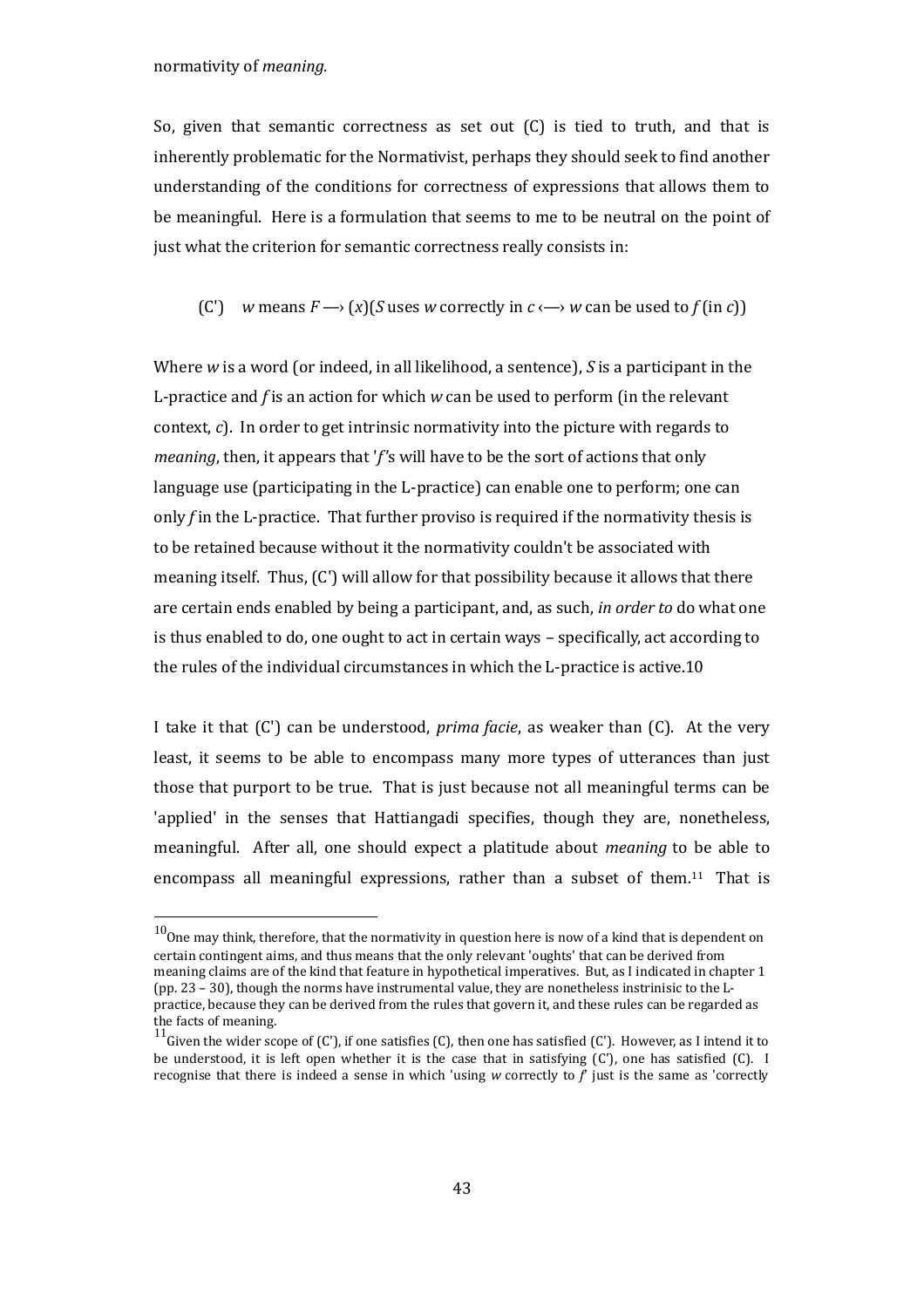because (C') crucially leaves it open just what the role of truth is in language. We saw that the justification given by Hattiangadi (with which Whiting agrees (2007, p. 134)) for thinking that (C) is true is that it allows for mere noise to be distinguished from genuine linguistic (meaningful) expression. But, it is not clear that (C) is really constitutive of this distinction. For, as I have suggested, it would appear that (C) really is only a condition on meaningful *assertion*, or, perhaps, utterances that purport to be true.

So, it should be noted that *f* in (C'), in order to be neutral, cannot be understood to be that feature in virtue of which *w applies*. If it is a feature in virtue of which *w* applies, then it can plausibly be thought to be a feature in virtue of which *w* is true. But, I say, such a feature is not obviously constitutive of *all* meaningful terms and expressions. Instead perhaps we can take *f* to be that feature in virtue of which it is correct to use *w* in that circumstance. That may, in the end, be the same as the feature in virtue of which *w* applies, if it turns out that the normative implications of word's meanings turn on issues like whether they are used truly. But (C') also allows for the variation necessary for different kinds of uses speakers can make of terms according to context, which (C) does not. Thus, performatives such as 'sorry' can be accommodated, such that if 'sorry' means sorry, then one correctly uses 'sorry' for apologising in a circumstance iff 'sorry' can be used to apologise in that context (and, apologising in that way can only be achieved by using language, i.e. participating in the L-pracitice). Likewise, terms such as 'hurrah' – that is, purely expressive words – can be equally well treated ('hurrah' used in a context to express approval, for example), as well as the sorts of applications of terms (predicates, names) in declarative expressions that were the concern of (C) ('green' used in a context to describe the colour of, say,leaves).[12](#page-43-0)

So, the dialectical situation is that the non-Normativist is trying to cast doubt on the claim that the notion of semantic correctness has immediate and intrinsic normative implications. Thus, the idea that there is a platitude about meaning that one can fail to satisfy and still succeed in meaning something – indeed even meaning what one

applying *w* to *x*' – that appears to be the sort of understanding of 'use' that Boghossian picked up on – yet, it seems intuitively plausible that one can use a term correctly while failing to apply it correctly. More detail on this follows.

<span id="page-43-0"></span><sup>&</sup>lt;sup>12</sup>For more detail see pp.70 – 6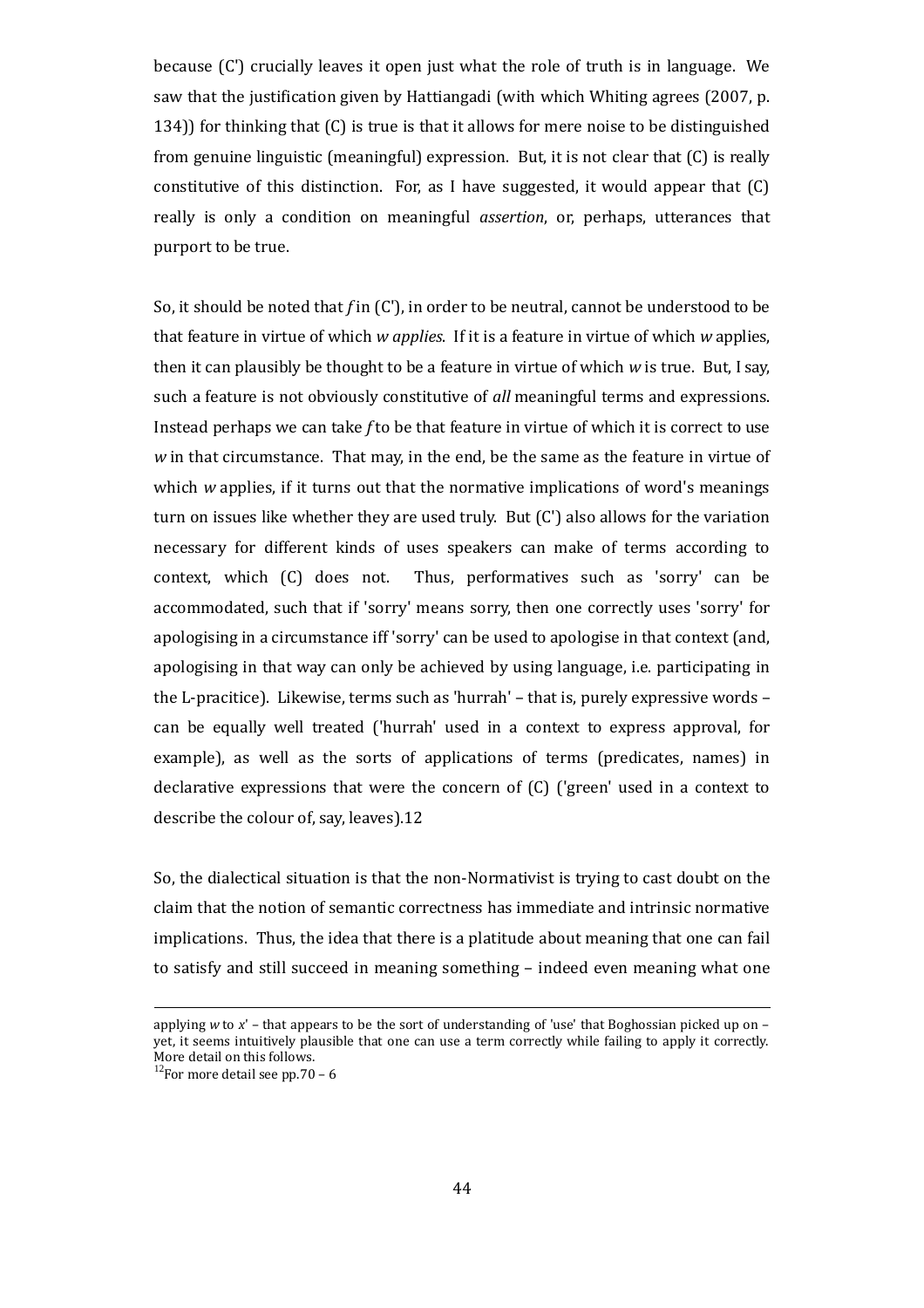said – is not in opposition to that non-Normativist claim. It may therefore seem that stressing the questionable nature of the platitude backs that point. On the other hand, given that a separation can be made between success according to the platitude and success in meaning should indicate that the platitude is not a platitude of *meaning*, whatever else it might be. As a result, there is logical space available for the thought that success in meaning (use) can be contrasted to success in application. Such a contrast would be indicative of the way things are if it could be shown that there is a notion of correctness that applies to expressions that do not succeed in expressing truth. If such a notion of correctness is not on offer, then the conclusion quickly follows that there is nothing intrinsically normative to meaning, since success in meaning can be dependent on the contingent aim of, for example, saying something true. I take it, though, that there is such a distinct notion to be found.

More specifically, on one understanding of what correctness conditions are meant to be, one can see why Hattiangadi takes the platitude to express something about the truth (or something very close to truth) of our linguistic expressions. Though, just because correct application can plausibly be thought to be instrumental in value in such a way as to be indicative of the mere governance of a hypothetical imperative, it does not follow that the Normativity Thesis is thereby refuted. The idea of 'correct use' is one that is, at best, ambiguous. Alan Millar identifies one such ambiguity:

With use understood to be application, correct use, naturally, is taken to be true or warranted application. But this is not the only way to characterize correct use. Another way is to say that a use of an expression is correct if and only if it is in accordance with ... the meaning of the expression. (Millar 2002, p. 59)

There is certainly something in Millar's distinction. I will, later, show how the Normativist can take up what Millar says here, but perhaps not in the way that Millar does. The distinction I have been stressing is between the notions of correct application and correct use. Millar notes that there is, additionally, the related idea of there being rules governing use. Taking up this idea, the conditions for correct use can be understood just as those requirements as set out by the rules governing use; if one has followed such a rule, one has satisfied at least one condition for correct use. And thus, at least in one respect, one has used the term correctly.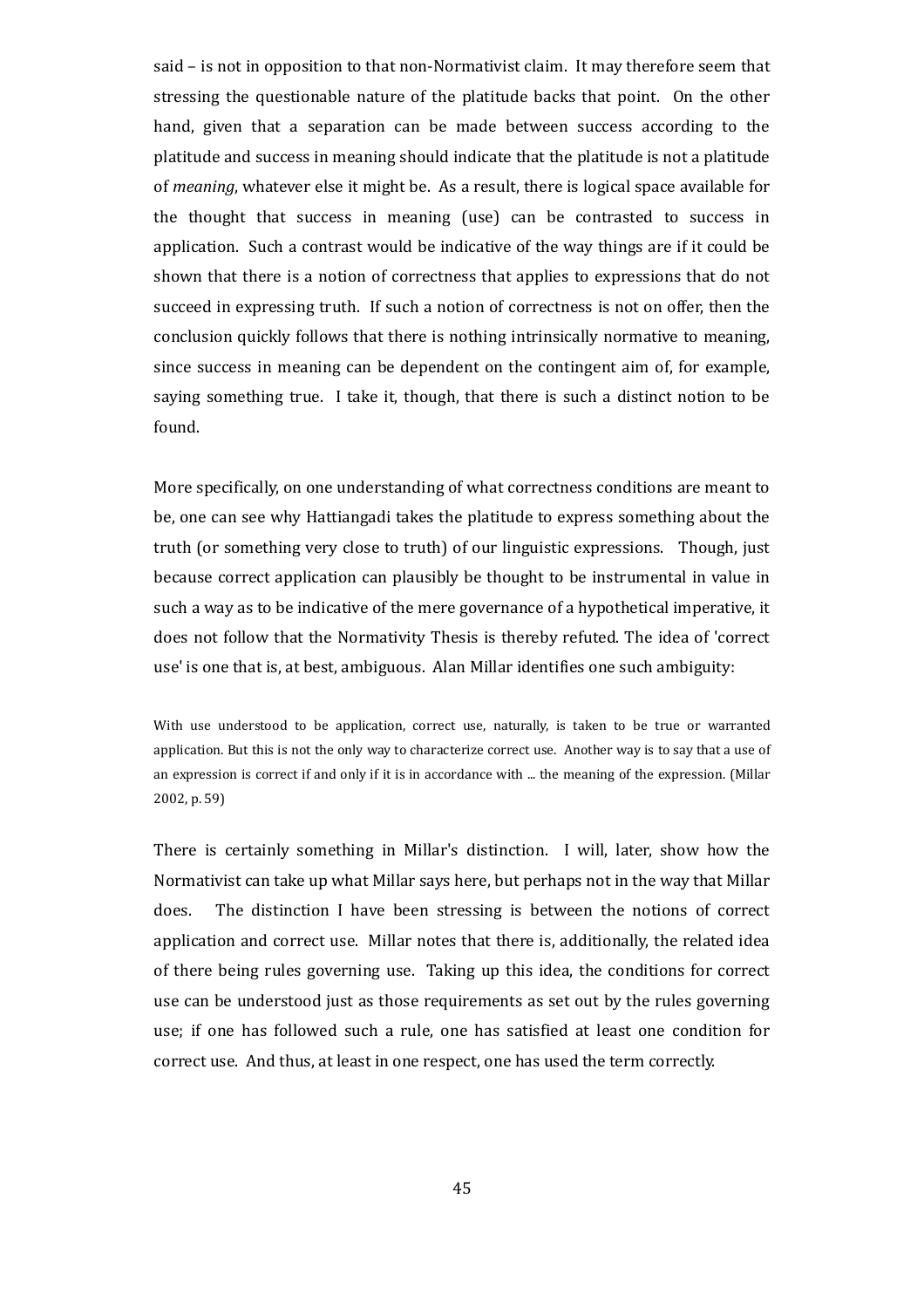As it turns out, what the rules of use require, for Millar, is satisfaction of the conditions for correct *application*. This I reject, and in due course I will say why, but there are more immediate issues that press Millar's thought. One such is expressed by Hattiangadi:

The only clear cases in which an utterance is correct in every respect are those in which all the words in sentence are used correctly, i.e., when the sentence is true (Hattiangadi 2010, p. 92)

Hattiangadi is surely right here. It is a point that echoes one that was raised by Boghossian that 'correct' in certain contexts can just be seen to stand in for 'is true'. For it is surely right that 'correct' and 'is true', for some specific uses of language, cannot be separated – namely those uses for which it matters that one says something that is true. And, of course, it is according to *why* it so matters that non-Normativists derive the hypothetical norms that they seek. Hence, if there is to be a legitimate sense in which there is *semantic* correctness, as here understood, that is not tied to truth (which, in any case, would not seem to be specifically semantic), then there must be a way of understanding the rules governing use can be satisfied which is not just that some truth has been expressed. I have argued, at least, that that cannot be done using the notion of the correct *applications* of terms.

Thus, the challenge now is to offer a more fine grained description of what constitutes correct use in contrast to the correct application of terms. And even in what Hattiangadi says, there is room for manoeuvre. For, nothing in the quotation from Hattiangadi suggests that utterances can be correct if they are not true – only that true utterances can often be thought to be *clearly* correct. But there are a number of elements that will make that so. Simply relying on truth as the relevant standard would be imprudent – especially for the Normativist. This is why: remember that the platitude, minimally, said that meaningful expressions possess conditions for correct application. It was deemed to be a platitude on the basis of the idea that without any conditions for correct application, the sounds we make would not be an instance of language *use*. But, an expression can fail to satisfy such conditions and still be meaningful. Indeed, much of the non-Normativist argument relies on this. So, that should only go to show that it is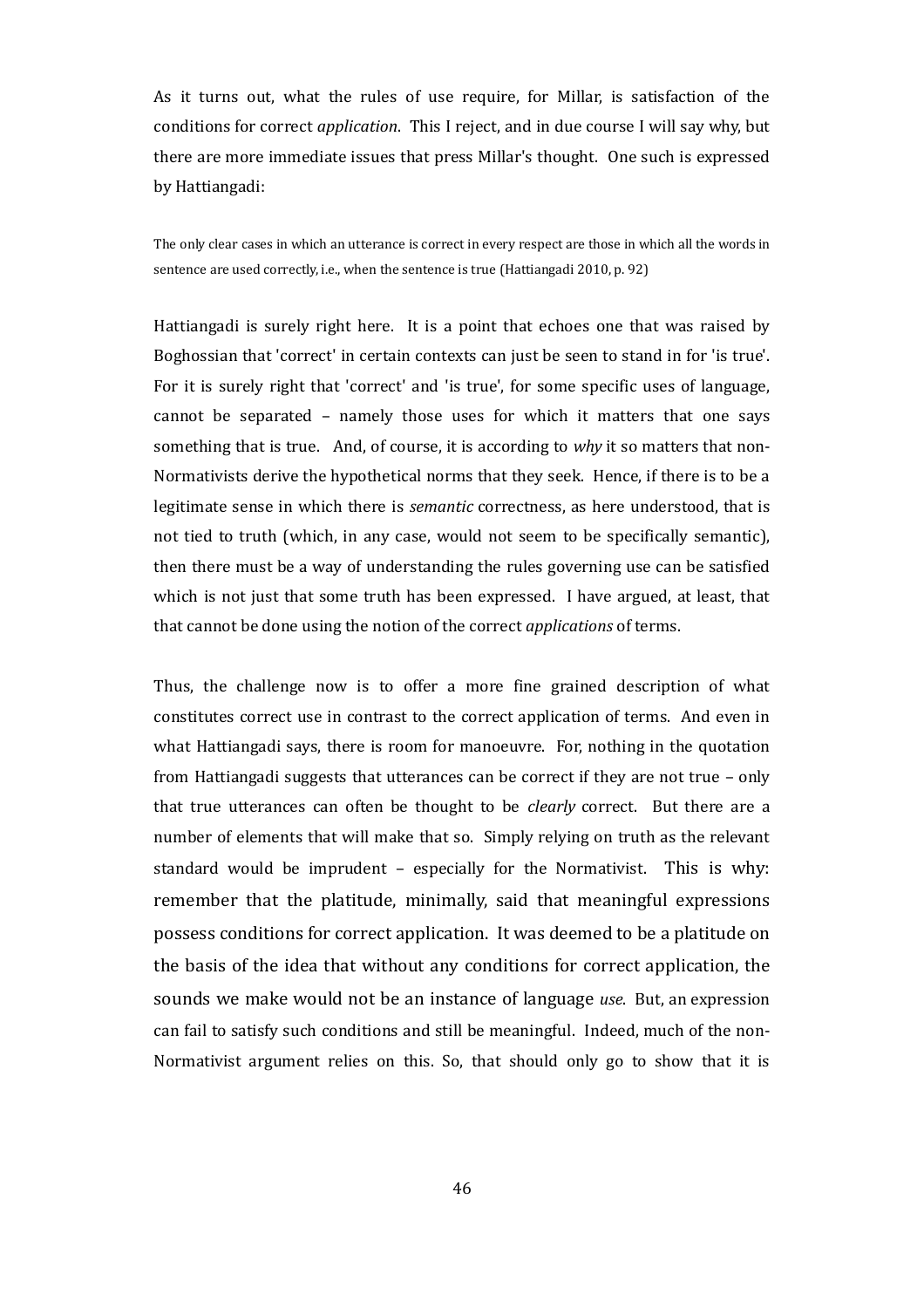But, on the other hand, it is only on the basis of this formulation that the non-Normativist is able to deny that there is intrinsic meaning normativity, because it is only on the basis of the stronger formulation that the the contingent instrumentally distinctive of hypothetical norms appears to be *constitutive* of expression's meaning. So, I agree with the non-Normativist that this formulation, if it were true, would not lead to intrinsic meaning normativity. However, I will argue that that formulation is false – at least it is not a platitude about *meaning*.

Instead, I suggest, that any platitude about meaning which invokes the notion of conditions for correctness must just imply that the satisfaction of such conditions results in *meaningfulness.* Thus, just in virtue of some expression being meaningful, some conditions for correctness have been satisfied. And, on one understanding of what the conditions for correct use are, such conditions will be just those that result in meaningfulness and can be taken as indicative of intrinsic normativity. As such, the stronger formulation of the platitude  $((C))$  is not a condition on meaning. It is rather a condition on what we can do with something with meaning – or better yet, a condition on the sort of action enabled by participating in the L-practice, namely assertion or perhaps description.

In other words, conditions for correct application are satisfied for specific uses of terms, by which time the conditions of correct use of those terms can be thought to have been antecedently satisfied. (C) would only *be* a platitude according to a presupposition that we have a concern with truth every time we talk. But, clearly, such a presupposition is false as the non-Normativist arguments show. As such, the platitude, so construed does *not* have the immediate normative consequences that Whiting reads into it. However, that says nothing as to whether the platitude construed, as I think it should be, using the notion of the correct *use* of terms understood as acting as in accord with the rules that govern use.

So, the ground has been cleared such that there *may* be a distinct notion of correct use as opposed to correct application. I have not, as yet, though, specified just how this is to be understood other than with reference to some unspecified 'rules of use'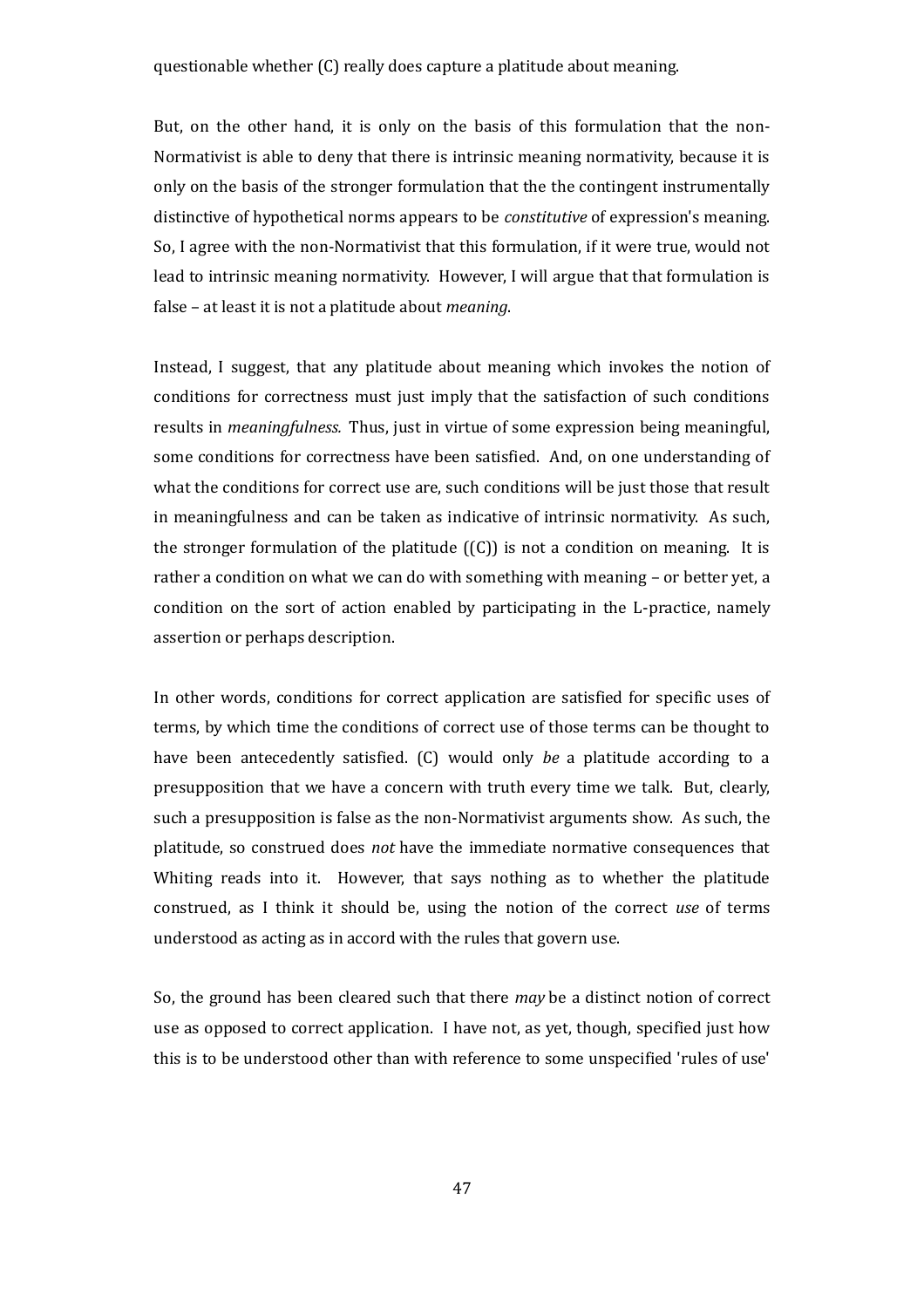that are going to set such conditions. In the next Chapter, then, I'll try and fill that ground according to the idea that language use is a practice, and the rules of use are the constitutive rules of that practice. Thus, the facts of meaning will be understood as just the requirements of such rules and as such can be thought to have normative content. If such a picture of language use is plausible, then we will have a picture of language for which it is true that meaning is intrinsically normative.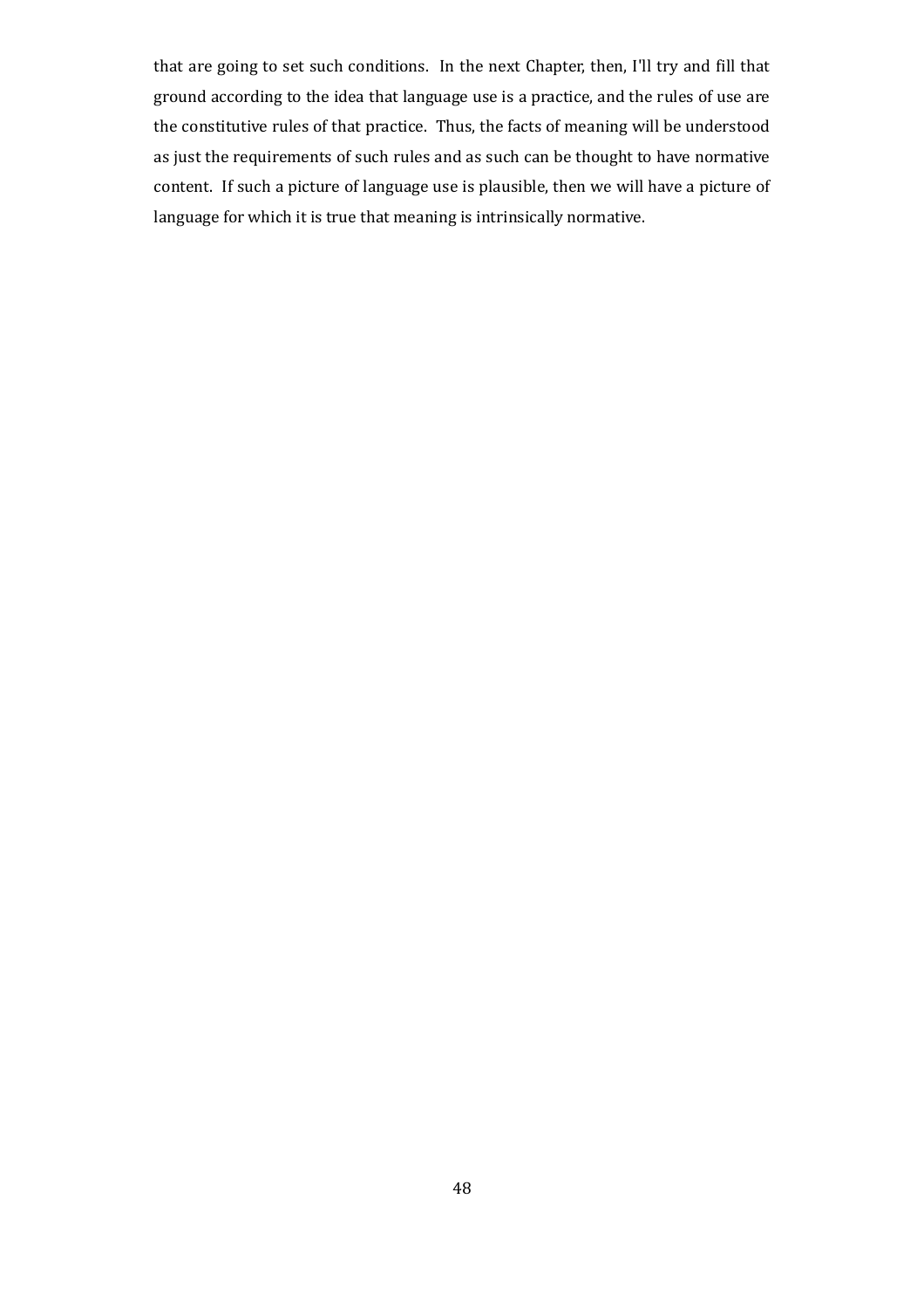# **Chapter 3: The Rules of Use**

This chapter expands on the proposal sketched at the end of Chapter 1 and shows how it is able to avoid the problems for Normativism that were raised in Chapter 2, as well as some further problems that are raised here.

I first discuss a construal of the criterion for semantic correctness that is ties (semantic) success to speaking truth, and shows how this is a natural formulation given the assumption that meaningful expressions must have conditions for correct application. We saw in chapter 2 that this idea, so far as the Normativitst is concerned, is unsatisfactory, and so any such notion of semantic correctness that is dependent on it will be flawed. I then set out some independent reasons for thinking that semantic correctness should not be understood in terms of speaking truth, and demonstrate the ideas' inability to successfully account for 'Travis' examples in which the truth-value of utterances of the same sentence is said to vary across contexts.

I then introduce, in more detail, Alan Millar's version of Normativism which itself relies on the idea, discussed in Chapter 1, that language use can be understood primarily as a practice. I discuss some problems for the view – particularly those raised recently by Hattiangadi (2010). However, I think that Normativism can hold fast against such objections, though not as it stands according to Millar. I take the lessons from areas that have been traditional concern of debates surrounding semantic contextualism – particularly with regard to accommodating Travis examples – to show how a couple of variations on Millar's Normativism can, to a greater or lesser level of success, deal with the objections lodged against Millar's own version, and the version of Normativism that's discussed in Chapter 2.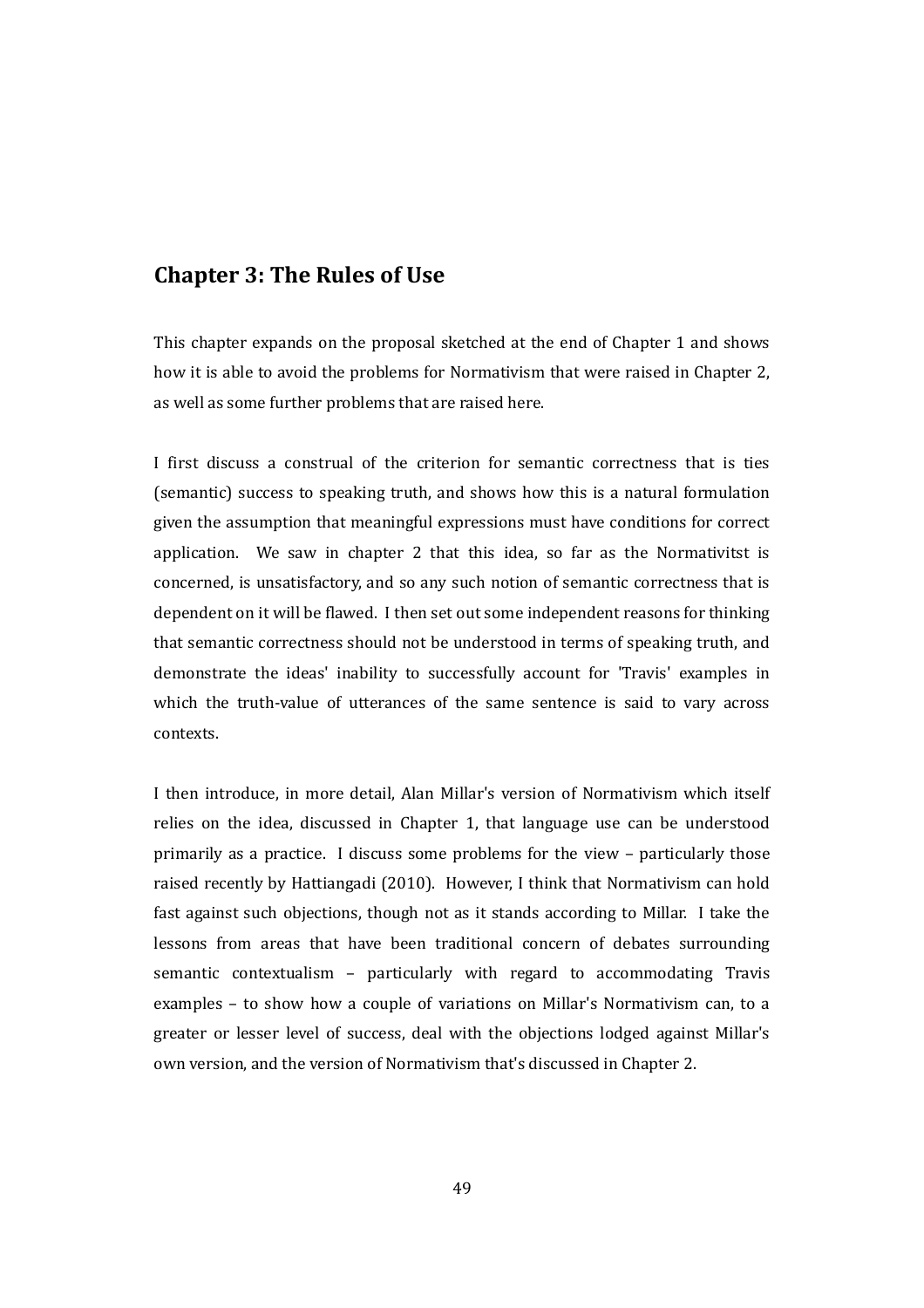### **Truth as an Instrumental Value**

The route to the Normativity Thesis that we have seen thus far in Whiting is to have taken as a platitude the idea that meaningful expressions have conditions for correct application, and attempt to derive meaning norms from an understanding of the correctness conditions that meaningful expressions are said to possess. One problem with this approach is that we are forced to look at correctness conditions for *particular types of utterances*. Namely, those kinds of utterance that purport to express truth. For, given the importance afforded to the notion of correct *application*, I have argued, such contingency takes the form of a desire or intention to speak truth – that is, truth is the notion that semantic correctness is reduced to. Indeed, we have already seen that Hattiangadi takes the Normativist to be committed to this. After all, 'the only clear cases in which an utterance is correct in every respect ... [are those in which] ... the sentence is true.' (Hattiangadi 2010, p. 92). As a consequence, she takes the Normativist to be committed to N as a criterion for semantic correctness:

# N: *u* of *s* is correct if and only if *s* is true

Where '*u*' is a token utterance and '*s*' is some sentence. If N really is the criterion for semantic correctness that the Normativist is committed to, then the non-Normativist insistence that the only normative commitments of language users are those that are normative requirements of hypothetical imperatives seems plausible. That is just because speaking truth is itself a contingent goal of language users, so semantic correctness, so understood, will be simply instrumental in achieving that goal.

It should be clear, though, that the Normativist need be committed to no such thing. Indeed, Hattiangadi's justification for the Normativist holding N in the first place is hardly going to be one that the Normativist will want to hold. For even though true utterances may, in some circumstances, be clear cases of being correct in the relevant senses, that by no means warrants the idea that the logical relation between true utterances and semantically correct utterances is bi-conditional as indicated in N. In fairness, Hattiangadi's report of Normativist commitments to N (and there are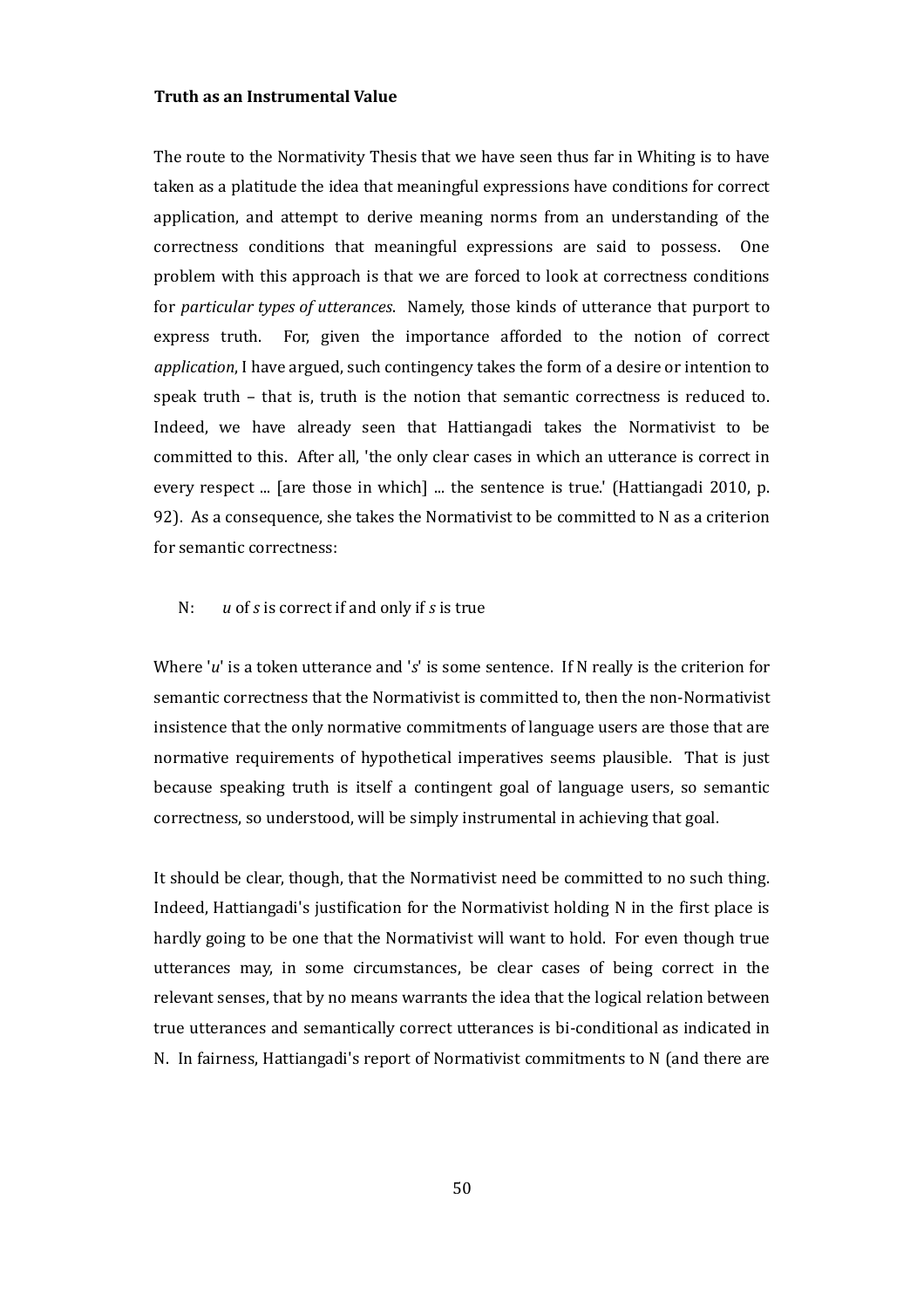those who are so committed) is qualified. She is aware that Normativists don't want there to be an identity relation between 'semantically correct' and 'true' (see Whiting's use of Rosen's distinction between 'correctness' and 'correct-making features' as discussed in Chapter 2), but rather that N indicates that uttering a true statement *makes* it correct (Hattiangadi 2010, p. 92). In any case, we have seen that Hattiangadi takes it that semantic correctness is, and must be, of merely instrumental value to achieving some contingent goal. That goal is expressing truth, which is not a necessary condition for being meaningful. Normativists signing up to N is consistent with that claim. However, I contend that that is but one way the Normativist can go. Indeed, there is reason for thinking that this is not the way that they should.

# **Contextualist Considerations 1: Austin and Strawson On Truth**

Now, given the problems it causes for the Normativist, one should think that they would be inclined not to see truth and semantic correctness as so linked. However, Hattiangadi (2010) aligns them with semantic minimalists, who take meaning of words and sentences just to be the conditions under which they are true. More on this later, but given the dependence of meaning norms on truth seems to lead to the conclusion that semantic correctness is instrumentally valuable to the fulfilment of the desire to speak truth, perhaps the Normativist would be better to look at the options as to separate the notion of meaning from truth (with regards to semantic correctness, at least). For, if meaning were so understood, it would appear unavoidable that semantic correctness be, in turn, understood in such terms. That is just because meaning will set the standards for semantic correctness – what a term means will be defined by its conditions for semantic correctness (that is just another way of expressing thought behind the meaning platitude discussed in the last chapter).

So, if it can be argued that truth is not the fundamental notion through which meaning is understood, one can allow speaking truth to be instrumentally valuable in the relevant sense, but insist that that fact, of itself, says nothing as to the normative implications of words and sentences *meaning* what they do. And there is some precedent for this. In his *Sense and Sensibilia* J. L. Austin (by no means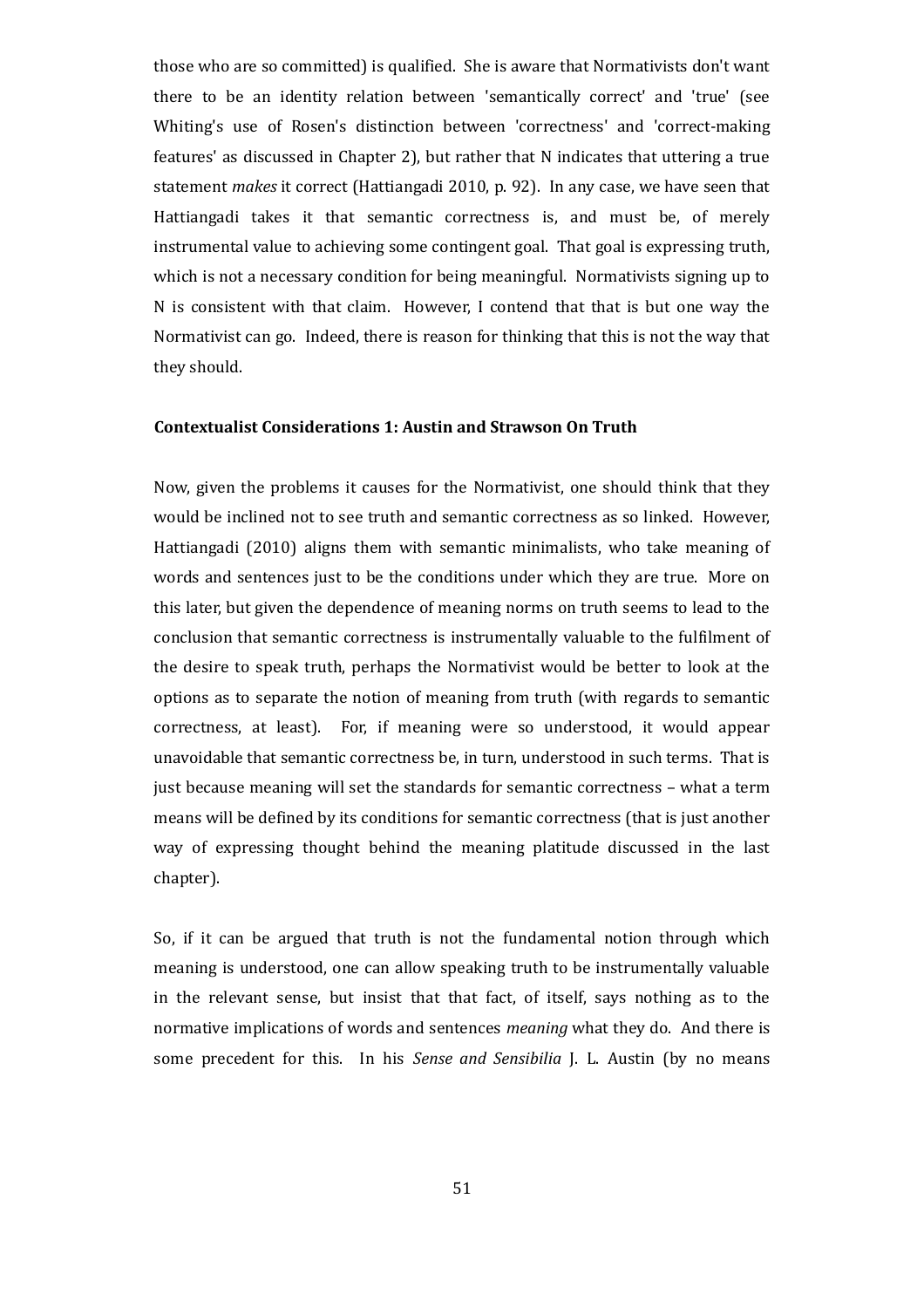The question of truth and falsehood does not turn only on what a sentence *is,* nor yet on what it *means*, but on, speaking very broadly, the circumstances in which it is uttered. Sentences are not *as such* either true or false (Austin 1962, pp. 110–11)

There is some terminology to introduce from Austin that will prove useful. On the one hand we have sentences and on the other we have statements. Austin tells us that,

Statements are made, sentences or words are used. (Austin 1950, p. 114)

Thus sentences are used to make statements; sentences are thought of as the vehicles through which things can be said to be one way or another, though sentences themselves, as they stand, say nothing to be any way. It is, therefore, *statements* that are deemed to be able to be true or false. That is just because it is only with statements that anything can really be thought to be said to be some way – and something has to be said to be some way before it can be deemed true (or false) that things are the way as said. That is to say that statements are the grammatical subjects of "true" (Strawson 1950, p. 129), and, as such, we can regard a sentence as that with which a speaker makes a statement. With that distinction in view, Austin elaborates:

A statement is made and its making is an historic event, the utterance by a certain speaker or writer of certain words (a sentence) to an audience with reference to an historic situation, event or whatnot. (Austin 1950, pp. 119–20)

Famously, it was on the subject of truth that Austin talked in a symposium in 1950, and there found an adversary in P. F. Strawson. For the purposes of the present, it is in particular with what Austin takes as truth-bearer that Strawson takes especial exception – the idea that is manifest in Austin's contention that statements are 'historic events' (and *thus* able to be true or false).

Strawson contends that, whenever one talks about *meaning* (i.e. when one says something like *x* means *y*) one is talking about sentences (Strawson 1949, p. 84).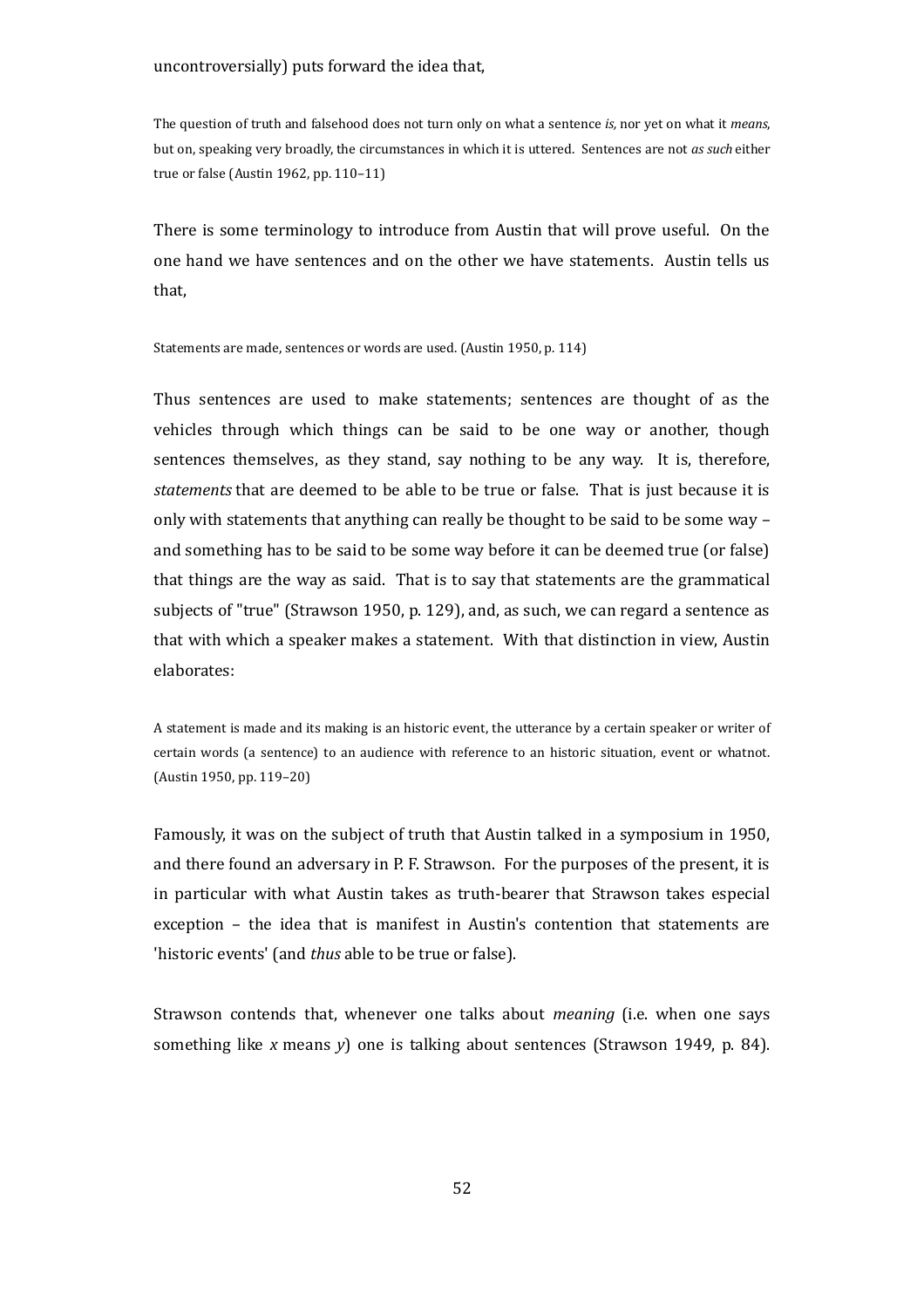Taking that idea seriously, a consequence of it may be that in talking about meaning, one therefore says something about the sentence – that is one's subject – not just about what one would be talking about in *using* that sentence. In the second instance, we have something different to deal with – what Austin and Strawson called (though with different bite) *statements.* The point being that this distinction can give substance to the claim that the relevant ends that can plausibly thought to feature in nothing more than hypothetical imperatives (such as those governing belief aiming at truth) may well apply to statements but not sentences. Now, Strawson accepts the stipulation that 'statements' are the grammatical subjects of 'true'. But, given he disagrees with Austin as to what it is that can be true, the question therefore becomes, what *are* 'statements' (that is, what is the nature of these grammatical subjects of 'true')?

He sees Austin as saying that it is only 'speech episodes' that can be true, given that this is Austin's understanding (at least in part) of the notion of a statement, and it is statements that are the grammatical subjects of 'true'. Strawson, however, points out that though Austin is right that the same sentence can be used to make different statements[,13](#page-52-0) the converse also holds – the same statement can surely be made with different sentences, on different occasions, as in the case with sentences that feature indexicals (which even have a different meaning, so far as Strawson is concerned). But if that is so, how are we to make sense of the idea that the statement *made* is a true one, but also that any token statement is tied to one particular speech episode?

Strawson thus is proposing that we take this part of English grammar seriously, and take statements to be, more or less, what we may currently want to call propositions. He allows that same sentence can express different propositions on different occasions, and that the same proposition can be expressed by different sentences on different occasions. This is precisely the picture Austin rejects, thus the debate is essentially over what we should take to be the fundamental truth bearers in language (Travis 2008, p. 5).

<span id="page-52-0"></span> $13$ This gives an indication of what kind of normativity will eventually be tied intrinsically to meaning. The facts of meaning will set what the possibilities are for performing different speech-acts with different words and sentences. The making of different statements with the same sentence is a special case of acting in accord with the rules that require only certain things be expressed by uses of sentences on different occasions. For more detail see pp. 69 – 76.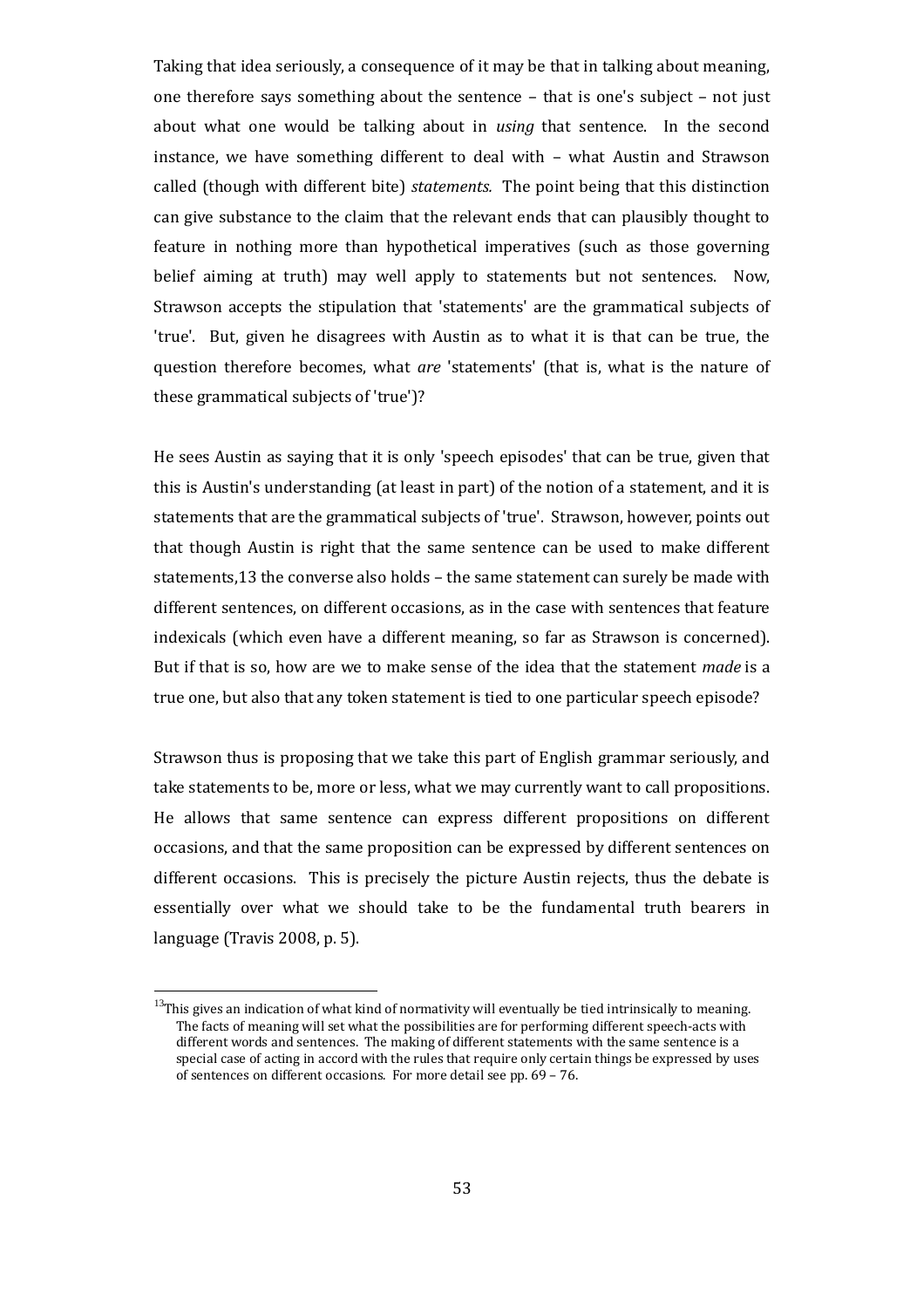As to whether Austin or Strawson is right (if, indeed, either are), I won't venture to comment. The point of introducing this debate is simply that these considerations about when something would be true, it seems to me, offers an alternative to N for what we may think a criterion for semantic correctness is going to be. More specifically, I contend, it will give the Normativist a way of combating non-Normativist arguments. Of course, though, this combat will be predicated on some significantly controversial claims about the nature of truth. Such controversy aside, here, in brief, is the thought (more detail will be forthcoming): when talking of meaning, one is at least talking of sentences. When one appeals to truth as a standard of correctness, or success, one is, in addition, taking of statements. But there is reason for thinking that, in this kind of framework, the norms governing sentences and the norms governing statements are distinct. Thus *semantic* correctness in isolation is going to be a notion that will only apply to *sentences*.

I will try and presently draw this out further by invoking examples that Travis has often relied upon in which it is, supposedly, fixed what the meaning of a single sentence is, and what is being talked about (the world), but given a change in context, the truth-value of two utterances of that sentence can vary. If that is so, then we have reason for thinking that truth may not be the measure of semantic success. I then go on to offer a way of thinking about the role that *meaning* has to play in such examples that can give support to the idea that there are certain norms governing it that are additional to any that may be governing expressions of truth, and, furthermore, that these are intrinsic to meaning.

### **Contextualist Considerations 2: Travis Examples**

The debate between Austin and Strawson, and Travis' subsequent interpretation, indicates a different way of viewing what the 'normativity of meaning' amounts to. According to that debate, one may come up with different ways in which such normativity is manifest – one 'Strawsonian', one 'Austinian'. For what its worth, my sympathies lie with the 'Austinian' route. But that notwithstanding, I will attempt to show that as a proposal, such a route is able to allow for that which Normativism would have to. To get us going as to how, first take this from Travis, which is an elaboration, as he sees it, on the Austinian thought that truth and falsity does not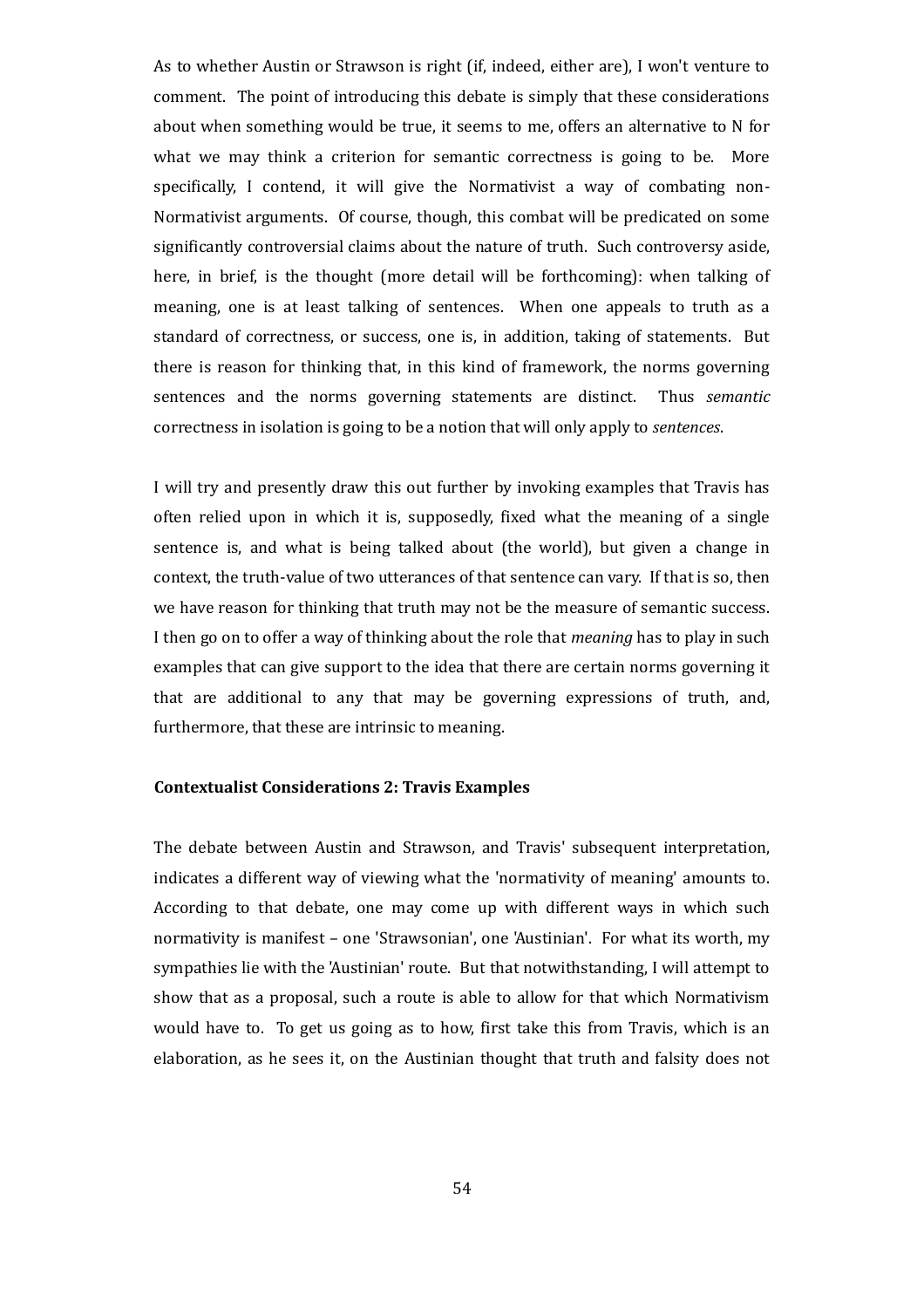#### turn on the meaning of sentences:

What words mean plays a role in fixing when they would be true; but not an exhaustive one. Meaning leaves room for variation in truth conditions from one speaking to another. What that non-exhaustive role is depends on what it is to have said what is true. (Travis 1996, p.94)

The first idea of note is that meaning 'plays a role in fixing when [words] would be true; but not an exhaustive one.' We have seen that there is a fundamental difference between what Strawson and Austin take to be the bearers of truth. That difference has the following consequence: on one understanding of what Strawson is up to, the ultimate notion of semantic correctness *is* one to do with truth; from what Austin's perspective there is a distinct notion of correct use that is independent of any concerns about truth. These different conceptions of truth bearers can therefore can be taken to say different things as to the normative implications of facts of meaning – of how, given what they mean, we can understand the idea that we should use terms in the ways we ought to.

I will now offer some independent reason for thinking that the Austinian conception of the relation between truth and meaning is worth consideration (that is, independent of the current debate over meaning's normativity), by showing, following Travis, that there are certain cases of when things are true and false for which the Austinian framework is best suited. And given that what something means sets the standards for semantic correctness, if meaning is not to be thought of as truth conditions, as the 'Austinian' picture would suggest, then semantic correctness too cannot be understood in terms of truth. Thus, under this kind of 'Austinian' framework, we can think that the norms governing some of our uses of language that can rightly be thought to be indicative of how certain contingent ends may be satisfied, such as those, perhaps, of informing or lying, are thus understood as acting upon those who make statements, *in* their so making of them. Furthermore, such a framework can accept that the sorts of norms that so govern such acts are normative requirements of hypothetical imperatives for the sorts of reasons cited by the non-Normativist. That is because such a picture can allow for the appropriate kind of instrumental value in correctness if the domain is restricted to the conditions for correctness in *making statements*. However, if this kind of system is going to be consistent with Normativism, it will have to be the case that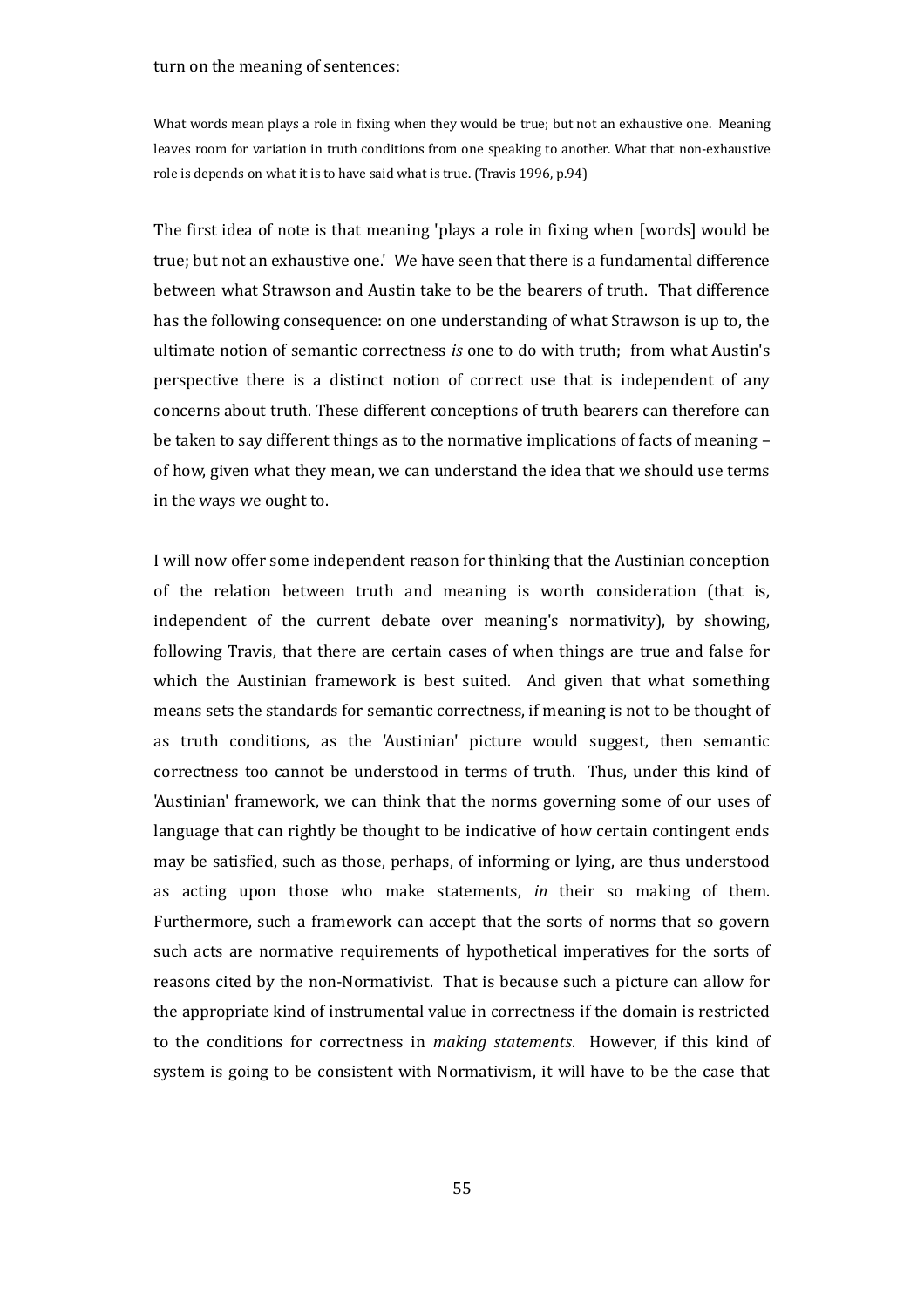*nonetheless* there are meaning norms *in addition* to the kinds just cited which are taken to govern the making of statements. I think that a natural way to do this is to think that there are distinctive norms governing *sentences*, as well as those governing uses we make of them. As to what about sentences these norms can be thought to govern, I will elaborate on in time.

So, to take this option, the Normativist will have to give reason for thinking that there are norms over and above those that govern statements as here understood. Once that that is shown, it will then be required that it be shown that these additional norms are such that they can legitimately be thought to be intrinsic to meaning. This is what I will attempt. To do so, though, first let's return to the meaning platitude. The platitude was meant to specify a condition on expressions for their meaningfulness. Therefore, if the distinction as made above between what is to be thought of as applying to meaning, and so sentences, and what is to apply to (something like) truth and so to statements too, the stronger formulation of the platitude will at least be dealing with properties of statements rather than those of sentences alone. Given the present concerns, one thought is that the stronger formulation ((C) – see p. 34) cannot be said to be a condition on *meaning* alone because it relates to statements as opposed to sentences. Thus, the weaker formulation must speak to, or rather about, sentences *alone*, if it is to be incontrovertibly about meaning. It must allow for that which (only) meaning and sentences allow for. What that is can be demonstrated by way of appeal to so-called Travis examples:

Pia's Japanese maple is full of russet leaves. Believing that green is the colour of leaves, she paints them. Returning, she reports, 'That's better. The leaves are green now.' She speaks truth. A botanist friend then phones, seeking green leaves for a study of green-leaf chemistry. 'The leaves (on my tree) are green,' Pia says. 'You can have those.' But now Pia speaks falsehood. (Travis 1997, p.111)

The thrust of the Travis example is a point about truth. It has a bearing on the idea [of the correctness of language use at least in so far as it offers us reason to think that](#page-55-0) the notion of correctness is not fixed to truth, or indeed, anything like it.14 For, in so far as the *semantics* are concerned, it may, *prima facie*[, seem odd to say Pia has done](#page-55-0)

<span id="page-55-0"></span> $14$ As I hope to show, that is not all that I think that the Travis examples can show in the present context. On what more the Travis can provide, see pp. 69 – 76.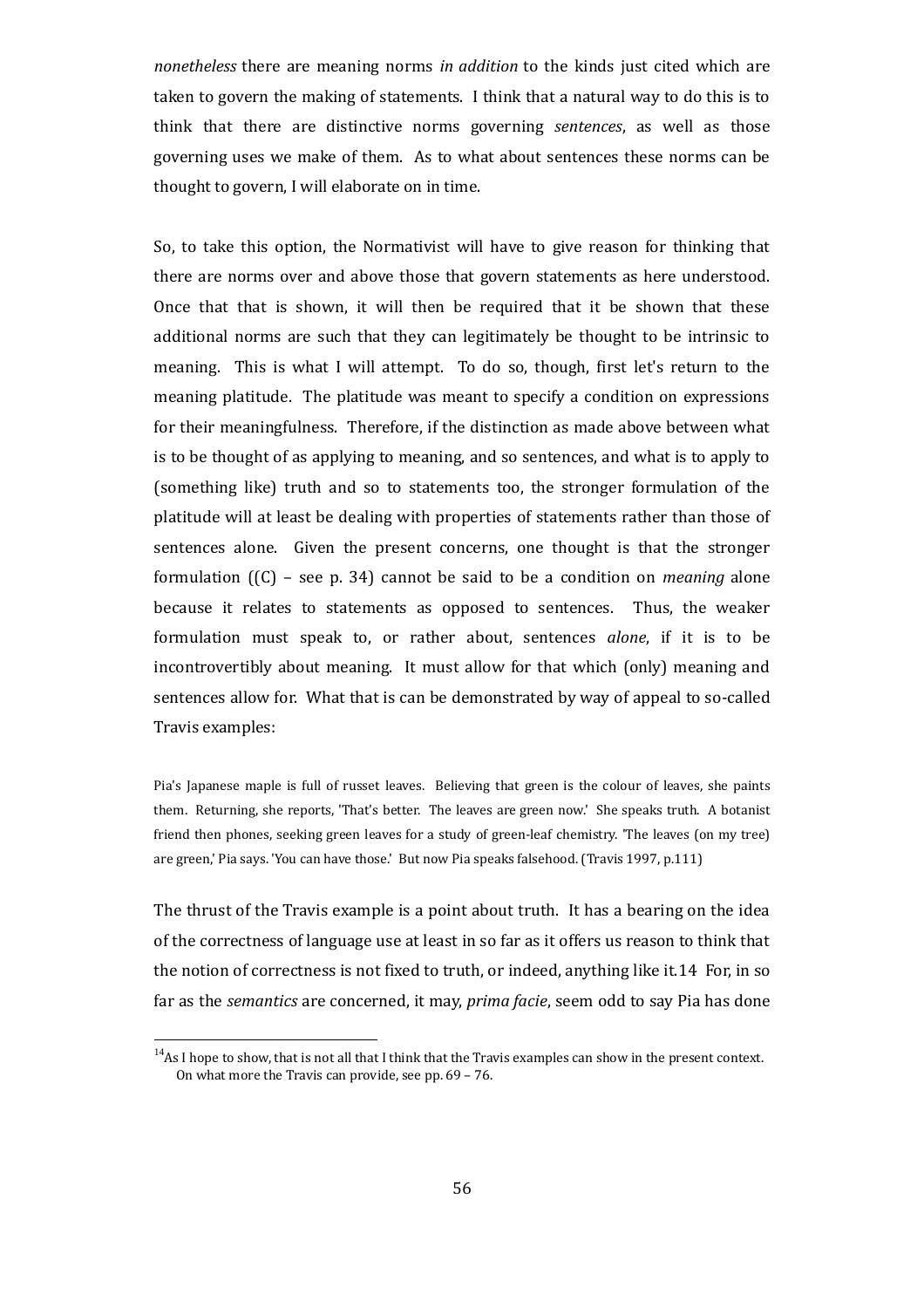something wrong with her second utterance. After all, moments before, she used the same sentence and she spoke truly about the colour of the leaves – as the example stipulates, neither the semantics (the meaning) of the sentence uttered, nor the world haschanged.[15](#page-56-0) She just spoke falsely – she said that the leaves were green in a context in which they didn't count as green. She only did something wrong if it matters whether she spoke truth. But it may not. In any case, she spoke *meaningfully*. The point being that the meaning of 'green', plausibly, stayed the same (as did what she spoke about), while the truth-values varied. That goes to show that we may have reason to doubt the claim that the only norm in the vicinity of meaning in such cases is one that concerns *truth*. So, that *may* give us reason to think that it might not be truth that is the standard of correctness that meaning latches onto.

Bringing this back to the issues of present interest, remember that the non-Normativist wants to show that the Normativist cannot rely on truth as an intrinsic normative constraint on meaning as it is not always the standard against which any meaningful expression should be judged to be correct or incorrect. Travis examples, therefore, can be taken to back up that point. But, just because truth may not be the relevant notion, it does not follow that there isn't a notion of semantic correctness at all – and importantly, it does not follow that the relevant notion is not indicative of the intrinsic normativity of meaning. If these kinds of examples can allow for that, then they may offer us reason for thinking that the reductive agenda of identifying semantic correctness as dependent on contingent desires of language users fails. To do so, Normativists must provide a reason for thinking that we should not, therefore, understand semantic correctness in terms of truth – that is, this is reason to think that there is a notion of semantic correctness that is not so tied to the notion of truth; that semantic correctness is at work regardless of whether any given utterance of an sentence is true. If that is so, it matters not when, for example, Boghossian tells us that sometimes 'correct' can just mean 'true', because that it not the relevant notion of *semantic* correctness. That's just because it need not be the case that once the value of truth is ruled out of supporting the Normativity Thesis,

<span id="page-56-0"></span><sup>&</sup>lt;sup>15</sup>The reason for thinking that the semantics has not changed can be demonstrated if we think of the following example. Take it that Pia's botanist and photographer friends come to see her at the same time, both asking for green leaves. She then steps into the adjoining room, paints her leaves and utters, "The leaves are green. You can have those." For one of her friends it is still true that the leaves are green, for the other it is not. But, Pia only produced one utterance. Thus, it appears odd how the semantics can change within the same utterance of the same sentence.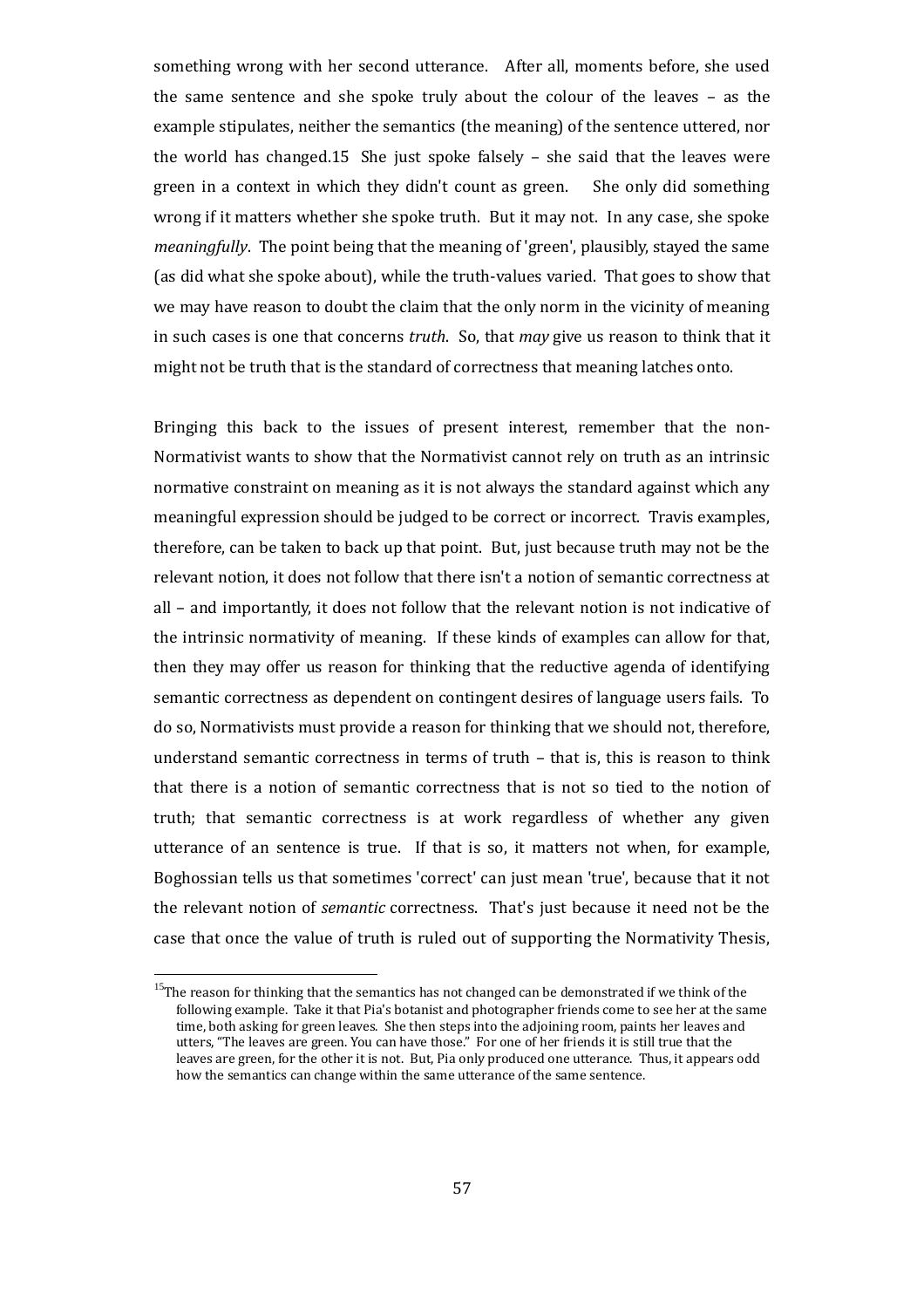there is not some other semantic standard that does support it.

#### **Semantic Correctness: If not Truth, then what?**

The problem now facing us is that if, for the sake of argument, it was accepted that truth isn't the appropriate grounding for the notion of semantic correctness (for the reasons that Austin and Travis give), what *could* be such a ground so as to still be consistent with the central tenants of Normativism?

#### Travis seems to give us a clue as to how that might be answered:

Meaning fixes something words would do (and say) wherever spoken meaning what they do; something they are for, so also something about what they *ought* to do. ...Roughly, [the words 'is round'] are for describing round things ... that is what they *ought* to be used for. (Travis 1996, p. 96; my emphasis)

#### And again,

What words mean imposes a condition on their saying, on a speaking, what is so. Different occasions impose different standards for satisfying that condition. Something about what truth is makes occasions matter to such standards. (Ibid, pp. 102 - 3)

What Travis says here indicates one way in which one *can* take the notion of correctness with regards to our particular utterances to appear to have nothing to do with specific meaning norms (though, I hasten to add, I attribute no such move to Travis himself). For *once it is fixed* as to just what terms speak of according to the occasion in which they are spoken, it is truth that becomes of primary concern. But, before it is fixed, before the statement is made, there is a question as to *what can be used to make it*. The thought is that there is something about *meaning* that tells us what it is that *may* (or ought (not) to) be used to make it. Thus, this is one way in which one can regard meaning as having a role to play in constraining what could *count* as saying something truly on a given occasion. And how things so count can be taken to have significant normative implications.

So far as Travis is concerned, meaning's role in truth, though important, is in need of supplement; meaning on its own cannot get to truth (one cannot say, for example,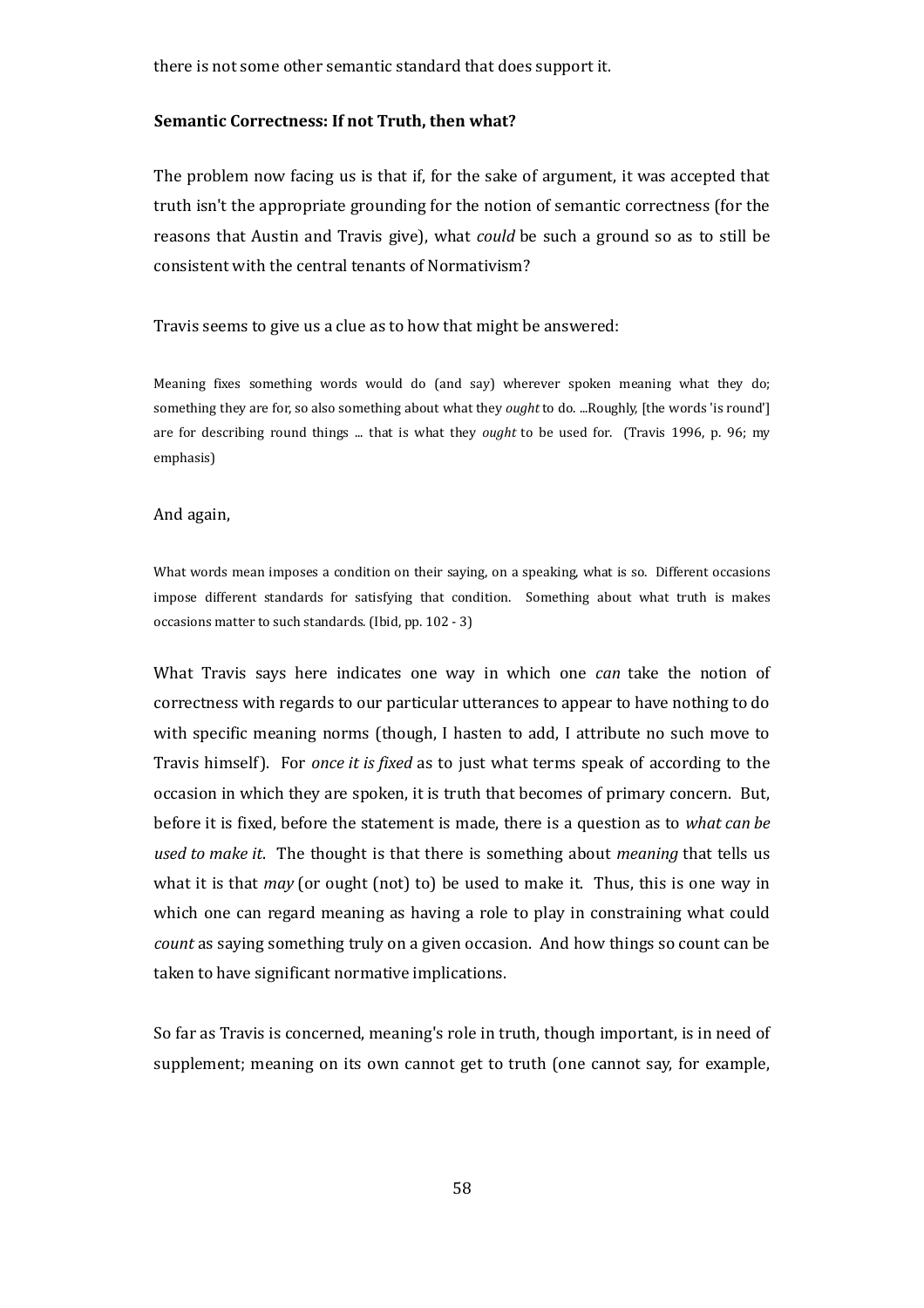what statement (description) has been made, by looking to the meaning of some sentence alone). Thus, the norms governing *meaning* will not be as demanding as some Normativists may have supposed. At the very least, they won't demand that anything be *true*, because meaning cannot get us that far. Hence, the idea that we can still speak correctly even if we speak falsely (in the case of deliberate deception, say) can be accommodated for – it would be a position which would allow for correctly speaking falsely, but we will also be in a position to hold on to the idea that meaning is intrinsically normative. We, therefore, need some idea as to how conditions for correct use could apply to a false statement – that is, have some conception of what it would be to use words correctly regardless of whether one spoke truth, *and* that such correctness is indicative of normative truths about meaning. If that is to be achieved, then any 'ought's that populate distinctively semantic vocabulary cannot be understood in the same kind of way that Whiting's should be. In other words, correctness and truth must be viewed as entirely separable, and the correctness that is to be properly attributed to *meaning* can be seen to have direct normative implications.

It should be noted at this point that I do not pretend to be expounding Travis' own view. Instead, I am taking some of Travis' conclusions and arguments about the nature of truth, and transferring them into the debate at hand. I think that these observations can best be seen to support a form of Normativism if they are incorporated into some aspects of Alan Millar's position that can also be called 'Normativist'. But as will become clear, this will not be entirely faithful to Millar's position either. Thus the Normativism that I propose as unaffected by the non-Normativist arguments here discussed is not a position that I attribute to either protagonist.

## **Use In Accordance With Meaning: Alan Millar's Normativism**

As we have seen in previous chapters, many aspects of the sort of Normativism that I have been propounding are not without precedent. Alan Millar has presented similar thoughts. However, the view I will here be offering for consideration differs in some important respects. These will be drawn out in Hattiangadi's response to Millar's arguments that meaning is intrinsically normative.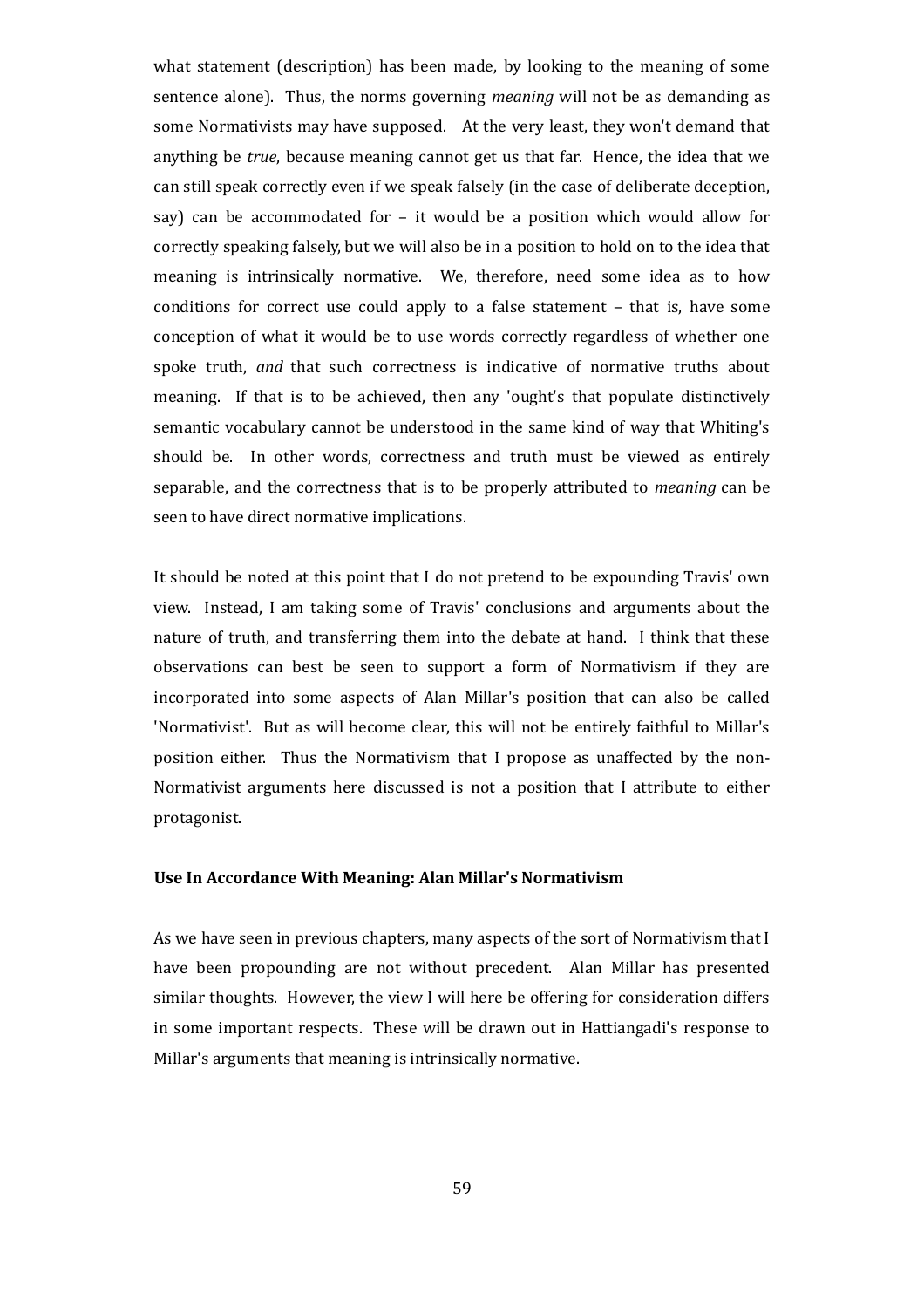In contrast to Whiting's attempt to derive normative truths from claims about the correct application of terms, Millar favours a formulation that makes use of a notion of semantic correctness in terms of using words in accord with their meaning. That is an idea we have already seen – it is arguably the idea that Kripke first put forward, and then deemed impossible to satisfy. The idea is this: we can get normative truths out of claims about meaning if, instead of concentrating on just what the language user *does* with their expressions, we concentrate on the idea that language use is a practice.

This is an idea that I discussed at the end of Chapter 1. There, recall, I said that the contingency of language use on broad desires to communicate may not lead unavoidably to the conclusion that any norms of meaning must be instrumental in the way that the 'ought's that feature in hypothetical imperatives are. Such a consequence can be avoided if we regard language use or communication as a practice. Thus, with the right notion of practice at work, and language use understood as a practice, then normative truths can plausibly be thought to follow from facts about meaning – so long as they are understood as the requirements of the rules that govern (constitute) such a practice. Of course, the everyday notion of a practice is not precise enough to stand as a notion on its own in the present context. As I mentioned in the first chapter, I am happy to follow Alan Millar when he says that a practice is an *essentially* rule-governed activity. (Millar 2004, p. 85) That means that normativity is part and parcel of the notion of a practice – one can't be participating in a practice if there is nothing one ought (not) or may (not) do:

To participate in a practice is to incur a commitment to following its governing rules because the activity in which one engages, in virtue of participating, is the activity of doing the things the rules prescribe. (Ibid, pp. 85 - 6)

Now, Millar takes the objection that Boghossian articulated against Normativists with the thought that, in certain contexts, 'correct' could just mean 'true', to be identifying the use of terms with their (true) application (Ibid, p. 160). He thinks, though, that instead of understanding the notion of correctness in terms of true application, that we should understand semantic correctness in terms of the satisfaction of the *conditions* for true application. What is the difference? What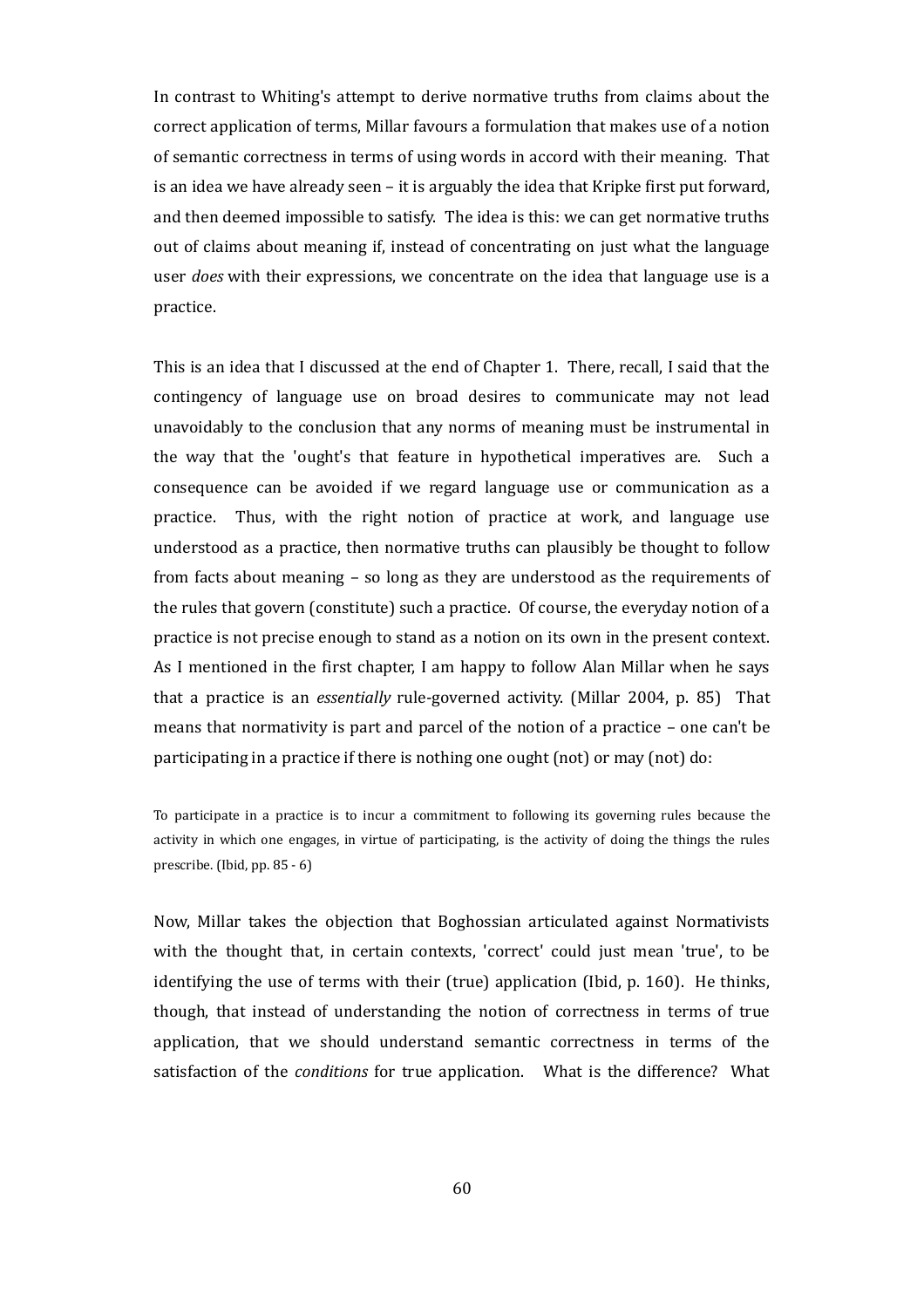Millar wants to allow for is not only the idea that (in some circumstances) an utterance of a falsehood can be deemed correct, but conversely that, regardless of whether the thing said is true, the utterance can be a case of *misuse*. A misuse is understood as an utterance that fails to satisfy the conditions for correct application of the term. Millar offers the following example:

If I thought 'arcane' meant *ancient* then I would be liable to use the word as if that is what it meant. In so doing I would fail to respect the conditions for true application of the term; that is, I would be using the term as if its conditions for true application were other than they are. (Miller 2004, p. 162)

Notice that there may be cases where one misuses a term, but says something true. Millar shows this by offering an example in which one was to describe a ritual as 'arcane', when we intended to express the proposition *that the ritual is ancient*. Nonetheless, the ritual may, indeed, be arcane. Thus, if that is so, when I utter, "the ritual is arcane", have not expressed a falsehood, but I am semantically culpable for not expressing what I intended to express. In which case the relevant manner of comparison is between what proposition I *intended* to express, and what proposition was, in fact, expressed by my token utterance.

It seems that there is a sense in which a misuse, as Millar conceives of it, is semantically incorrect in virtue of facts about meaning – whatever one's intention, in order to express something, there is now a standard against which it can be judged correct or incorrect for each expression. For, it is by way of the standards set by the conditions for correct application, so the thought goes, that we can grasp what it is for language use (and, I suppose, meaning) to be intrinsically normative. But because he formulates the issues in terms of the *conditions* for correct application, rather than writing in correct (i.e. true) application itself into his understanding of the criterion for correctness of meaning, the issue of whether truth *is* expressed is supposed to be orthogonal to the issue of whether the expression is *semantically* correct. Accordingly, misuses (i.e. cases of semantic incorrectness) are cases in which, in using a term, one treats it as having conditions of true application that are not fixed by the meaning of that term (Ibid, p. 163). So a misuse is when one flouts the rules of the practice, and what those rules require is that one respects the conditions for correct application of the terms involved. With this in mind, Hattiangadi translates Millar's conception of the criterion for semantic correctness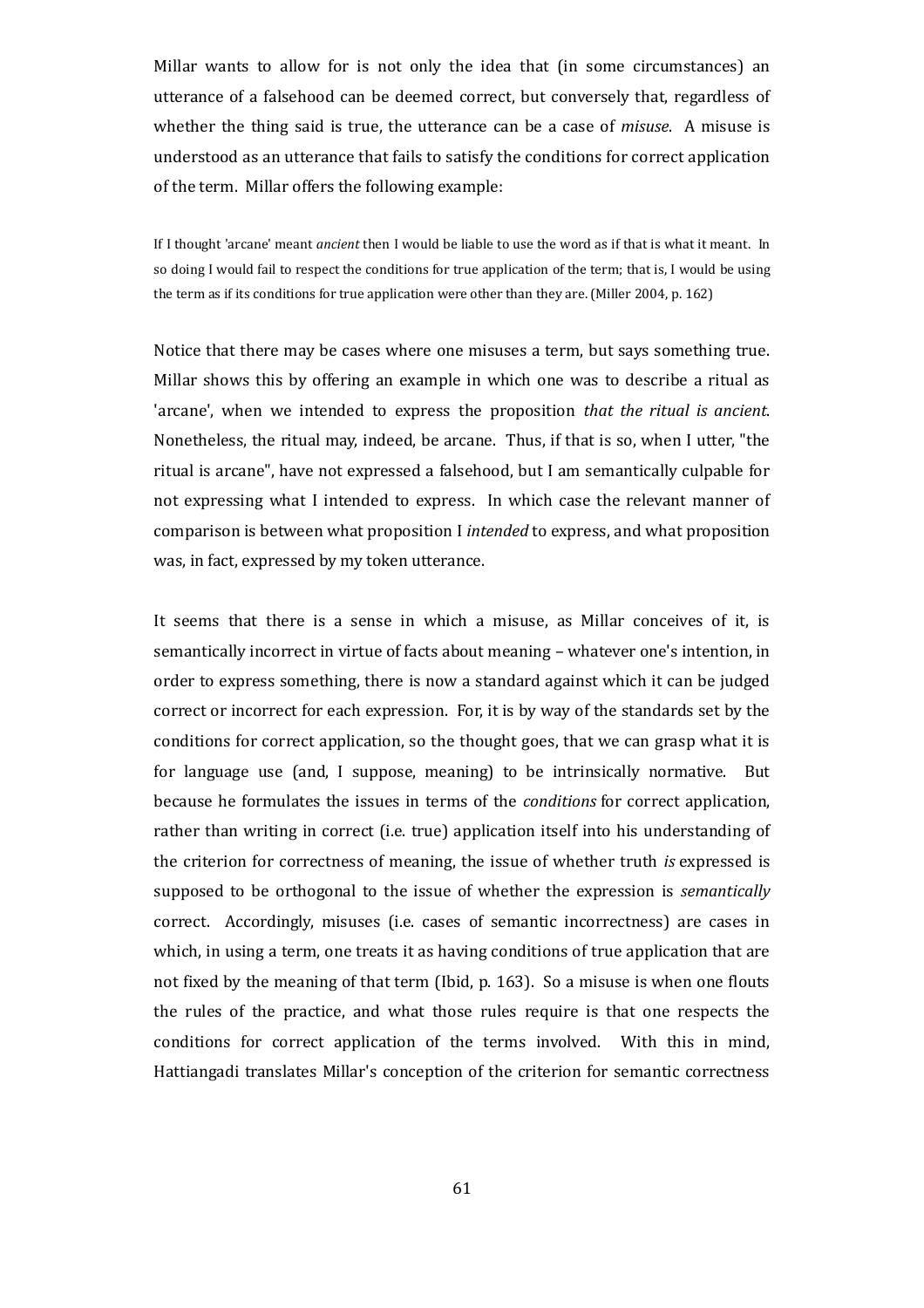- N\*\*: An utterance, *u*, of *s* is correct if and only if *s* literally means that *p*, and the speaker intends to express *p* by uttering *s*. (Hattiangadi 2010, p.
- 103)

The reference to 'literal meaning' that Hattiangadi makes arises because of the guiding slogan of Millar's Normativism: that we ought to 'use terms in accordance with their meaning'. The way she understands such claims is that there is some proposition that sentences are able to literally express, and to use in accordance with its meaning, we simply must intend to express the proposition the sentence does, in fact, express. As such the 'literal meaning' sets the standards that speakers must live up to – it is that which we use words in accordance or in conflict with. Thus, Hattiangadi aligns Millar with semantic minimalists. One of their guiding principles is the following:

The semantic content of a sentence S is the content that all utterances of S share. (Cappelen and Lepore 2005, p. 143)

Where such semantic content is understood as the 'literal meaning' of the sentence uttered, and literal meaning is understood as the truth conditions of the proposition literally expressed.

Now, given the preceding discussion of Travis examples, it is not obvious that such a reference of 'literal meaning' is going to be satisfactory.<sup>[16](#page-61-0)</sup> On the other hand, it is consistent with all that has been said with regard to such examples that we can still make sense of the use of words as in accordance with their meaning – it simply is not determinate, independent of context, just when a sentence with such a meaning would be true. That is, there is *no* proposition (understood as a priorly determined truth bearer) that a sentence can literally express if we take occasion-sensitivity seriously. For, under that proposal *truth-conditions* (the minimalists' understanding of what meaning is) are only determined in some context on some occasion, and not

<span id="page-61-0"></span><sup>&</sup>lt;sup>16</sup> Of course, minimalists think they can accommodate Travis examples within their framework of literal meaning. That being so or not, what I want to explore is whether *Travis'* solution can help Normativism, for, it turns out, one that relies on semantic minimalism is flawed.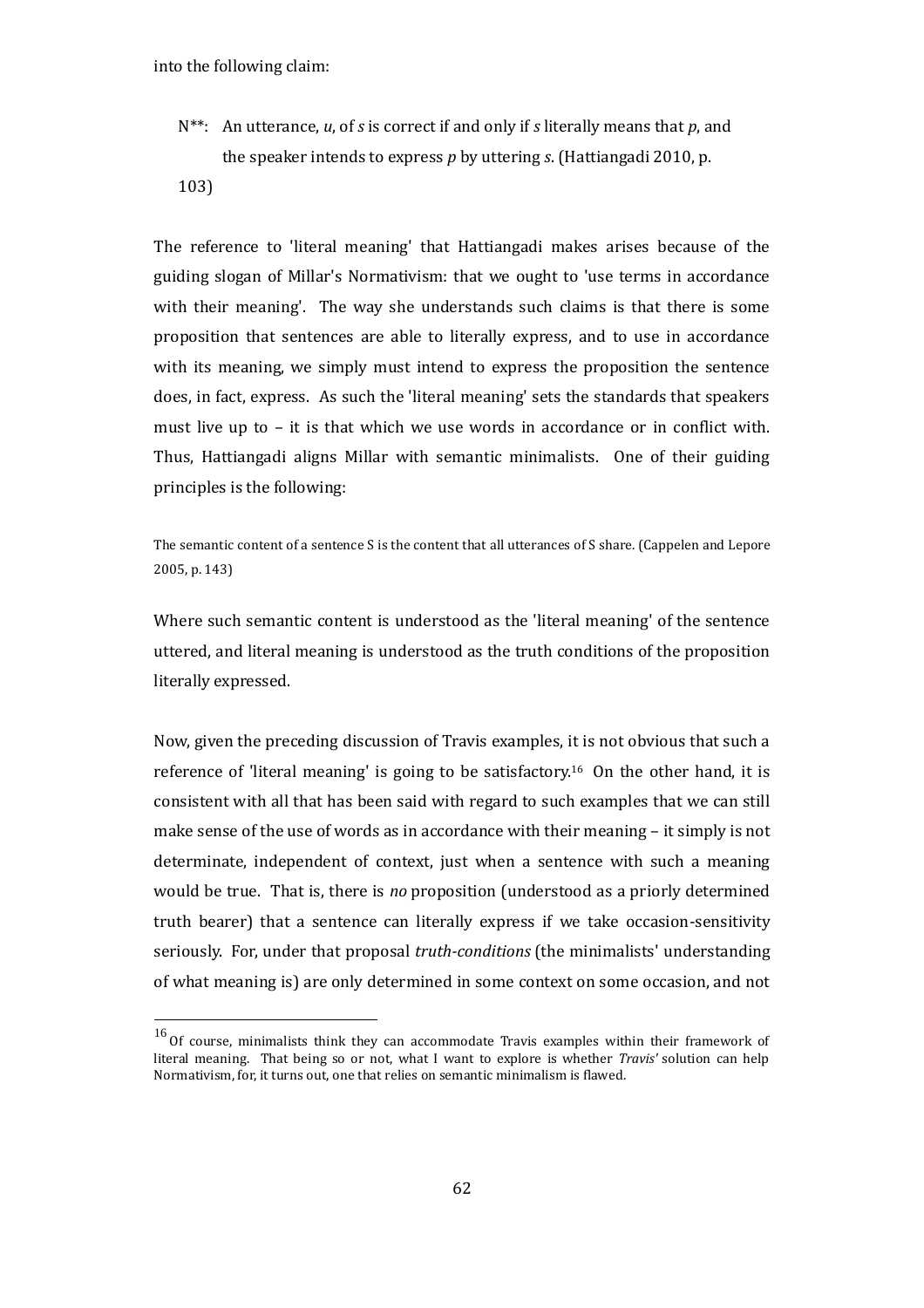before.

But it is unclear, under Millar's present proposal, that conditions for correct application can be understood as distinct from truth conditions. Take, again, Millar's example of the misuse of 'arcane'. Millar understands the conditions for correct application of the term 'arcane' to differ from those of 'ancient'. In what respect can they be seen to differ? Given that Millar's concern is with the application of terms, it would just seem to be those conditions under which these terms could be used truly of something. If so, the contribution that 'arcane' and 'ancient' can make to the truth conditions of sentences in which they can appear to differ. It just so happens that in the particular case that Millar discusses, it is true that the the ritual in question that is the subject of the adjective(s) in question, is both arcane and ancient. The misuse can be, perhaps, explained, by the inferences one could make on the back of such claims, such that one would be able to infer different claims *with different truth conditions* on the back of the first. Thus, having different conditions for correct application will be understood just as having different truth conditions.

If this is right, then, as it stands, Millar's 'Normativism' is still consistent with the idea that the norms governing meaning, if understood in the way Millar proposes, are indicative of nothing more than how to achieve some contingent end – namely whatever end a speaker has in speaking truth on an occasion, or whether truths can be inferred from what was said. For, semantic correctness will have to be that which contributes to expressing truth – truth will *still* have to be of antecedent concern. It is a concern, as we have seen, that one need not have in order to be meaningful.

On the other hand, this is but one way in which Millar's underlying thought can be developed. Instead, contra Hattiangadi, I propose that the sorts of ideas of semantic normativity that Millar puts forward can best be made stable and robust once it is made compatible with certain semantic contextualist commitments. In order to do so, I propose, we need to understand the criterion of semantic correctness differently, such that it is wedded closer to the notion of the rules governing (that is, constituting) practices. For the connection to literal meaning that Hattiangadi identifies is a hangover from the fact that Millar takes the best way to understand the conditions of correct use to be indicative of semantic normativity is in terms of uses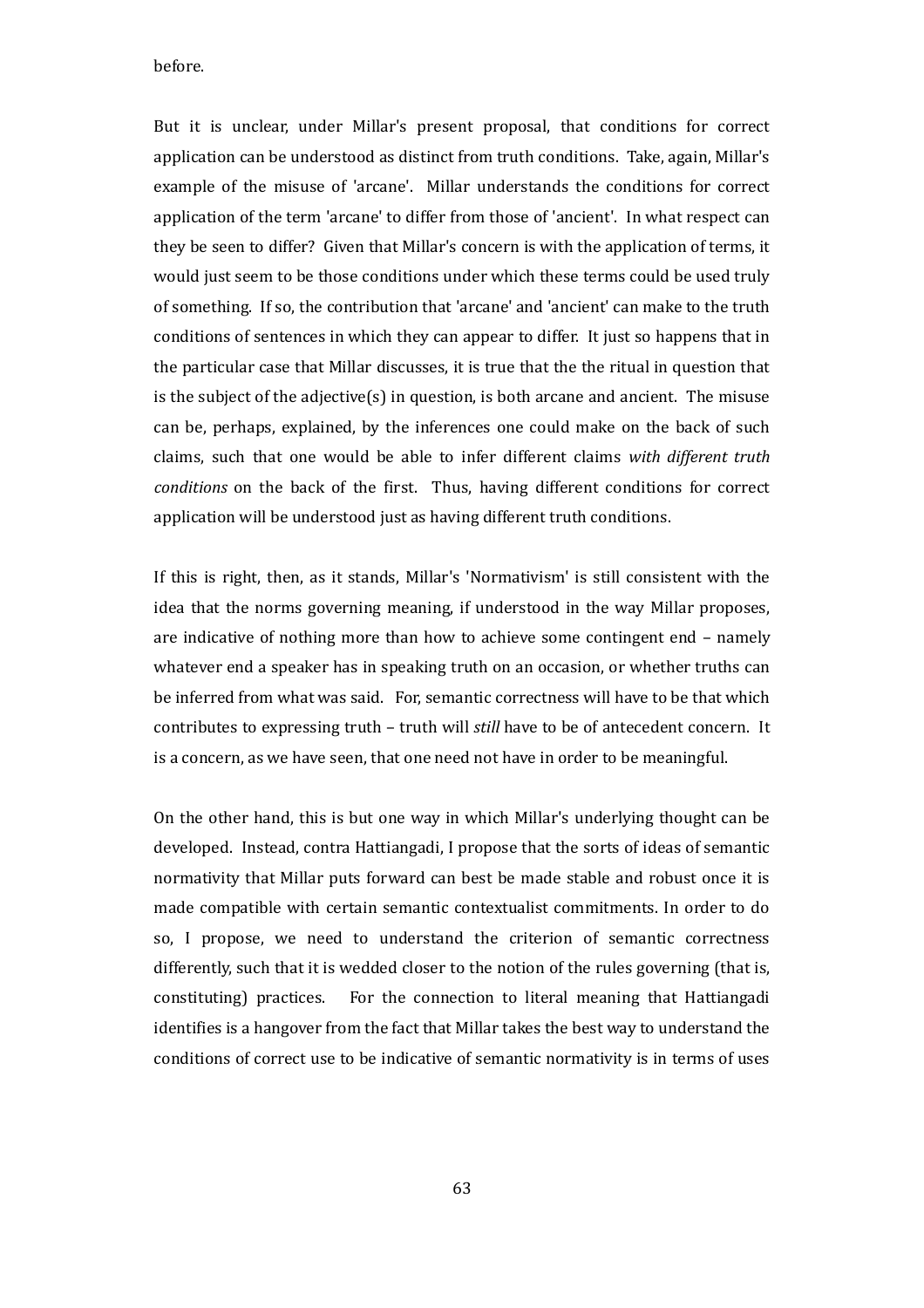respecting conditions of correct application. And this cannot be the understanding of correct use that plays a part in the modified meaning platitude that I discussed in chapter 2 (see p. 44).

Before discussing this proposal at more length, I want to offer reason for thinking that even within the framework of understanding sentences as able to express propositions in the sense that they capture 'literal meaning', not all of Hattiangadi's objections to Millar's Normativism hold water.

## **A 'Strawsonian' Version of Millar's Normativism**

Hattiangadi takes Millar's proposal to have counter-intuitive consequences. In particular, she feels that his version of Normativism (hereafter 'MN') is incapable of adequately dealing with data that contextualists often rely on to undermine the idea sentences possess a literal meaning understood in terms of truth conditions. I will not here assess the success of contextualist attempts to do *that*. However, I propose that there are at least two ways in which (at least some central aspects of) MN can accommodate some of the intuitions that contextualists invoke with such examples that Hattiangadi feels bears on issues of *semantic correctness*, of which she takes it that MN cannot give a satisfactory account. I will presently outline the first way, and show that it can accommodate that which Hattiangadi feels MN cannot, but comes up against its own problems – some of which I will briefly indicate, but chiefly that this version still turns out only bogusly to have a claim to be Normativist. This version I will call, though without pretending that it has such pedigree as the name suggests, the 'Strawsonian' version of MN. The reason why will become clear shortly.

Take the following sentences that are two examples of a number of types of sentences contextualists have used to throw down the gauntlet to minimalists and other non-contextualists:

- (1) Every bottle is empty (Stanley and Szabó 2000, pp. 219 20)
- (2) It is raining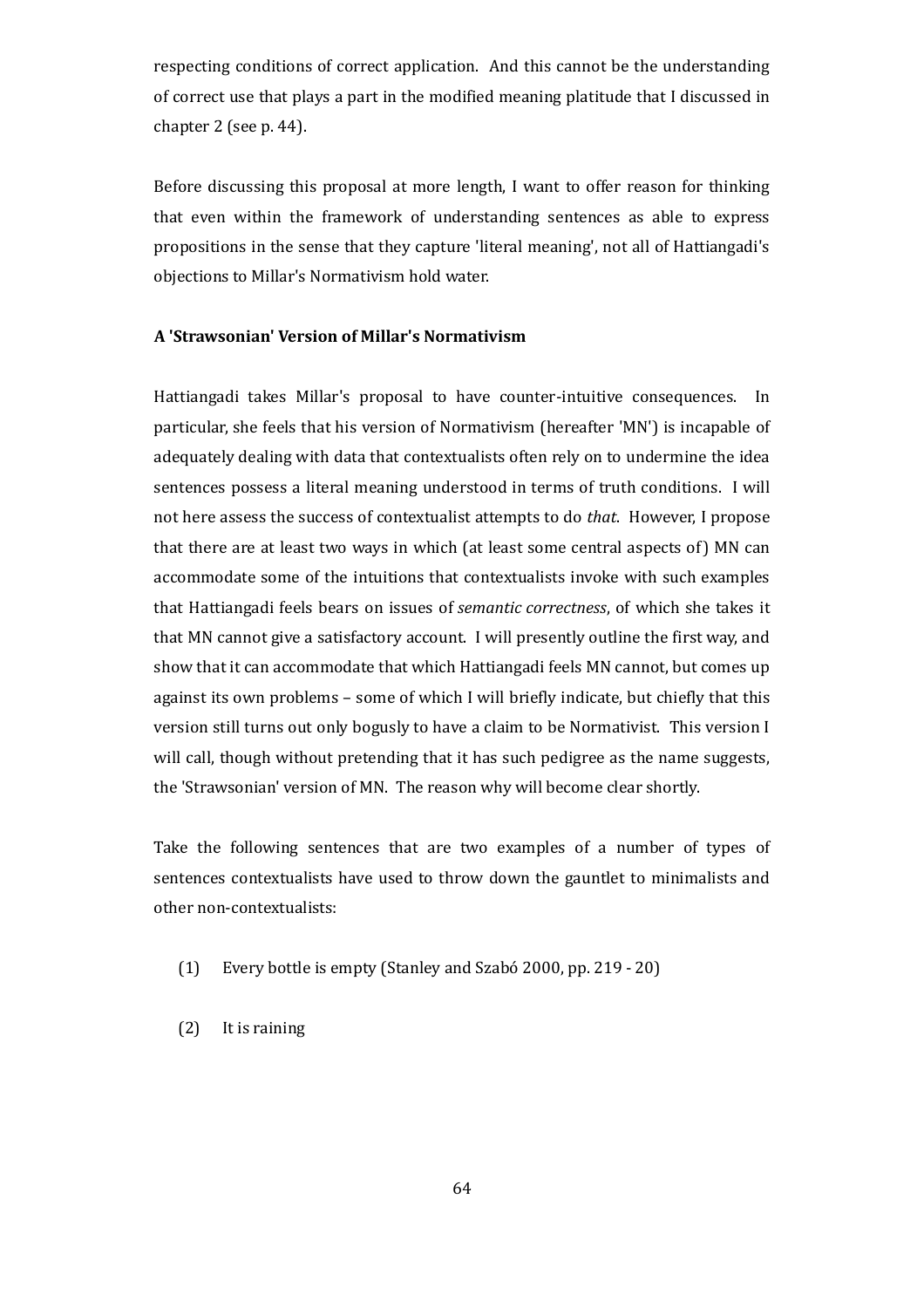Hattiangadi appeals to these in turn to demonstrate what she feels to be the counterintuitive consequences of MN. (1) is used in what are called 'Context Shifting Arguments' and (2) is often said to be (semantically) incomplete (with context being invoked by contextualists to do the completing). Again, I won't go into too many of the details here. The point being that, according to Hattiangadi, our intuitions as to what these sentences say, or what they are used to say, and what they mean, differ from what MN will have to deem to be semantically correct:

Suppose I utter (1) with the intention of expressing the proposition that *every bottle of alcoholic drink in the house is empty*. This is not what (1) literally means. Hence, my utterance of (1) is incorrect, by Millar's rights. (Hattiangadi 2010, p. 103)

According to Hattiangadi, (1), as it literally means, contains an unrestricted quantifier, but as used in her example it is restricted. That is, as it stands, (1) predicates 'being empty' of every bottle in existence. In some situation, say the end of a party, when all available alcohol has been drunk, however, (1) would (intuitively correctly) be used to express the proposition, as Hattiangadi suggests, that *every bottle of alcoholic drink in the house is empty*. Thus, with such a use of (1) the word 'every' has been misused, because it has not been used in accordance with its meaning. Similarly for (2). If I said (2), on an occasion in which I am standing in a downpour, it intuitively is used to say that *it is raining here and now* (Ibid, p. 104). But, once again, under the minimalist analysis, that is not what (2) literally means, despite it being the intuitively *correct* thing to say in that circumstance. It is therefore in the face of our intuitions as to when it is correct to utter such sentences, that MN says that such a use is a misuse, and thus incorrect.

But, why must (1) and (2) be thought to have but one 'meaning' that any given use can be thought to be in accordance or in conflict with? Take the 'Strawsonian' (scare quotes) thought that was introduced earlier. Perhaps one can say that sentences like (1) are such that there is a set of statements to be made (correctly) in using them. If so, then the literal meaning of such sentences is not some single proposition, but a set of propositions that the sentence can express, given the right circumstances. Hence, given the right relation between circumstance and sentence, some given token statement, that expresses one of the propositions of that set, can be said to be the correct use of that sentence. Thus, one can say that (1) has been used in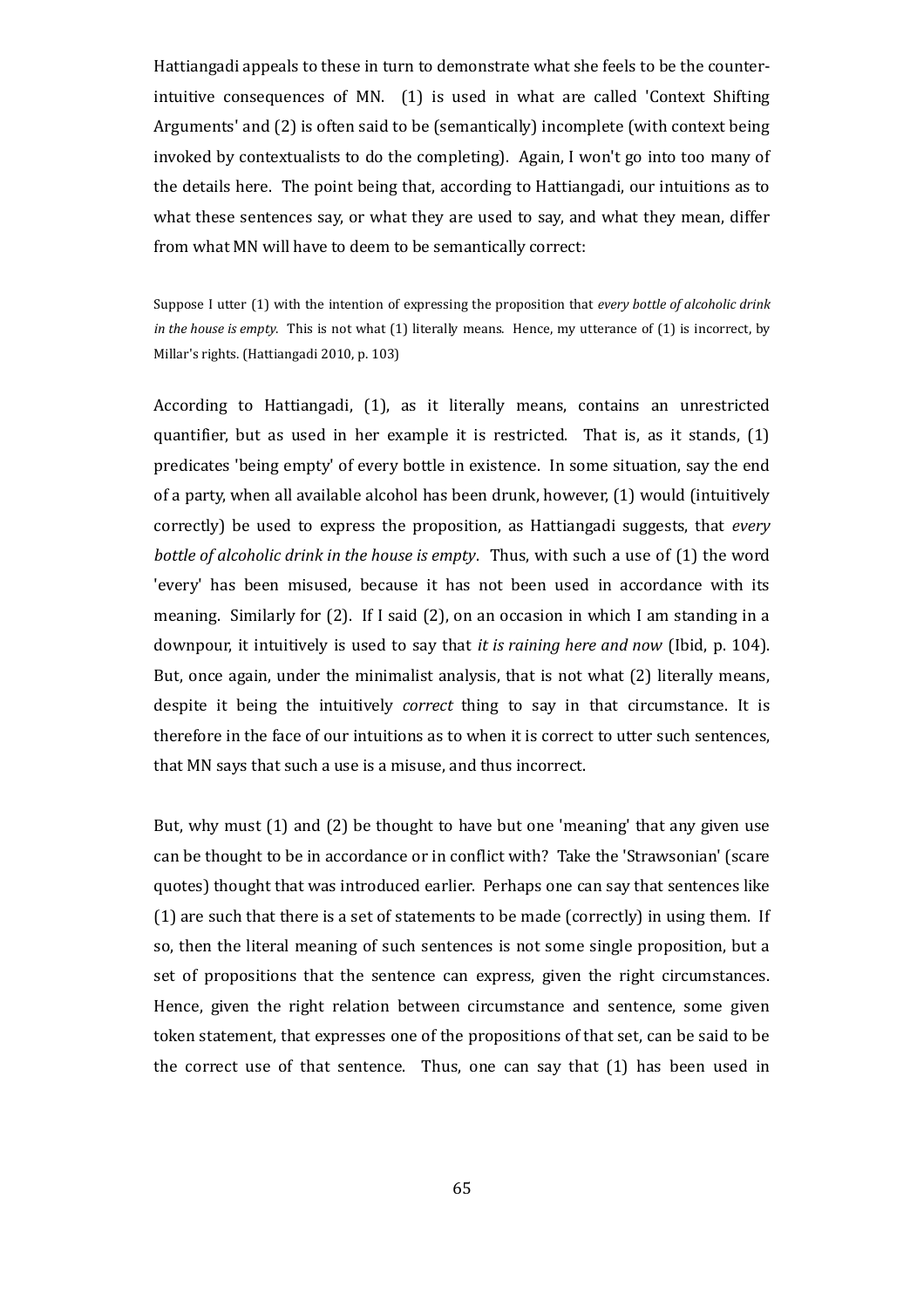accordance with its meaning because, given the circumstance, that proposition expressed by the use of that sentence, is a correct statement to make.

On such a picture, instead of N\*\*, we can have something like the following:

N': An utterance, *u*, of *s* is correct if and only if *s* can be used to express that  $\{p, q, r \ldots\}$  in  $c_{\{1, 2, 3, \ldots\}}$ , and the speaker intends to express that  $\partial$ with *s* and *s* can be used to express ∂ in c<sub>n</sub>

Where *u* is an utterance, *s* is the sentence that can be used to express one (or more) of the set of propositions,  $\{p, q, r, ...\}$  and  $c_{\{1, 2, 3, ...\}}$  is the set of contexts in which one can use *s* to express any given member of that set. Thus, *∂* is some member of that set and c<sup>n</sup> is the context in which a *u* of *s* expresses just that member of the set.

According to the criterion of semantic correctness as specified by N', contexts play the role of disambiguation. For example, the criterion of semantic correctness according to N' for the sentence "every bottle is empty" might be the following:

N'*every bottle is empty*: An utterance of "every bottle is empty" is correct iff "every bottle is empty" can be used to say, {*that every bottle in the house is empty, that every bottle in the universe is empty*, *that every bottle in the satchel is empty*, …} in a context {*at a house party*, *at the end of the universe*, *in a desert*, …}, and the speaker intends to express [for example] *that every bottle in the house is empty* with "every bottle is empty" and "every bottle is empty" can be used to express *that every bottle in the house is empty* in the context *at a house party*.

So, according to this proposal, Hattiangadi's analysis, if her reading is accurate, isn't entirely incorrect, it just underestimates the mechanisms that are at the disposal of MN. That is, by invoking contexts and the possibility of *multiple*, so-called, 'literal meanings', many of the counter-intuitive consequences that Hattiangadi identifies can be removed. For, the objection that MN cannot account for the intuitions we have about what sentences are the correct ones to use in different situations can be accommodated for if the propositions that are expressed in those situations can be properly thought of as members of the set of propositions the sentence can express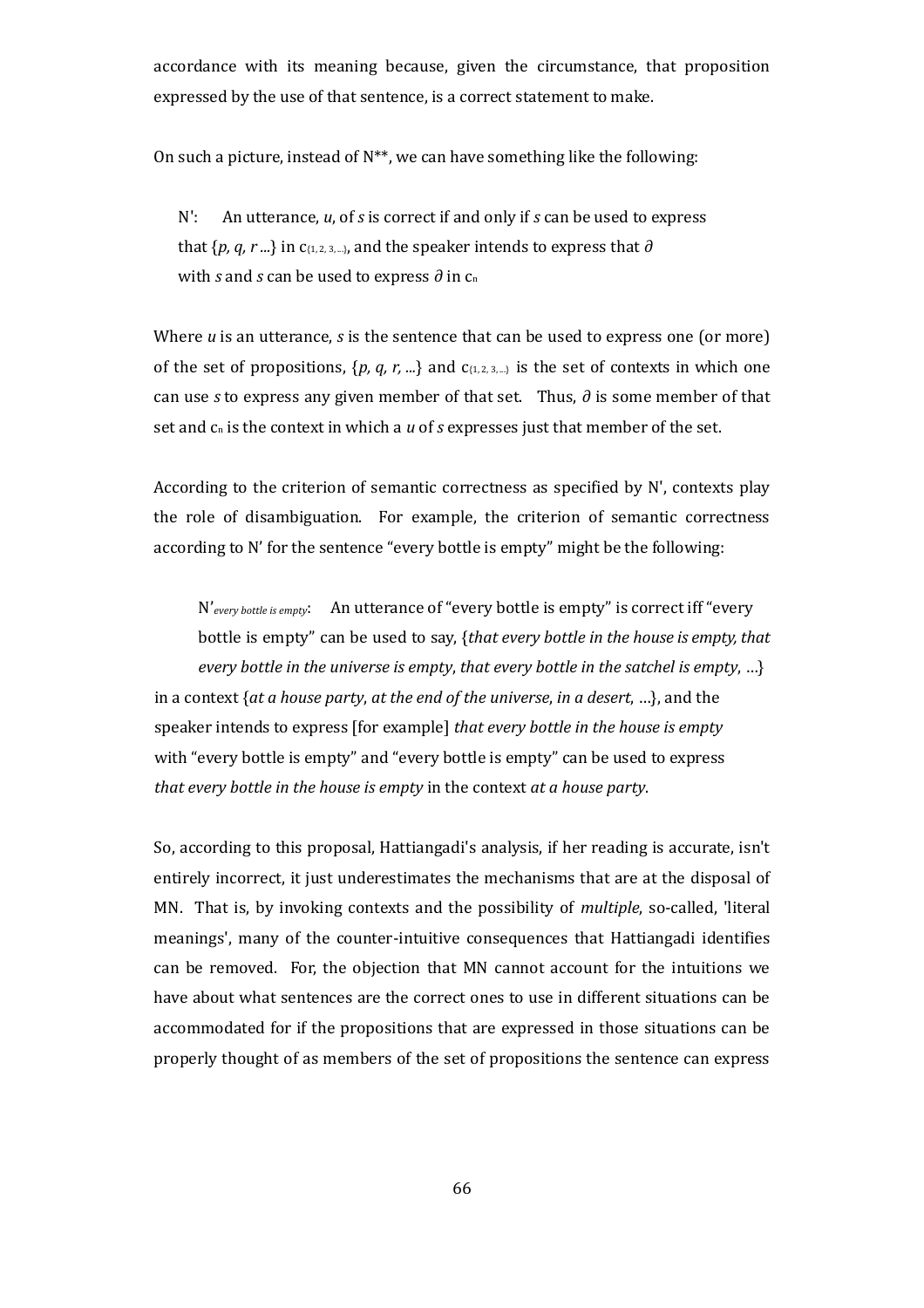(and the particular context of utterance is the one in which that member of the set *is* expressed). The standard against which any given expression can be judged is simply more complex than Hattiangadi took it to be with her original objection.

As a result, for example, we can say that the propositions *that it is raining here and now* is a member of the set of propositions that (2) is able to express. It does so in the context in which it is uttered when it is raining where and when the utterer is. Thus, it is semantically correct to utter (2) in such a context.

But N', and consequently such a version of MN, has its own problems. I shall indicate just a couple of them. First, there is an explanatory gap in this kind of theory that is akin to challenge Travis raises (2008 pp. 5-6) as to just how such statements are to be individuated according to Strawson's view of truth-bearers. The challenge arises according to the theory's locating, in effect, an ambiguity in the expressive power of sentences that must allow for, in principle, disambiguation. More formally, in principle, there will be some way of theoretically pairing up propositions to contexts such that we will be able to specify just what proposition will be true (or correct) in just which context. The theory should be comprised of theorems to the the effect that an utterance of  $s$  in  $c_1$  will express proposition  $p$ ; and utterance of  $s$  in  $c_2$  will express proposition *q*, etc. That is something that a proponent of such MN will, in principle, be able to provide *in advance of speaking*, and in absence of it, the proposal is weakened. I will not attempt here to prove that the provision of such theorems it is not possible, though I suspect it probably is not.

But, most significantly for the nonce, it isn't clear that such a way of understanding semantic correctness can answer Hattiangadi's further, and perhaps more fundamental, challenge to Millar's Normativism. We saw that it is questionable whether Millar's version of Normativism really is a version of Normativism at all; in other words, this kind of claim offers no help in blocking the argument I first presented in chapter one:

The correctness of an utterance .. appears to be merely instrumental – uttering a sentence that means the proposition that I intend to express by making the utterance is nothing more than a sufficient means by which I can satisfy my communicative intention. (Hattiangadi 2010, p. 103)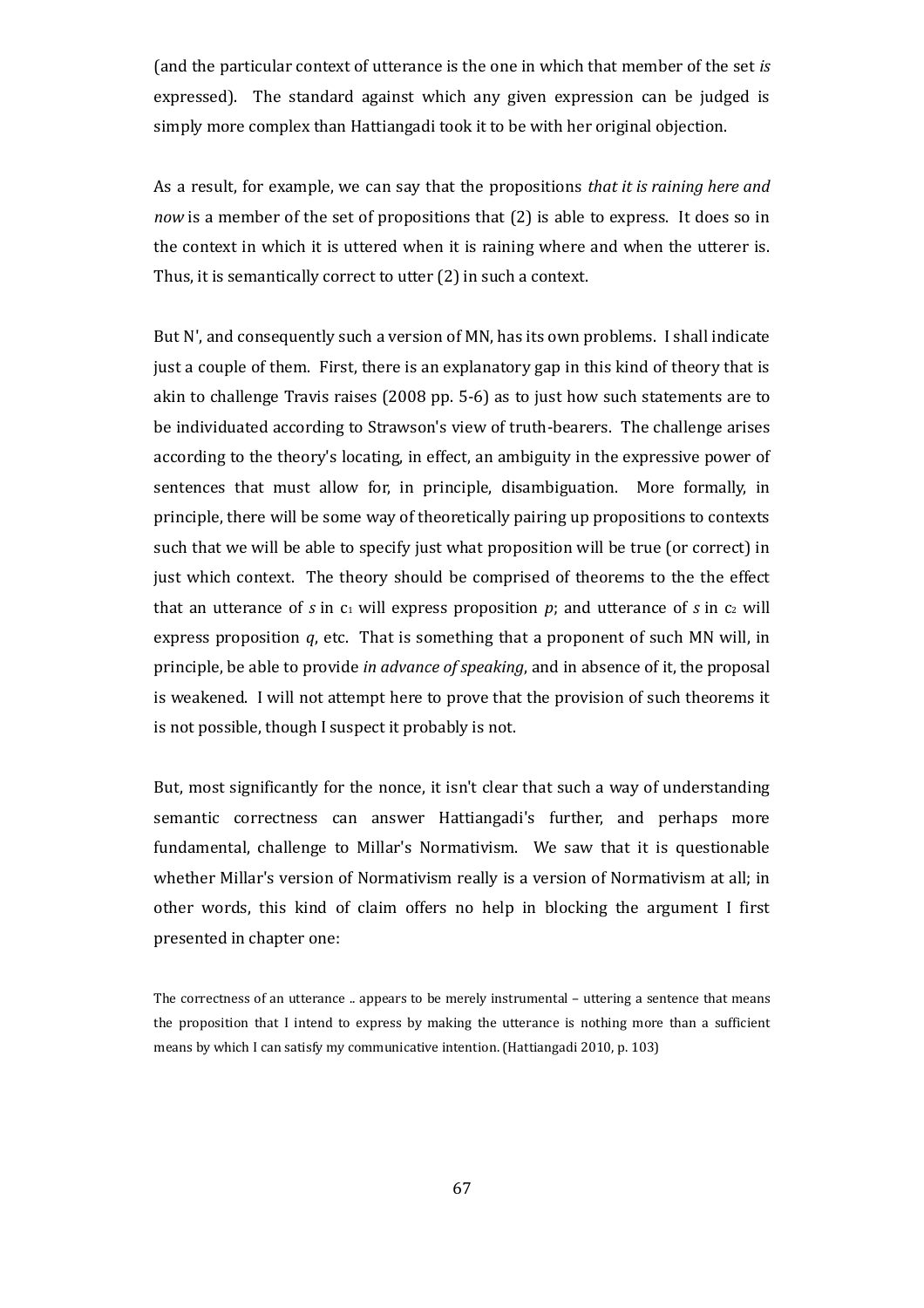The sort of correctness indicated by N' correctness *for* a speaker's ends in communicating what she intended to; the thought is that it is contingent what ends I have *in* communicating is such a way as to be the sort of end that could feature as the antecedent of a hypothetical imperative. Now, for Millar, semantic correctness (using words a one ought to) requires that a speaker would adjust how they act once they recognise that there is a discrepancy between their use of some expression and the how that expression behaves within the relevant practice (the standard against which the expression is to be judged). The way in which that end (my 'communicative intention') can be satisfied would fit in as the consequent. And the normative commitment to that consequent could not be detached even if the antecedent were satisfied – even if I did achieve what I set out to in communicating as I did, it is not the case that I thereby ought to have spoken as to satisfy my desire to so communicate. In other words, if I wanted to express such and such, then if I found out that the expression I used does not behave in such a way as to express *that* in the practice, then I ought to change my behaviour. But, my changing of behaviour is still dependent on my desire to express what I wanted to. Without that, I have no obligations.

Notice that this is not the same thought as we saw from Alexander Miller in Chapter 1 about the intention to communicate *tout court*, but the intention to communicate *whatever it is that one has communicated* – and subsequently what one has intended to communicate just that, *for*. That is because of the reference to intention. The relevant intentions are not just the general intention to say something meaningful – engage in communicating in general – but that my saying something achieves some further end – whatever end I had in communicating what I did. The proliferation of the propositions a sentence is able to literally express will plainly say nothing to *that* point, because propositions are just understood as that which the sentence *is used to say*. I will now offer expand on the proposal introduced at the end of chapter 1 to show how it may circumvent the kinds of problems just raised.

# **An 'Austinian' Version of Millar's Normativism**

What seems accommodating about the 'Strawsonian' MN for Millar is, not only can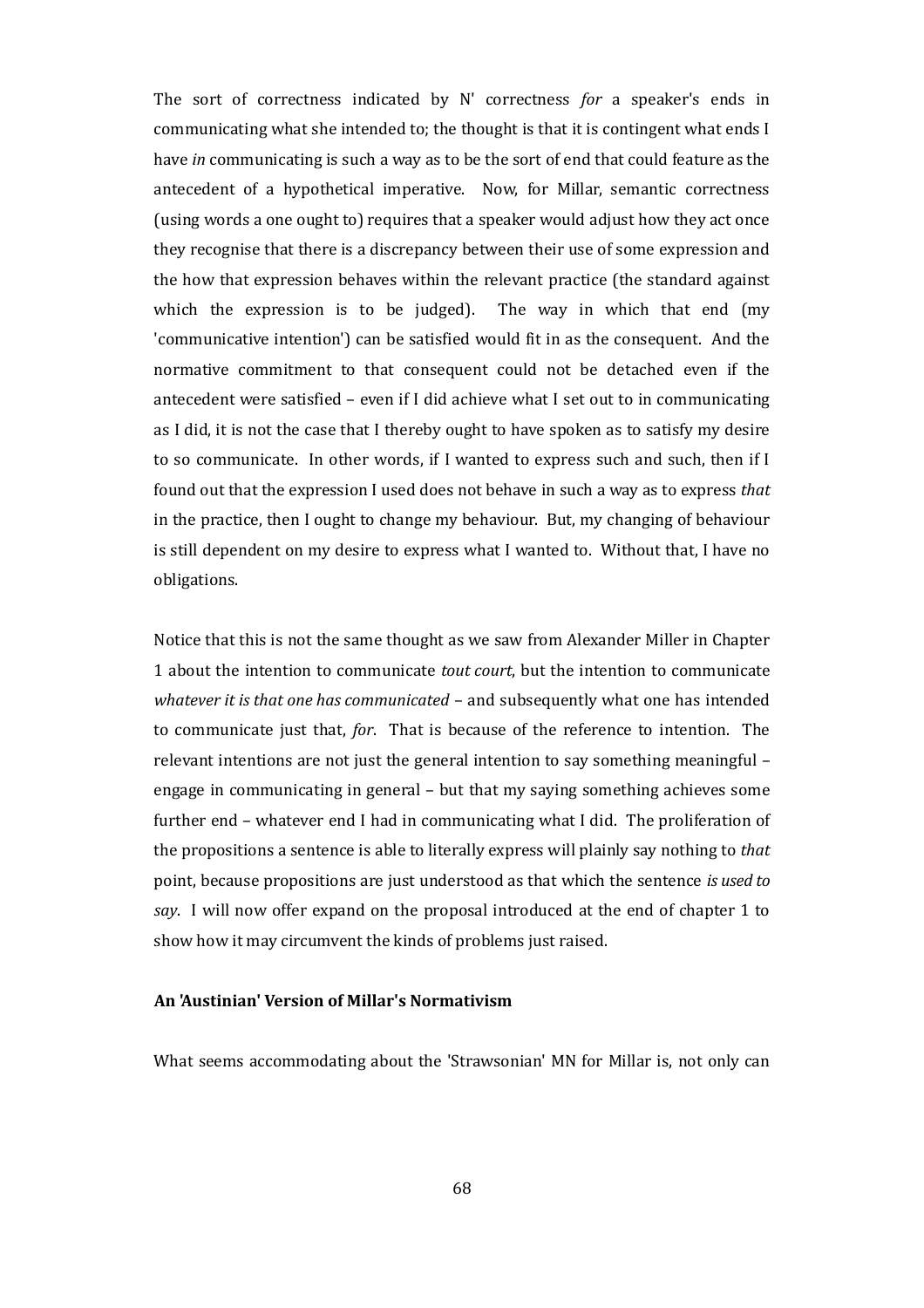the central role of correctness understood as alignment of intended meaning and literal meaning be preserved, but also that his idea that semantic correctness should be best understood as a satisfaction of the conditions for correct application. However, I have suggested that such a conception is inadequate, and may well end up playing into the hands of the non-Normativist who insists that the norms of meaning are nothing more than hypothetical imperatives. Thus, if the notion of correct application is to be purged from the Normativist ranks, then a modified version of MN is needed. I suggest that one interpretation – Travis' – of Austin's position in contrast to Strawson can give us a clue as to how to do that.

According to this 'Austinian' conception, however, the notion of semantic correctness cannot take the same form as either Hattiangadi's description of MN, or the 'Strawsonian' MN. For it seems, under this proposal, inappropriate to talk of *semantic* correctness with regard to particular statements, so will be in a position to reject the idea that semantic correctness should be understood in terms of the conditions for correct application. Semantic correctness is meant to be indicative of norms governing meaning. Such norms, since they govern *meaning*, will be norms governing only sentences, rather than statements (or, for that matter any particular kinds of speech acts *qua* the speech acts that they are). In particular, they will be norms governing which sentences one can use to make some speech act in a context. But, the idea of understanding such norms in terms of the conditions for *application* invokes the specific uses that are to be made with sentences – specifically, those uses that aim at truth. But any norms so understood will invariably be the norms that govern the making of statements, which will be dependent on the specific ends the speaker sought to achieve in making it. Such norms cannot therefore be regarded as governing (only) what the sentences in question *can* be used to say.

This is, at least, one way of interpreting (some aspects of) Travis in the present context. For, meaning, according to Travis, is to be understood as that which confers a semantics. Semantics is understood as those properties words have which are dependent on what words (can) say (Travis 1997, p. 110–11). How we understand what 'words can say' indicates here must be done with care, for a central point of 'occasion-sensitivity', as Travis sees it, is well-summed up when he says,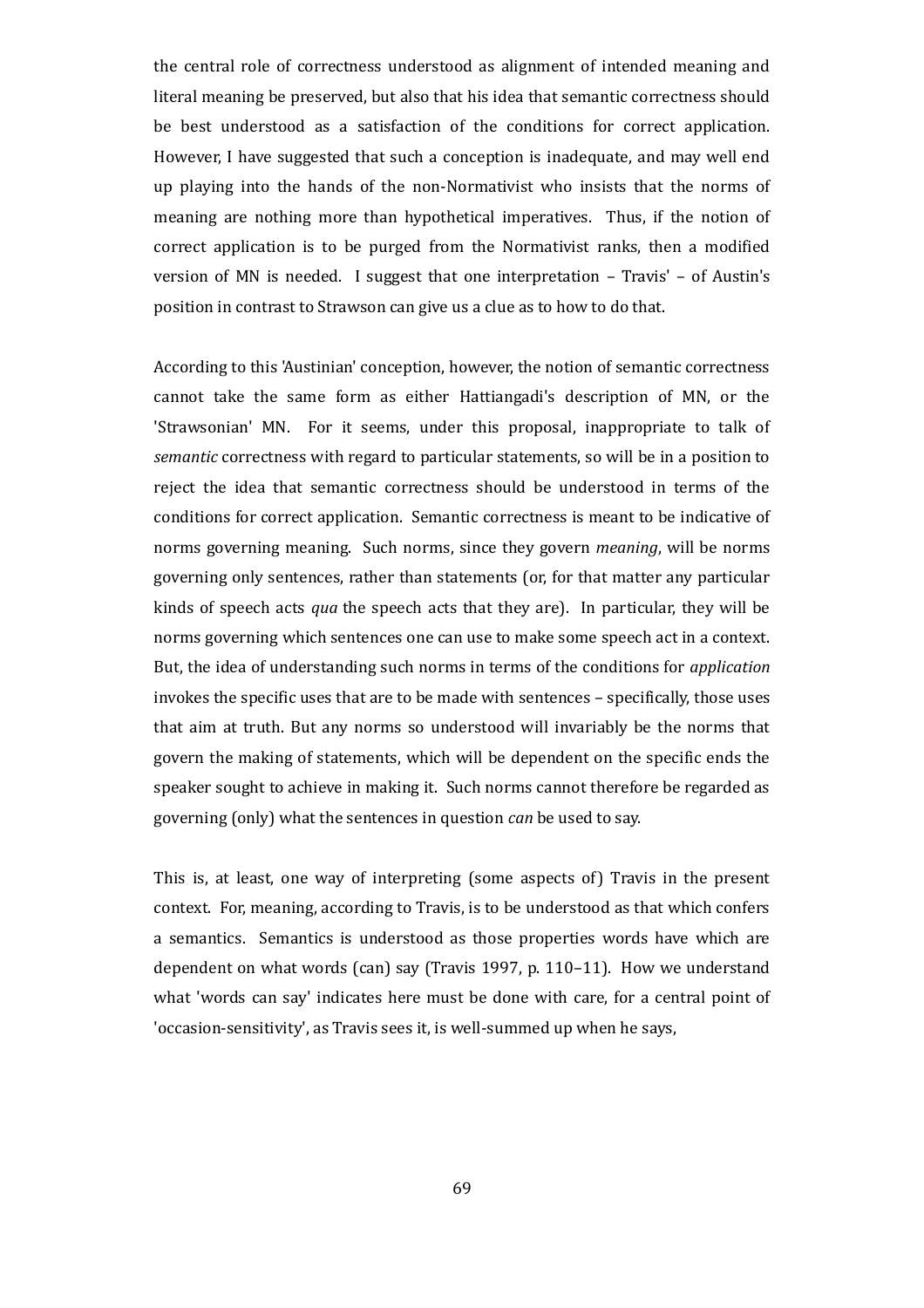So what [a sentence] says on a speaking, of [for example] given leaves, etc., is not determined by what it, or its parts, mean. (Travis 1997, p. 113)

Thus, the norms I am positing, if consistent with this thought, will be such that what they require will not result in sentences saying things to be a way such that what they could be true. Indeed, that is required to avoid the problems that beset Millar's own MN and the Strawsonian version. Nonetheless, obviously, there must *be* identifiable norms if they are to be intrinsic to meaning so understood.

With that in mind, I propose that the notion of the conditions for correct use that feature in (C') should be understood as the conditions for participating in the practice of language use. By way of a reminder, the reformulated platitude that I proposed in chapter 2 was this:

(C') *w* means  $F \rightarrow (x)(S$  uses *w* correctly in  $c \rightarrow w$  can be used to  $f$  (in *c*))

With this gloss on correctness as relating to meaning, it can be filled out by an altered criterion for semantic correctness that will say that to use a word correctly of something is to follow a rule that governs the L-practice (language use). One way to get a grip on how the rules of such a practice should be understood is if we look to how Travis conceives of meaning as conferring what sentences can be used to make given speech acts. For that is the way in which *applications* of words and sentences (an action enabled by participating in the L-practice) can be thought to be a special case of the kinds of rules governing speech acts, thus semantic correctness for applications of this sort will amount to what the rules that govern those kinds of speech acts require.

What the Travis type cases show is, firstly, that (at least under one explanation of what is going on is such cases), semantic correctness of these kinds of speech acts cannot be thought of solely in terms of truth. But, if that is all they show, that says nothing as to whether whatever the relevant notion for correctness of some speech act is, is one that is indicative of intrinsic normativity of *meaning*. But, in the present context, that is *not* all they show. For, the manner in which Travis identifies the divergence of correctness from truth, we have a notion of what role circumstance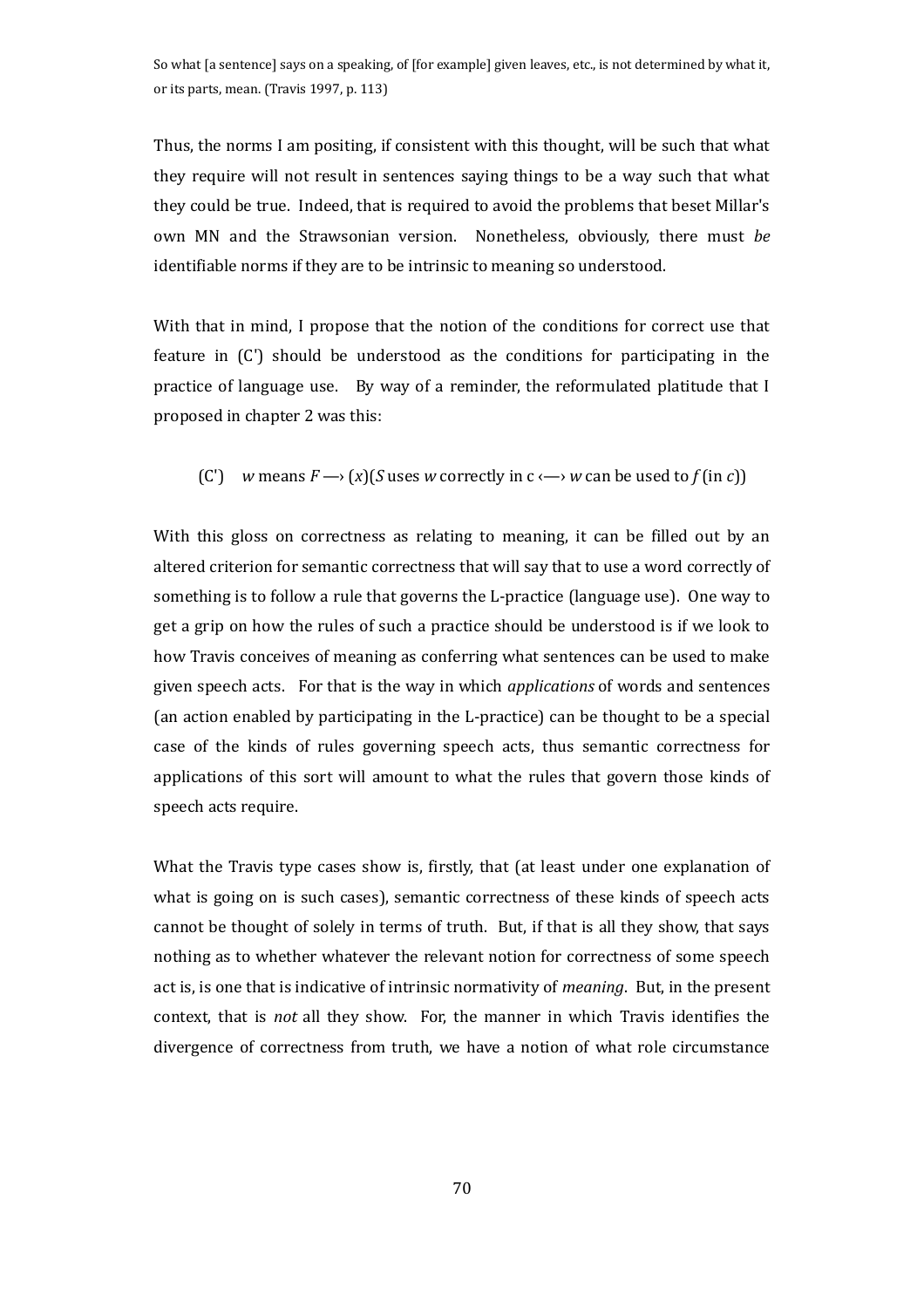can have in fixing just what is at stake where semantic correctness is concerned – just what it is that correctness in our speaking depends. The proposal is that the norms that are intrinsic to meaning need to be derived from the sorts of actions (the ends one seeks to achieve) that one is performing in using the language in a circumstance. The rules governing the use of some sentence, for example, will be tied to whether it can be used to perform some kind of task for which language is a necessary tool.

Thus the criterion for semantic correctness – that which Millar calls 'using in accordance with meaning' – will be understood in terms of using an expression in accordance with the rules governing its use – what those rules require. How are such rules to be understood? In terms of what is a permissible 'move' in the Lpractice. What counts as a move in the L-practice? Well, just the kind of act that allows for the achievement of ends that only language use can enable. It is the meaning of words and sentences that sets what the possibilities are for different types of such moves (for achievement of different types of (L-practice enabled) ends). Just what such possibilities they allow for has normative import. They are possibilities that can be specified by way of the rules that govern how these acts are to be performed in different circumstances—what moves can be made.

So thinking of them will allow space for the idea that it is by following such rules that *enables* certain ends that communicators have *in* communicating to be fulfilled (this kind of move was already indicated in the reformulation of the meaning platitude). What counts as a permissible move will just be that which can be done in the Lpractice that will fulfil those specialised ends of the language user as a language user. As noted, though, indispensable to the achievement of those ends – ends such as speaking truth (describing/asserting), expressing approval in a particular way, apologising, baptising (broadly construed), etc. – is that one be a participant of the practice in which such ends are made possible.

In other words, so as to be able to *have* certain ends – ends that are (only) achieved via using language, or can only be achieved by participants in the L-practice – there are certain requirements that need to be met – namely those requirements that are necessary for one to respect in order to engage in communication. Flouting those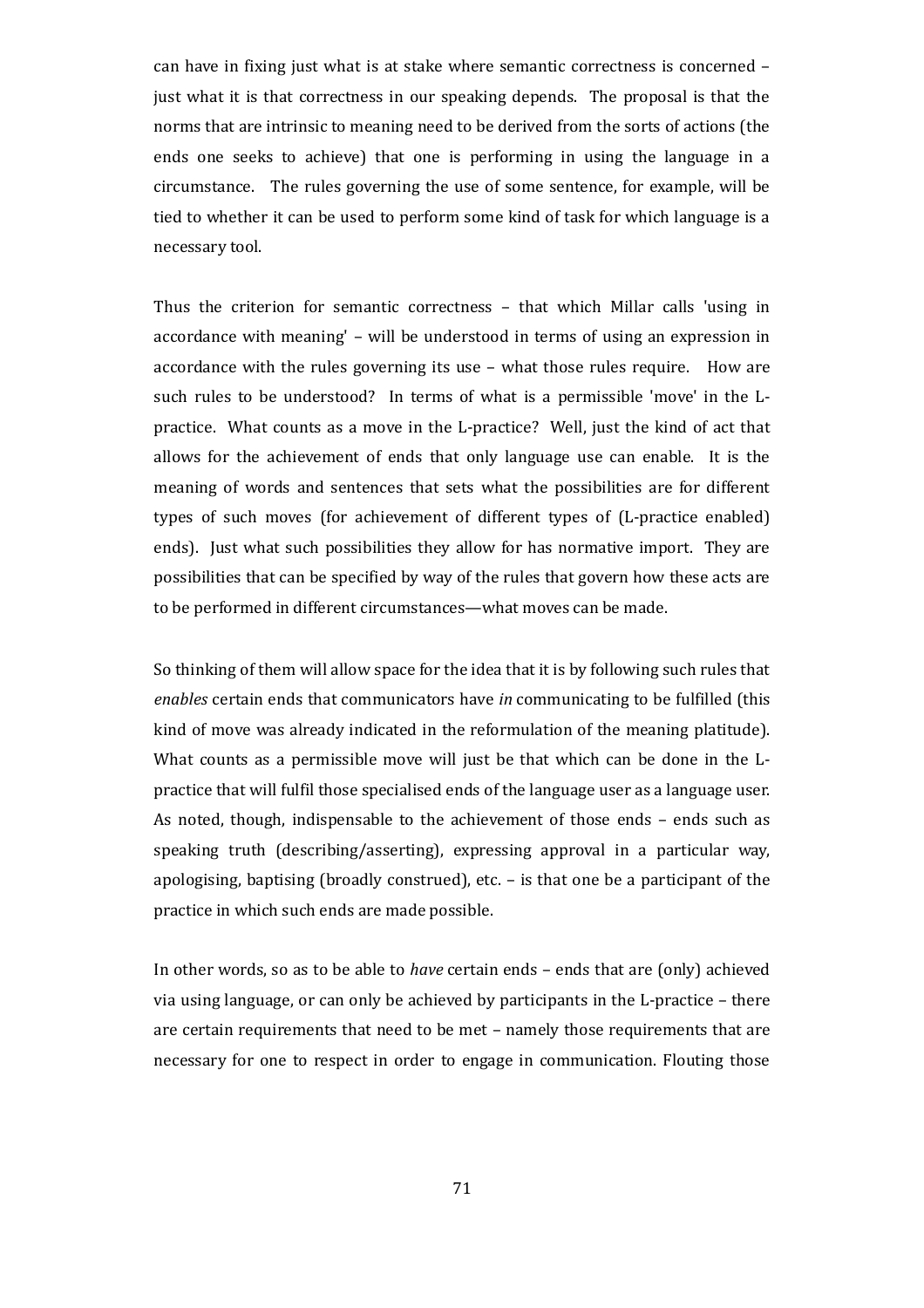requirements will therefore not even allow one to be in a position to express, for example, *either* truth or falsehood; flouting the requirements does not allow statements (or for that matter, any other kind of speech-act) to be made at all.

This is importantly distinct from the idea that we should use terms in accordance with their conditions for correct application. Most obviously, there is no reference to 'literal meaning'. That is because the proposal does not take there to be a set of propositions, and posit a function from members of that set to circumstance such that the correct proposition in context can be specified. Instead, room has been made for antecedent conditions to be satisfied so that correct application can happen at all – conditions of *meaningfulness*. We should use terms, under this proposal in accordance with what the rules that govern the sorts of actions that use of them in circumstances require.

So how might a criterion of semantic correctness thus be formulated along the proposed lines? Here is one proposal:

(N''): It is correct to use *w* to *f* in *c* iff there is some rule, R, that is constitutive of the L-practice, that requires (allows), in *c*, that *w* is used to perform act *f*.

Where *w* is a word or sentence, *f* is an action (of a sort to be specified presently), *c* is a context of utterance of that word or sentence and *R* is the fact of meaning (the rule governing its use) that can be derived from the putative reformulated meaning platitude—(C').

To illustrate how this might work in practice, it will be useful to see how (N'') might *fail* to be satisfied, such that some use of the language is incorrect. It is worth noting that such concerns need not have any bearing on truth other than the idea that certain ways of expressing truth (certain '*f*'s) are possible (that is, such an action is enabled) only if (N'') is antecedently satisfied.

To do so, here is an example of one such 'R' as derived (a specific instance of) (C'). Let's return to 'sorry'. The criterion for semantic correctness for 'sorry' will be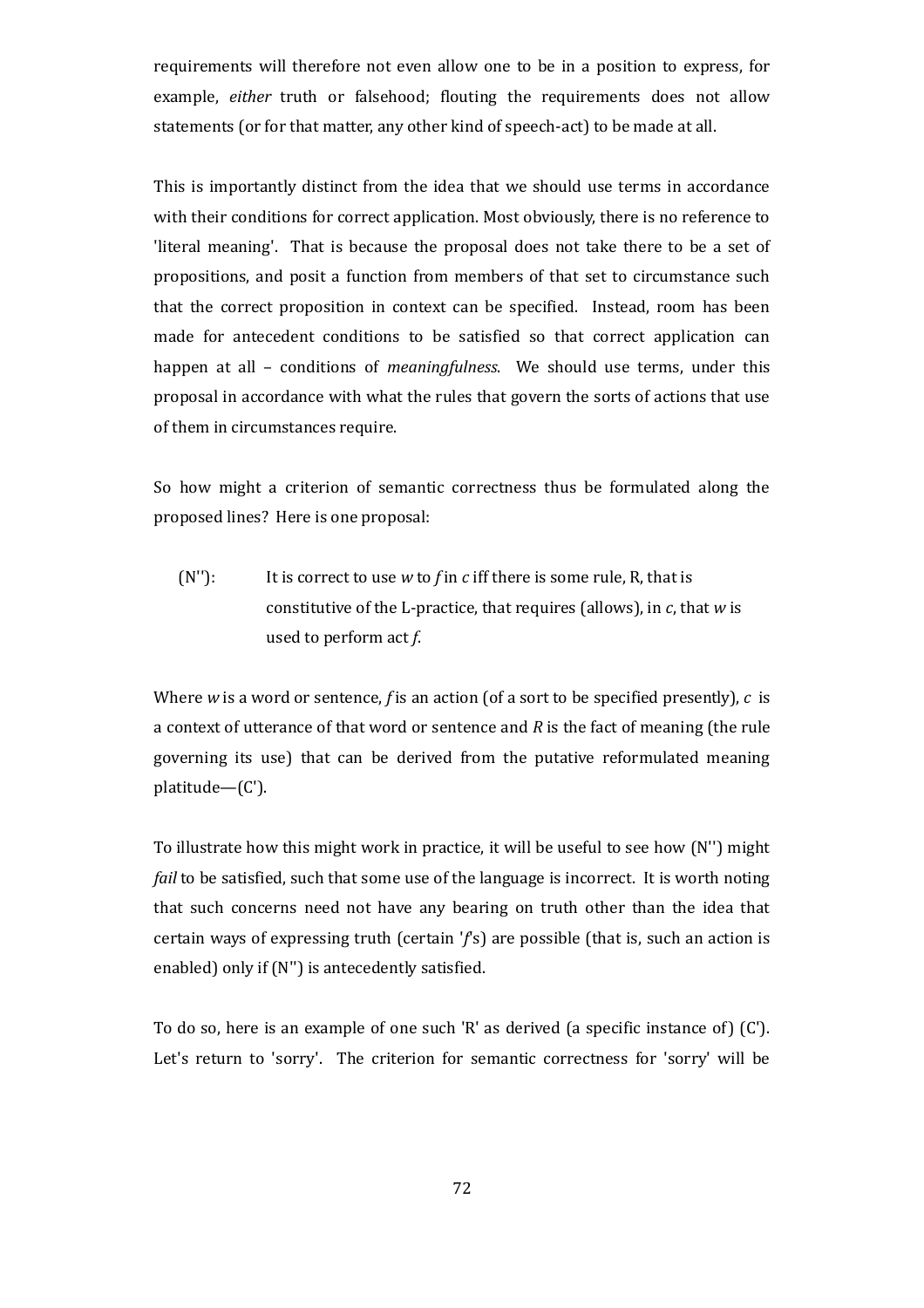something like,

(N''sorry): It is correct to use 'sorry' to apologise in *c* iff there is some rule, *Rsorry in <sup>c</sup>*, that is constitutive of the L-practice, that allows, in *c*, for 'sorry' to be used to apologise.

Rsorry in c will be the rule that specifies the conditions under which sorry can be correctly used in context (on an occasion). That, in effect, will simply be the consequent of (C') (for the specific case of 'sorry'): one correctly uses 'sorry' for apologising in a circumstance iff 'sorry' can be used to apologise in that context (and, apologising in that way can only be achieved by using language, i.e. participating in the L-pracitice). Just how that fills out will be dependent on the context in which the term (or sentence) is used.

Turning to the Travis examples, we can thus see how they can be accommodated while, at the same time, preserving some notion of the intrinsic normativity of meaning (specifically the kind of intrinsic normativity outlined at the end of chapter 1). In the context in which we have the botanist asking if the leaves are green, we (approximately) have the following criterion for semantic correctness of 'green':

(N"<sub>green</sub>): It is correct to use 'green' to describe the colour of leaves in Cbotanist iff there is some rule, *R (green in c (botanist))*, that is constiutive of the Lpractice, that allows, in *c*botanist for 'green' to be used to describe the colour of leaves.

Thus the reason that it is incorrect to use green in this context is that it does not describe the colour of leaves, but, perhaps the colour of the paint on the surface of the leaves. It differs from the thought that semantic correctness is to be understood in terms of truth because, even though they come to the same verdict as to whether it is correct to use green to describe the colour of the leaves, it is the rule that has set the conditions according to the circumstance – the same goes for 'sorry', i.e. if the circumstance is such that the rule does not allow for 'sorry' to be used to apologise, then using that term, in those circumstances, to do that will be incorrect (one ought not to use the term in that way). What it is for a term like 'sorry' to mean what it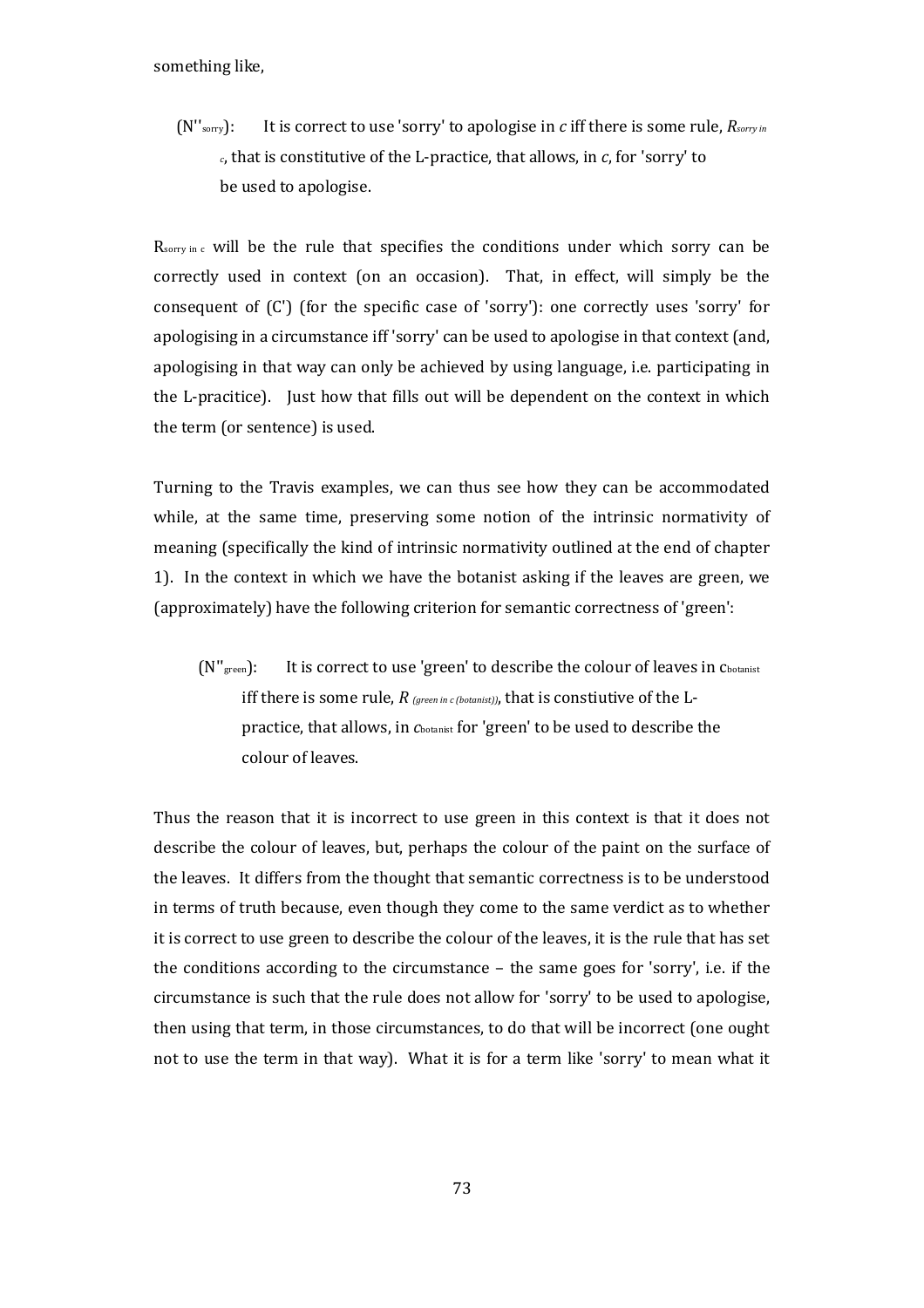does is what plays a constitutive role in determining the conditions for such correctness. In other words, the normative constraints range over, more generally, whether one can achieve what one sought to, in using some fragment of the language in the way that one did, in the circumstances in question.

Thus, what the Travis examples can help us understand, and thus the kind of 'contextualism' that is required, is that the correctness of, for example, the description of the leaves as green is dependent on what matters about how the leaves are described. There are rules, under the current proposal, that must be followed if that is to be achieved, and what these rules require is, in part, constituted by what the relevant terms mean. That is why truth cannot play the role of correctness across the board, because the same goes for the kinds of speech acts that do not aim at truth (such as the 'sorry' or 'hurrah' cases). If it were only *truth*, or upon whatever the correctness of the occurance of some other speech acts depends, then the relevant normative force would be correctly analysed in terms of hypothetical imperatives.

But, we can now make a distinction between the satisfaction of the criterion as set out in N'' and the hypothetical imperatives which might govern what the practice of language use, in general, can be employed for – the ends that such a practice may serve. The kinds of hypothetical imperatives that the non-Normativist will appeal to will never tell the full story. That is to say that the criterion of correctness for *particular* utterances – of, for example, the statements made with a sentence – will be that correctness that is relevant to the satisfaction of some hypothetical imperative which is in play with regards to the reasons for which the statement was made in that context. The point can be made in terms of detachability – or rather, why considerations about detachability fail to capture the issue at hand. Remember, it was crucial for the non-Normativist arguments that that normative force involved in claims about meaning not allow for the consequent of the conditional as it features in a hypothetical imperative to be detached, even if the antecedent were satisfied. If it could, then the normative force would not be dependent on the psychological state of the language user in the way it would need to be to falsify the Normativity Thesis.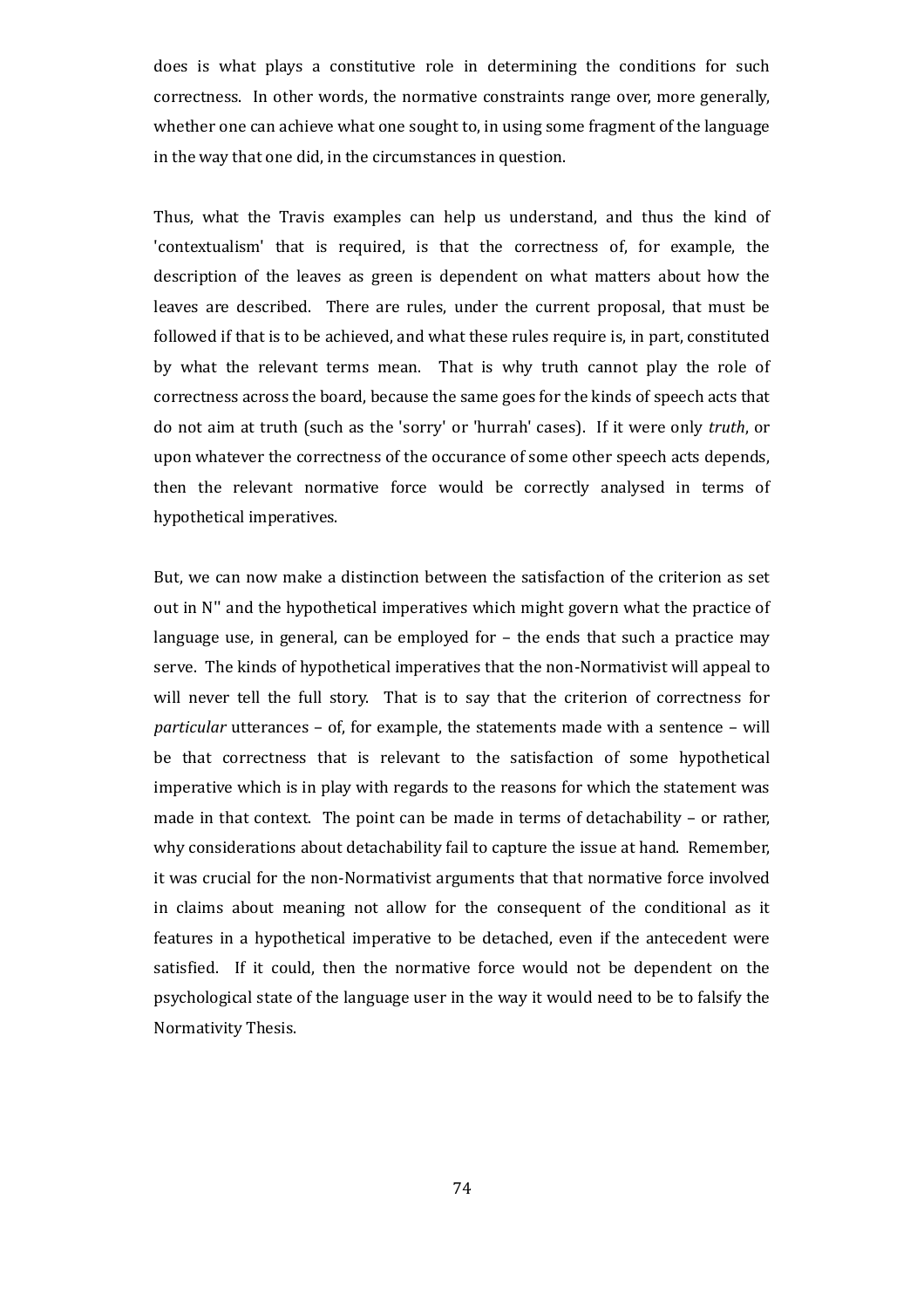But that argument, under this proposal, forgets the main point of the claim that meaning is normative: one may have no reason to *f* (say, describe the colour of the leaves), but, so describing them is constituted by following the rules of describing in the circumstance. There are certain actions that can be performed by way of the use of some words or sentence in a circumstance, and there are certain actions that cannot. What the claim that meaning is intrinsically normative comes to here is that meaning sets the conditions under which those kinds of actions can be performed in the various circumstances. That is *intrinsic* normativity because what semantic constructions ought to be used to achieve what ends is constrained by the facts of meaning (what the rules governing the use of those constructions require). That is why the kinds of hypothetical imperatives that Hattiangadi et al. appeal to are not norms of *meaning*, but norms that can only be derived given the normative constraints in play according to what meaning allows (what the facts of meaning are). These kinds of hypothetical imperatives are thus *dependent on* the intrinsic norms of meaning.

In sum, the 'facts of meaning' will be thus understood with reference to the role words play the L-practice; a 'fact of meaning' is just what a rule that is constitutive of that practice requires. The Normativity Thesis insisted that facts of meaning were (at least in part) normative facts. Thus, a claim about a fact of meaning should immediately imply some normative claim. Considered as the rules governing a practice, this is easily achieved. For if a 'fact of meaning' is nothing more than just what a constitutive rule of the practice of language use requires, then, ex hypothesi a fact of meaning has normative import.<sup>[17](#page-74-0)</sup>

The idea, then, is that if we understand the facts of meaning as the rules governing use that are constitutive of the practice of language use, then the claim about 'using an expression is accordance with its meaning' translates to using an expression in accordance with the rules governing the use of an expression. Such rules were understood as specifying the conditions for correct application under Millar's

<span id="page-74-0"></span> $17$ It should also be clear that Hattiangadi's original objection to MN that it was unable to account for certain intuitions extracted from specific examples of language use cannot be brought against the 'Austinian' MN, because this allows for variation in what words are able to say on occasions so long as such uses are legitimate moves in the practice of language use.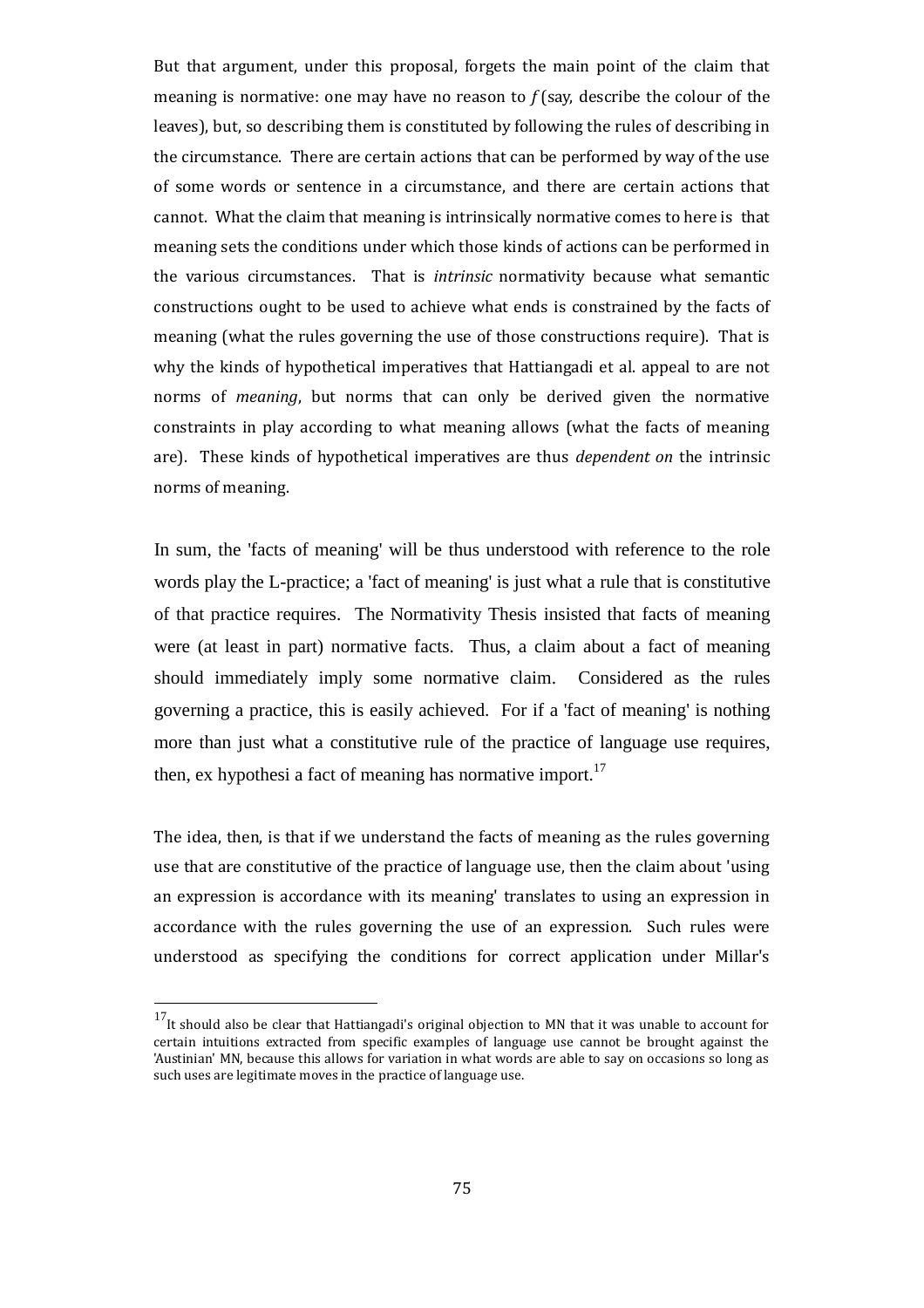proposal. I reject that in favour of the conditions for correct use as here understood, so as to ensure that the norms so associated with such correctness cannot be felt to be only normative requirements and thus supporting the non-Normativist claim that the norms of meaning are hypothetical imperatives (thereby not intrinsic to meaning). Accordingly, the global instrumental value of semantic correctness can be made compatible with the claim that they are intrinsic to meaning. For, though it is instrumental, it is so in the sense that the satisfaction of any constitutive norms of a practice is instrumental to what end the practice is engaged in in the first place. But that does not make the norms of meaning hypothetical imperatives in the sense that falsifies the claim of the intrinsic normativity of meaning.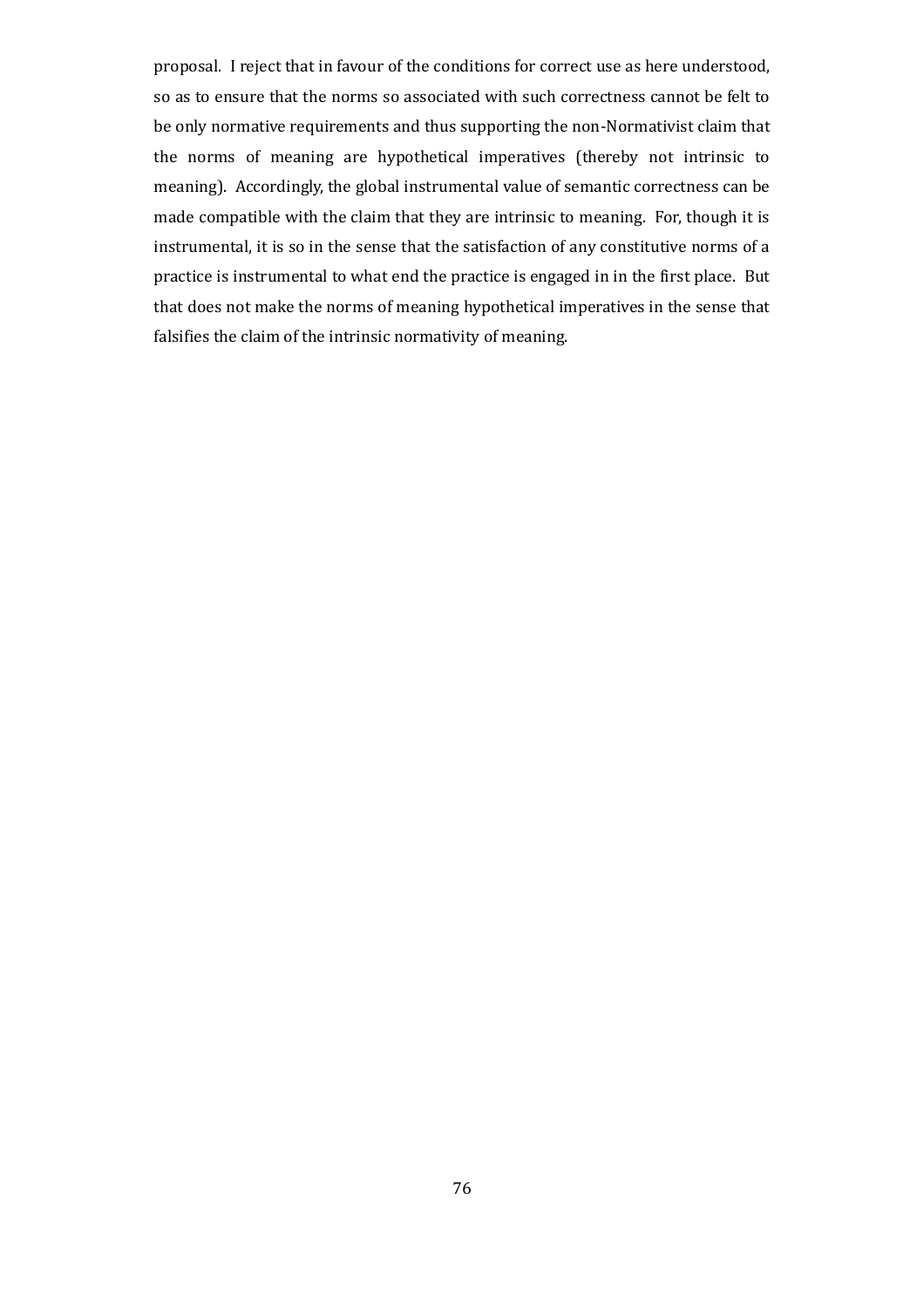## **Conclusion**

What I have outlined above is a proposal. It is a proposal that is predicated on some very substantive and controversial conceptions of, in particular, the nature of truth. One may, for example, want to reject it on the grounds that one is convinced by Strawson's argument against what he feels to be Austin's version of the correspondence theory, and given the proposal assumes it, it is faulty. Maybe, maybe not. In any case, I suggest that it is not on non-*Normativist* grounds that the proposal can be rejected. It is one way that one may go in order to sidestep such issues they raise, and retain at least some semblance of the Normativity Thesis.

Chiefly, I was concerned to make it the case that the accusation that the only kind of normative commitments that we are under when we use language are those of the kind that are the normative requirements of hypothetical imperatives could not be brought to bear against the proposal. I take it that I have achieved that. For, though it allows for semantic correctness to be instrumental in so far as the global practice of language use is, within that practice, semantic correctness is of intrinsic value to the practice being carried out at all – indeed, to there *being any such practice*. Any such hypothetical imperatives are thus dependent on these norms being satisfied. So understood, meaning is intrinsically normative.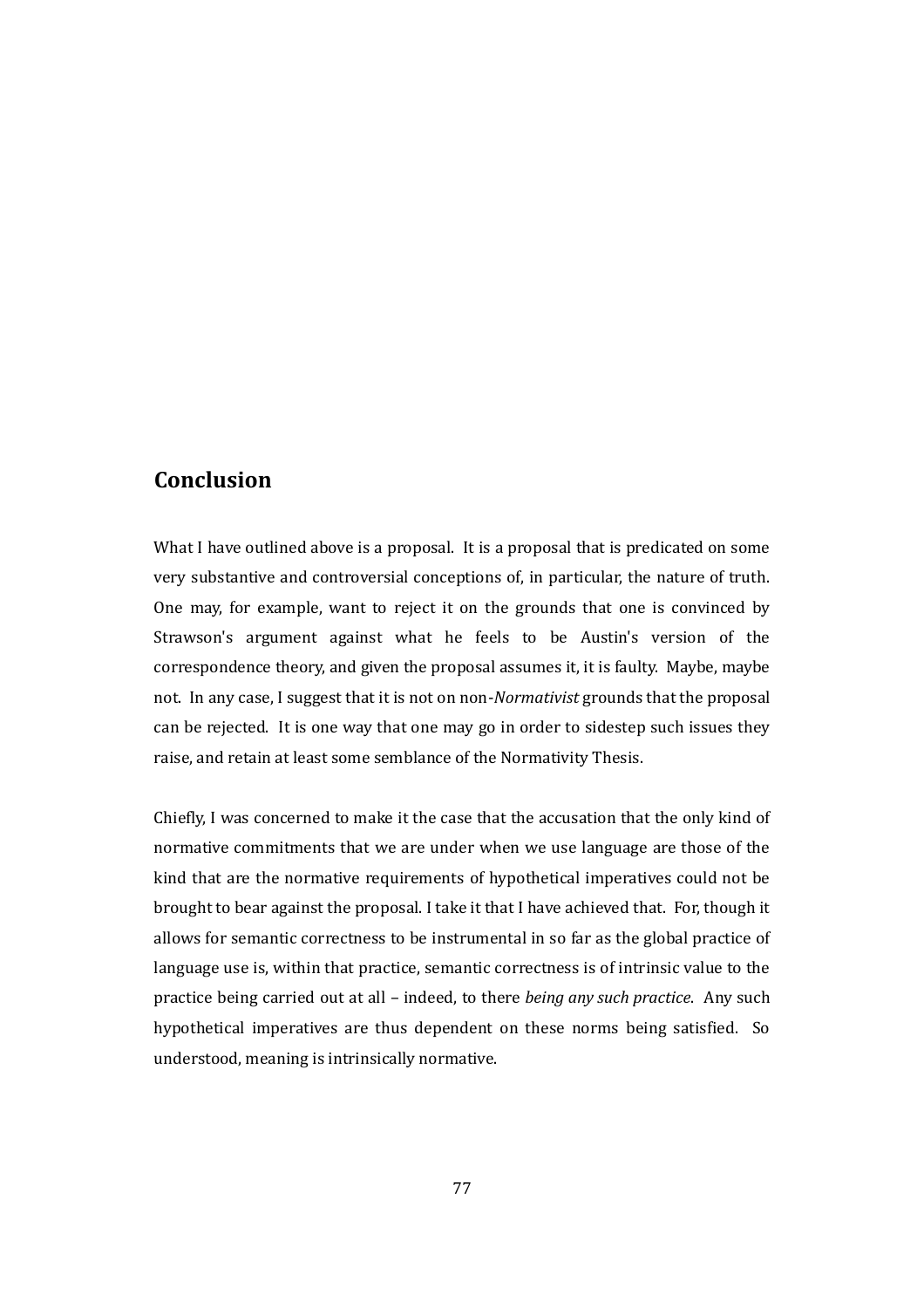## **Bibliography**

Austin, J. L., (1950); 'Truth'; *Proceedings of the Aristotelian Society, Supplementary Volumes,* Vol. 24

Austin, J. L., (1962); *Sense and Sensibilia*; Oxford University Press

Blackburn, Simon (1984a); *Spreading the Word, Groundings in the Philosophy of Language*; Clarendon Press

Blackburn, Simon (1984b); 'The Individual Strikes Back' in Miller and Wright (ed.) (2002) *Rule-Following and Meaning*; Acumen

Boghossian, Paul (1989); 'The Rule-Following Considerations' in Miller and Wright (ed.) (2002) *Rule-Following and Meaning*; Acumen

Boghossian, Paul (2005); 'Is Meaning Normative?', in A. Beckerman and C. Nimtz (eds) *Philosophy – Science – Scientific Philosophy*. Paderborn: Mentis

Broome, John (2000); 'Normative Requirements'; in Dancy, J. (ed.) *Normativity*; Blackwell

Buleandra, Andrei (2008); 'Normativty and Correctness: A Reply to Hattiangadi'; *Acta Analytica,* No. 23

Cappelen, H. and Lepore, E. (2005); *Insensitive Semantics*; Blackwell

Dancy, Jonathan (2000); 'Editor's Introduction' in Dancy (ed.) *Normativity*, Blackwell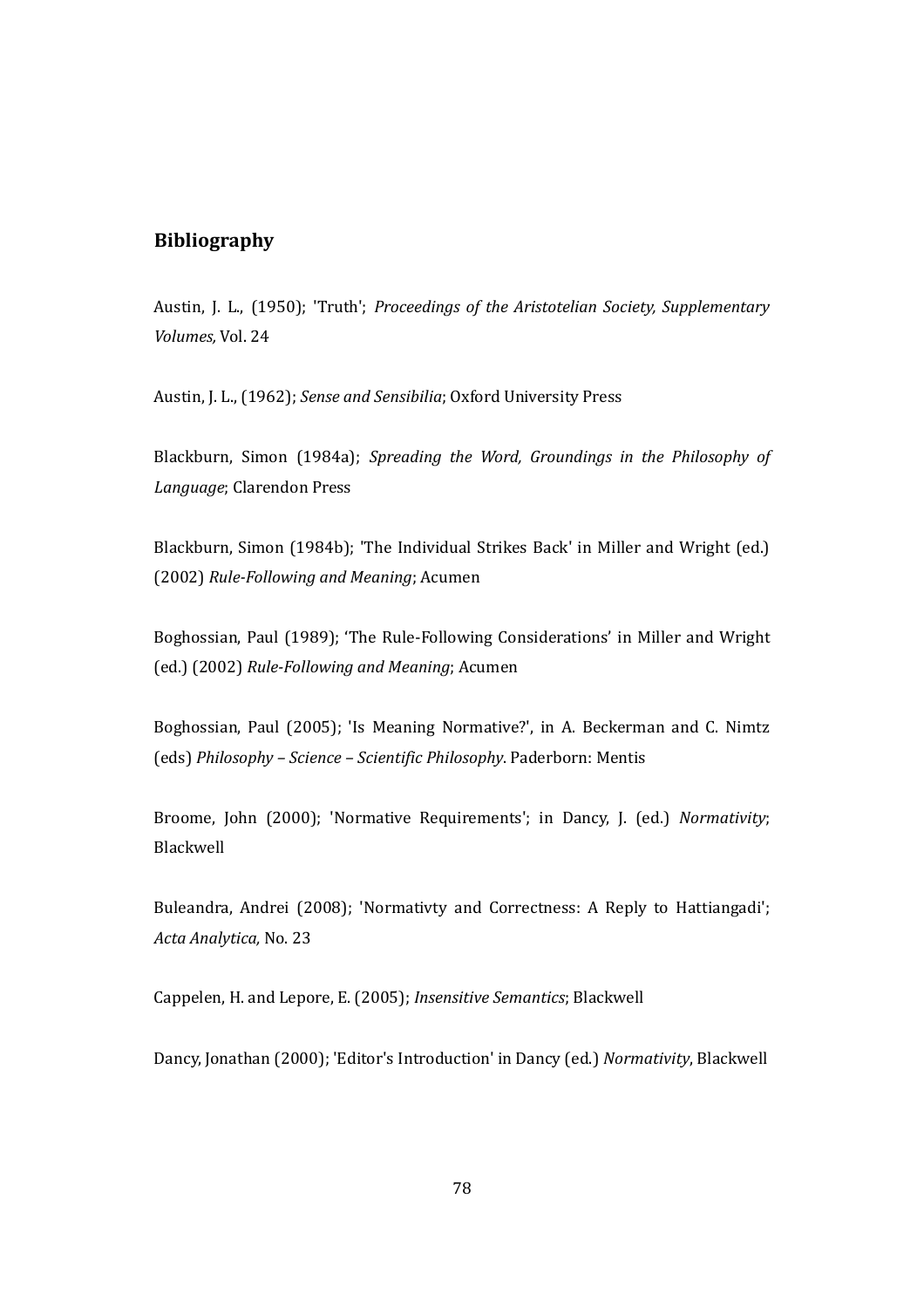Foot, Philippa (1972); 'Morality As A System Of Hypothetical Imperatives'; *The Philosophical Review,* 81.3

Gibbard, Allan (1994); 'Meaning and Normativity', in Villanueva, E., (ed.) (1994) *Philosophical Issues 5: Truth and Rationality*

Glüer, Kathrin (2009); 'The Normativity of Meaning and Content', in Edward N. Zalta (ed.)*,* The Stanford Encyclopedia of Philosophy; http://plato.stanford.edu/entries/meaning-normativity/

Glüer Kathrin & Wilkforss, Åsa (2009); 'Against Content Normativity'; *Mind*, 118, 469

Goldfarb, Warren D. (1985); 'Kripke on Wittgenstein on Rules' in Miller and Wright (ed.) (2002) *Rule-Following and Meaning*; Acumen

Hale, Bob (1997); 'Rule-following, objectivity and meaning' in Hale and Wright (ed.) (1997) *The Blackwell Companion To The Philosophy of Language*; Blackwell

Hattiangadi, Anandi (2006); 'Is Meaning Normative?'; *Mind and Language,* 21.2

Hattiangadi, Anandi (2007); *Oughts and Thoughts*; Oxford University Press

Hattiangadi, Anandi (2010); 'Semantic Normativity in Context' in Sawer, S. (ed.) (2010); *New Waves in Philosophy of Language*; Palgrave MacMillan

Horwich, Paul (1995); 'Meaning, Use and Truth' in Miller and Wright (ed.) (2002) *Rule-Following and Meaning*; Acumen

Horwich, Paul (1998); *Meaning*; Oxford University Press

Hume, David (1978); *A Treatise of Human Nature*, 2nd ed., L. A. Selby-Bigge and P. H. Nidditch (eds); Oxford University Press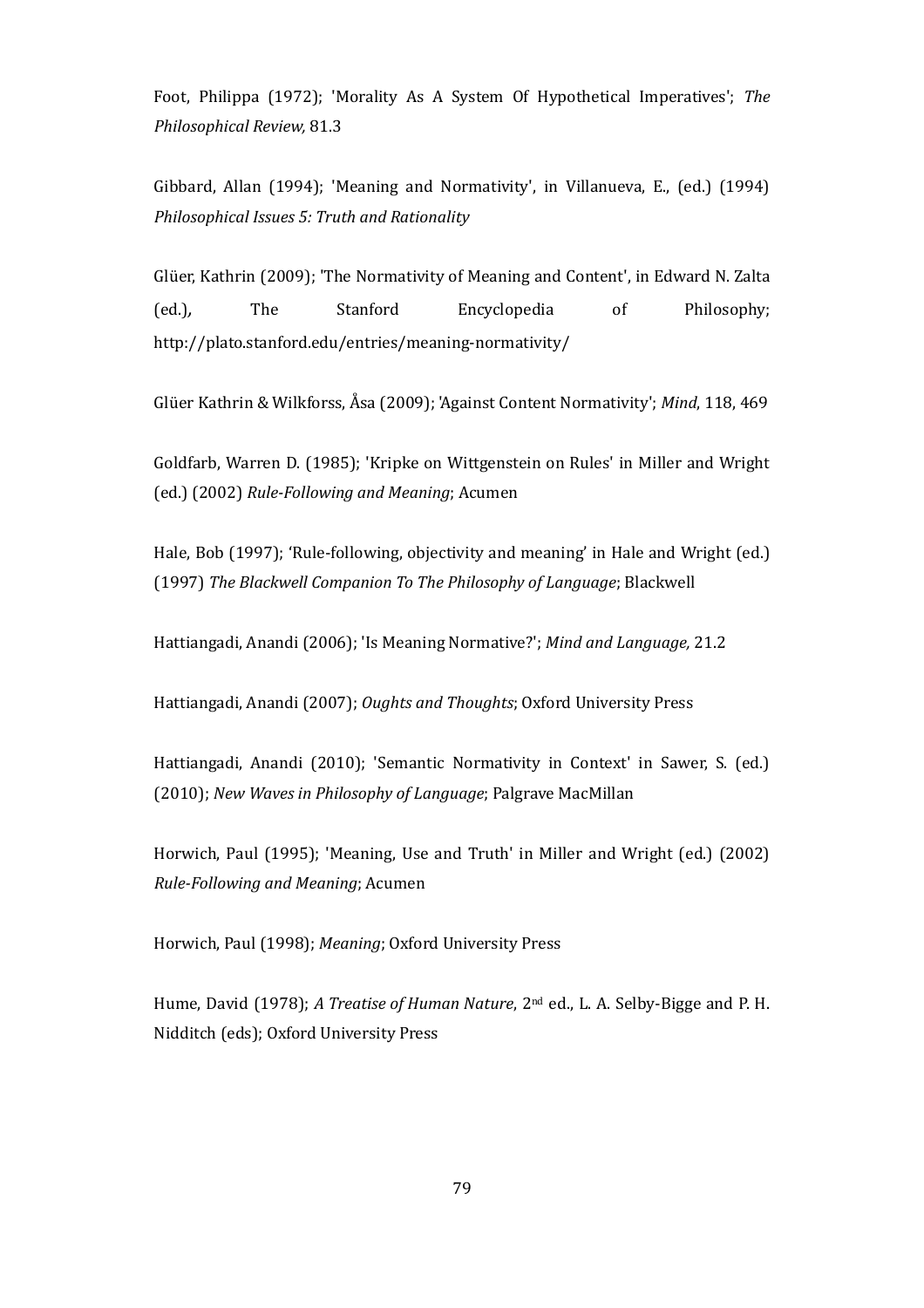Korsgaard, Christine M. (1983); 'Two Distinctions in Goodness'; *The Philosophical Review,* Vol. 92 No. 2

Kripke, Saul (1982); *Wittgenstein on Rules and Private Language*; Blackwell

McDowell, John (1984); 'Wittgenstein on Following a Rule' in Miller and Wright (ed.) (2002) *Rule-Following and Meaning*; Acumen

Millar, Alan (2002); 'The Normativity of Meaning' in O'Hear, A. (ed.) (2002); *Logic, Thought and Language*; Cambridge

Millar, Alan (2004); *Understanding People*; Oxford University Press

Miller, Alexander (1998); *Philosophy of Language*; Routledge

Miller, Alexander (2006); 'Meaning Scepticism' in Devitt, M., and Hanley, R. (eds) *Blackwell Guide to the Philosophy of Language*; Blackwell

Miller, Alexander (forthcoming); 'The Argument From Queerness and The Normativity Of Meaning' in M. Grajner and A. Rami (eds) *Truth, Existence and Realism*; Paderborn: Mentis

Price, A. W., (2004); *Contextuality in Practical Reason*; Oxford University Press

Rosen, G, (2001); 'Brandom on Modality, Normativity and Intentionality'; *Philosophy and Phenomenological Research*, Vol. 63, No. 3

Stanley, J. and Szabó, Z., (2000) 'On Quantifier Domain Restriction'; *Mind and Language* 15

Strawson, P. F., (1949); 'Truth'; *Analysis*

Strawson, P. F., (1950); 'Truth'; *Proceedings of the Aristotelian Society, Supplementary Volumes,* Vol. 24,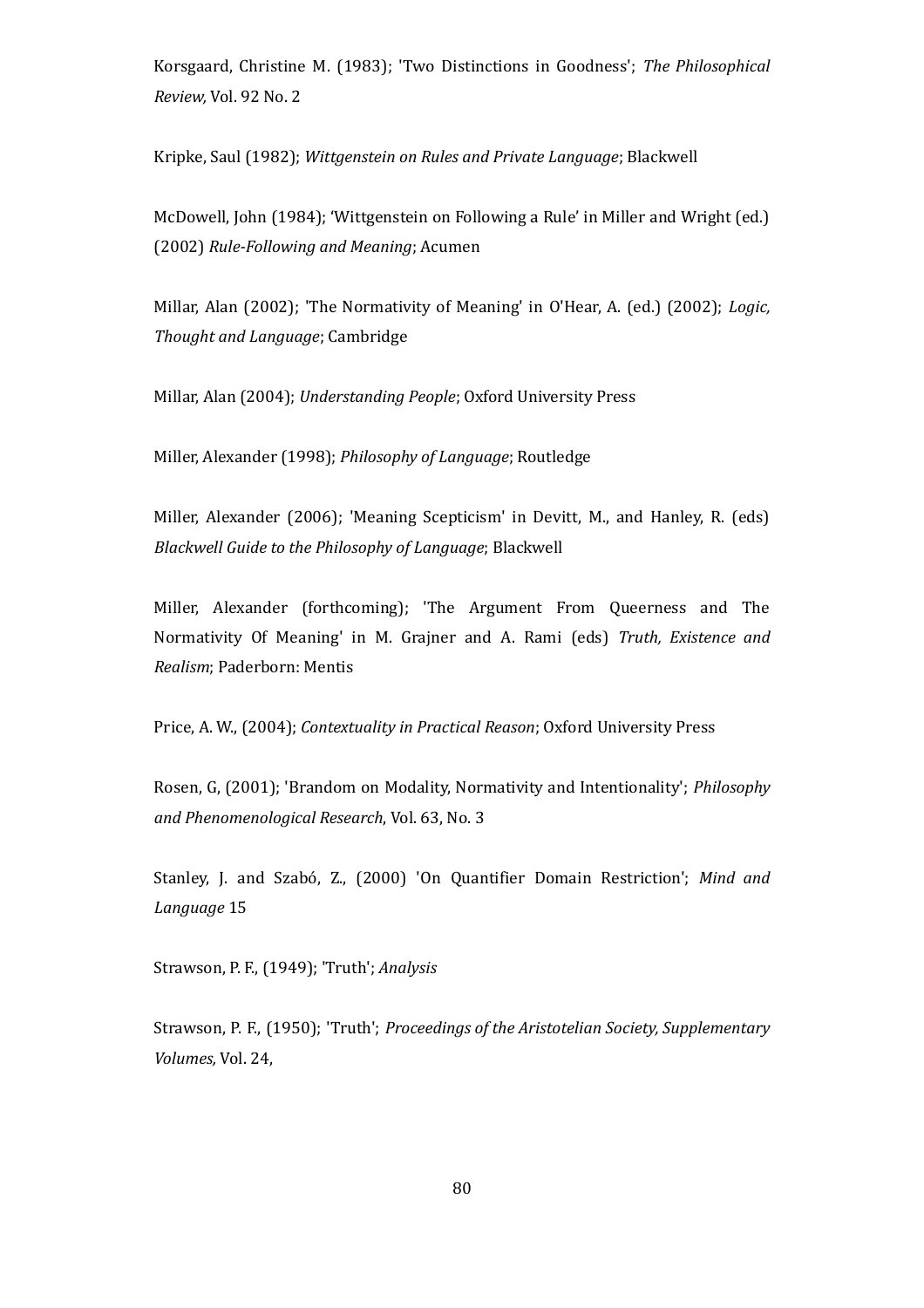Travis, Charles (1995); 'On Concepts of Objects' in Travis (2008); *Occasion-Sensitivity*; Oxford University Press

Travis, Charles (1996); 'Meaning's Role in Truth' in Travis (2008); *Occasion-Sensitivity*; Oxford University Press

Travis, Charles (1997); 'Pragmatics' in Travis (2008); *Occasion-Sensitivity*; Oxford University Press

Travis, Charles (2006); *Thought's Footing*; Oxford University Press

Travis, Charles (2008); 'Introduction' in Travis (2008); *Occasion-Sensitivity*; Oxford University Press

Travis, Charles (forthcoming); 'Truth and Merit', in Gustafson M., and Sørli R., (eds) *New Essays on the Philosophy of J. L. Austin*

Whiting, Daniel (2007); 'The Normativity of Meaning Defended'; *Analysis* 67.2

Whiting, Daniel (2009); 'Is Meaning Fraught With Ought?'; *Pacific Philosophical Quarterly*, 90.

Wittgenstein, Ludwig (1972); *Philosophical Investigations*; translated by G.E.M. Anscombe; Basil Blackwell, Second Edition

Wright, Crispin (1980); *Wittgenstein on the Foundations of Mathematics*; Duckworth

Wright, Crispin (1989a); 'Critical Notice of McGinn's *Wittgenstein on Meaning*' in Miller and Wright (ed.) (2002) *Rule-Following and Meaning*; Acumen

Wright, Crispin (1989b); 'Meaning and Intention as Judgement Dependent' in Miller and Wright (ed.) (2002) *Rule-Following and Meaning*; Acumen